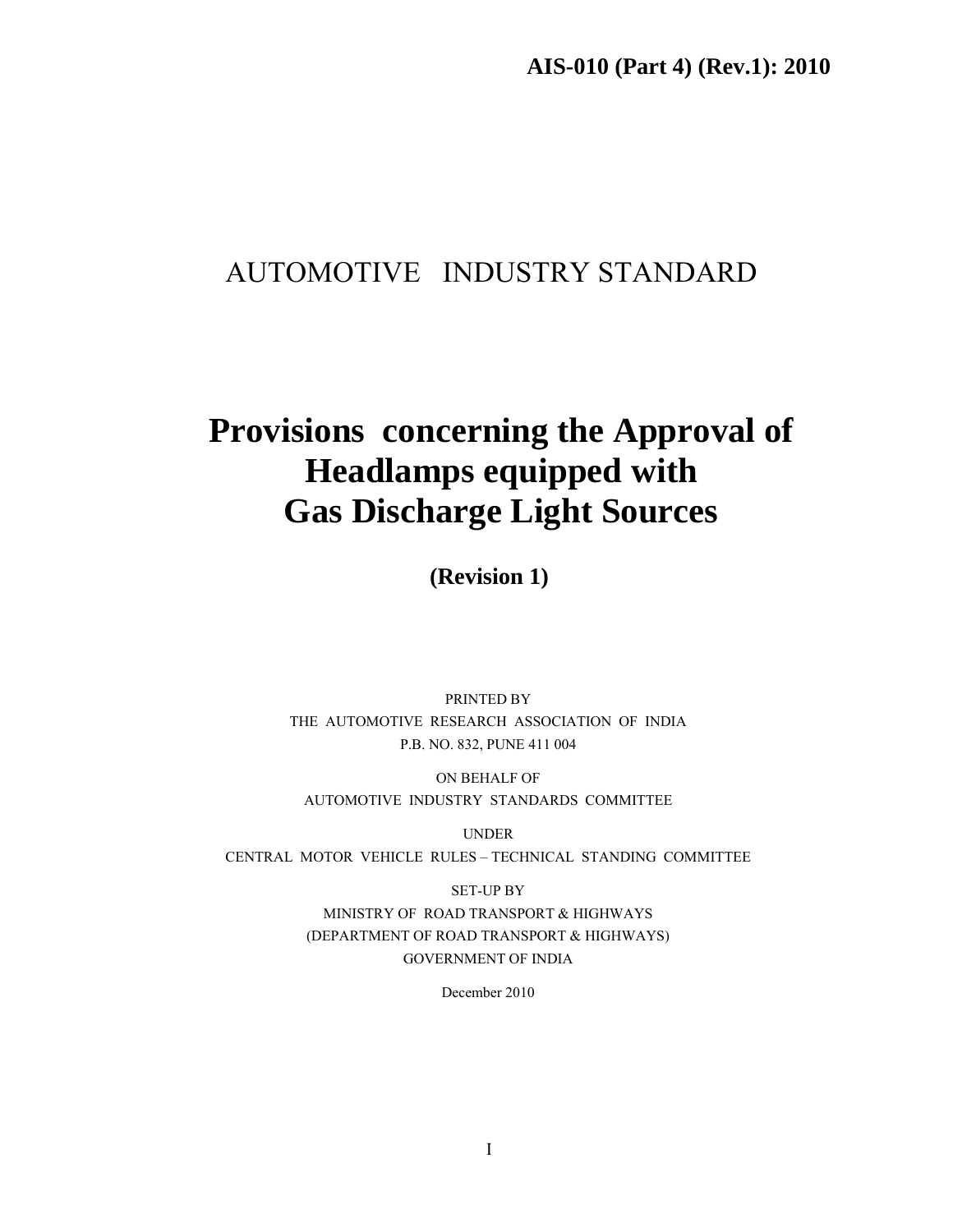| Sr.<br>No.              | Corrigenda. | Amendment | <b>Revision</b> | <b>Date</b> | <b>Remark</b> | Misc. |
|-------------------------|-------------|-----------|-----------------|-------------|---------------|-------|
|                         |             |           |                 |             |               |       |
|                         |             |           |                 |             |               |       |
|                         |             |           |                 |             |               |       |
|                         |             |           |                 |             |               |       |
|                         |             |           |                 |             |               |       |
|                         |             |           |                 |             |               |       |
|                         |             |           |                 |             |               |       |
|                         |             |           |                 |             |               |       |
|                         |             |           |                 |             |               |       |
|                         |             |           |                 |             |               |       |
|                         |             |           |                 |             |               |       |
|                         |             |           |                 |             |               |       |
|                         |             |           |                 |             |               |       |
|                         |             |           |                 |             |               |       |
|                         |             |           |                 |             |               |       |
|                         |             |           |                 |             |               |       |
|                         |             |           |                 |             |               |       |
|                         |             |           |                 |             |               |       |
| <b>General remarks:</b> |             |           |                 |             |               |       |

# **Status chart of the standard to be used by the purchaser for updating the record**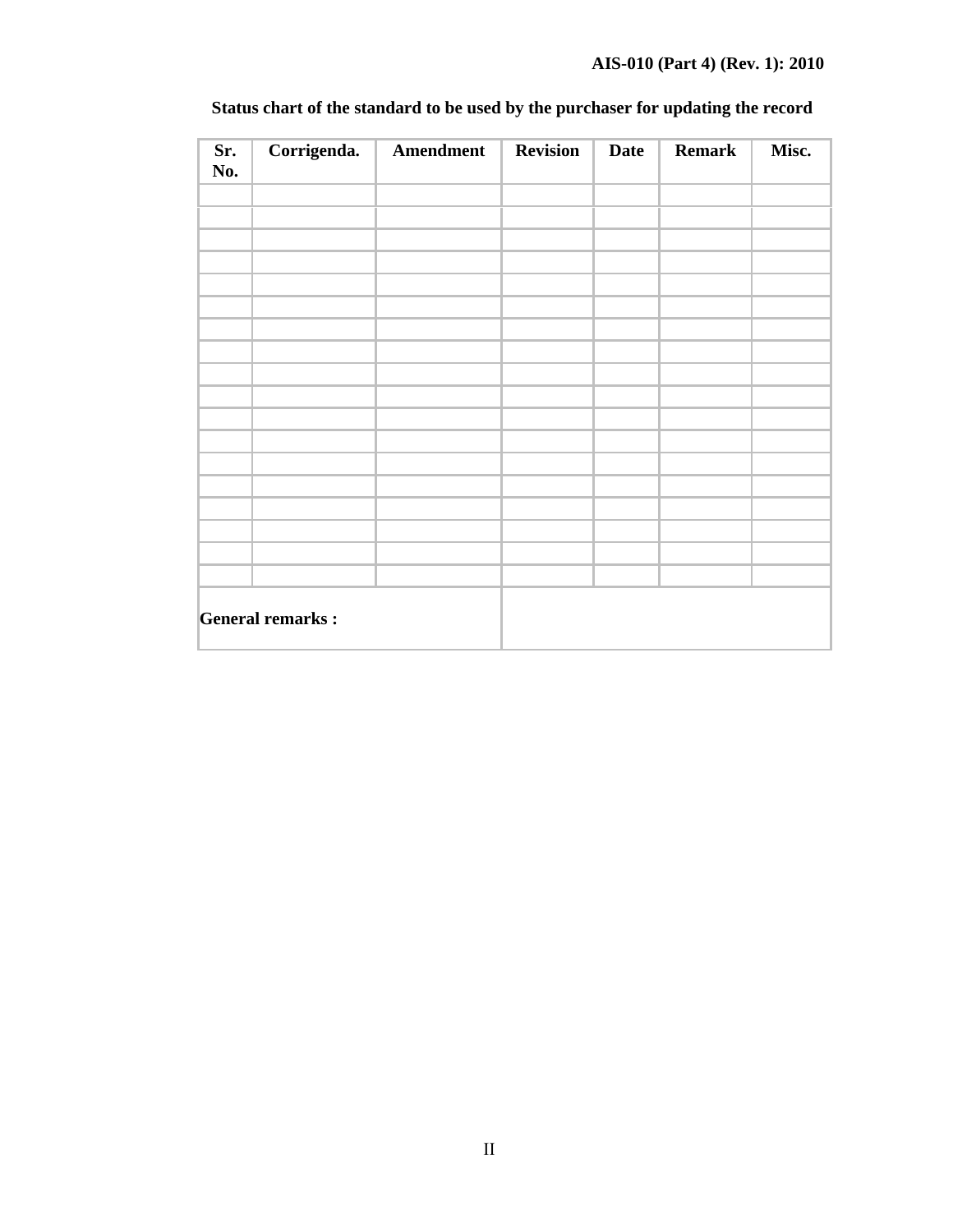## **INTRODUCTION**

- 0 The Government of India felt the need for a permanent agency to expedite the publication of standards and development of test facilities in parallel when the work on the preparation of the standards is going on, as the development of improved safety critical parts can be undertaken only after the publication of the standard and commissioning of test facilities. To this end, the erstwhile Ministry of Surface Transport (MOST) has constituted a permanent Automotive Industry Standards Committee (AISC) vide order No.RT-11028/11/97-MVL dated September 15, 1997. The standards prepared by AISC will be approved by the permanent CMVR Technical Standing Committee (CTSC). After approval, the Automotive Research Association of India, (ARAI), Pune, being the Secretariat of the AIS Committee, has published this standard. For better dissemination of this information ARAI may publish this document on their Web site.
- 0.1 Accordingly AIS-010 covering mandatory requirements regarding performance of lighting and light signalling devices for use in two and three wheelers has been published in 2004 and has been implemented thereafter in 2005.
- 0.2 With technological developments in lighting and light signaling devices, AIS-010 was taken up for revision and now is prepared in five parts.

This part covers the approval of headlamps equipped with gas discharge light sources as applicable to all categories of vehicles. The permission to use headlamps covered by this standard for a vehicle category is governed by requirements specified by the standard for installation of requirements of that category of vehicles.

0.3 This part is based on the following ECE regulation:

 ECE R 98, Revision 1, Amendment No. 5, (Supplement 10 to the original version of the Regulation - Date of entry into force: 15 October 2008)

- 0.4 While preparing this standard attempts have been made to align with the above ECE regulation. However, certain changes were necessary in the Indian context.
- 0.5 The following standards contain provisions, which through reference in this text constitute provisions of the standard.

| AIS-008 | Installation Requirements of Lighting and Light-Signaling                |
|---------|--------------------------------------------------------------------------|
|         | $(Rev.1): 2010$ Devices for Motor Vehicle having more than Three Wheels, |
|         | Trailer and Semi-Trailer excluding Agricultural Tractor and              |
|         | Special Purpose Vehicle                                                  |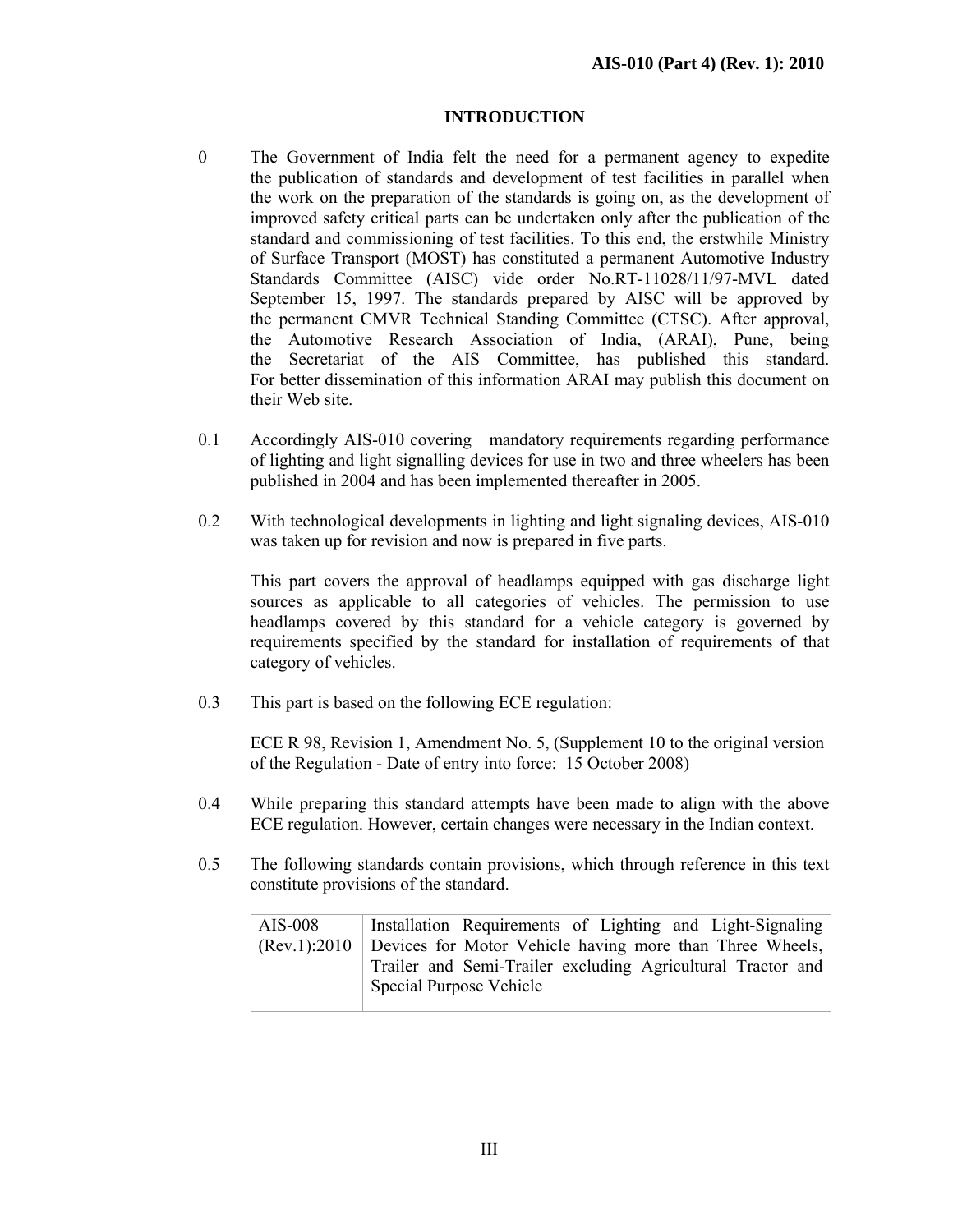| AIS-009                             | Automotive Vehicles - Installation Requirements of<br>Lighting and Light - Signalling Devices for 2 and 3<br>Wheelers, their Trailers and Semi-Trailers                                                                                                          |
|-------------------------------------|------------------------------------------------------------------------------------------------------------------------------------------------------------------------------------------------------------------------------------------------------------------|
| AIS-012                             | Performance Requirements of Lighting and Light<br>Signalling Devices for Motor Vehicle having more than<br>Three wheels, Trailer and Semi-Trailer                                                                                                                |
| AIS-010 (Part 5)<br>(Rev. 1):2010   | Requirements of Chromaticity Co-ordinates of Colour of<br>Light emitted from Lighting and Light-Signalling Devices                                                                                                                                               |
| AIS-034 (Part 1)<br>(Rev. 1): 2010  | Provisions concerning the Approval of Filament Lamps<br>for use in Approved Lamp Units on Power Driven<br>Vehicles and their Trailers                                                                                                                            |
| AIS-034 (Part 2)<br>(Rev. 1):2010   | Provisions concerning the Approval of Gas Discharge<br>Light Sources for use in Approved Gas Discharge Lamp<br>Units of Power Driven Vehicles                                                                                                                    |
| AIS-037                             | Procedure for Type Approval and Establishing Conformity<br>of Production for Safety Critical Components                                                                                                                                                          |
| AIS-053                             | Automotive Vehicles - Types - Terminology                                                                                                                                                                                                                        |
| <b>ISO 105</b>                      | Textiles -- Tests for Colour Fastness -- Part E03: Colour<br>Fastness to Chlorinated Water (Swimming-pool Water)                                                                                                                                                 |
| AIS-010 (Part 1)<br>(Rev. 1):2010   | Provisions concerning the Approval of Headlamps emitting<br>an Asymmetrical Passing Beam or a Driving Beam or Both<br>and equipped with Filament Lamps and/or LED Modules                                                                                        |
| AIS-010 (Part 2)<br>(Rev. 1):2010   | Provisions<br>concerning the Approval of Headlamps<br>emitting an Symmetrical Passing Beam or a Driving Beam<br>or both and equipped with Filament lamps or Gas-<br>Discharge Light Sources                                                                      |
| AIS-010 (Part 3)<br>(Rev. 1): 2010  | Provisions<br>concerning the Approval of Front Position<br>Lamps, Rear Position Lamps, Stop Lamps, Direction<br>Indicators Rear-Registration-Plate Illuminating Devices<br>and Reversing Lamp for Vehicles of Category L and their<br>Trailers and Semi-trailers |
| <b>CIE</b> - Publication<br>84-1989 | The Measurement of Luminous Flux                                                                                                                                                                                                                                 |
| <b>IEC</b> Publication<br>60061,    | Lamp Caps and Holders together with Gauges for the<br>Control of Interchangeability and Safety.                                                                                                                                                                  |

0.6 The AISC panel and Automotive Industry Standards Committee (AISC) responsible for preparation of this standard are given in Annex M and Annex N respectively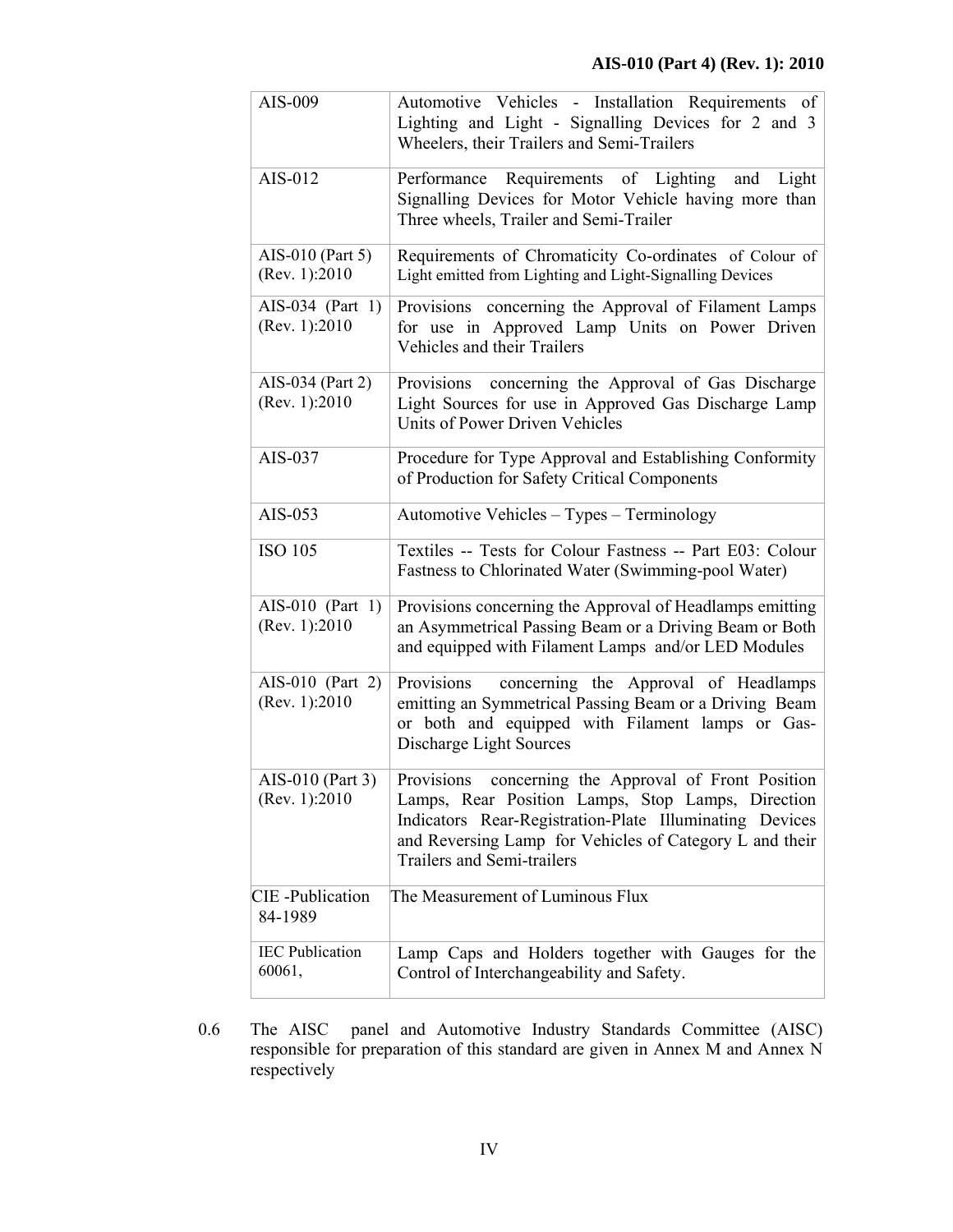| Para.<br>No.           | <b>Contents</b>                                                                                                                          | Page<br>No. |  |
|------------------------|------------------------------------------------------------------------------------------------------------------------------------------|-------------|--|
| 0                      | Scope                                                                                                                                    | 1/64        |  |
| 1.                     | Definitions                                                                                                                              | 1/64        |  |
| 2.                     | Application for approval of headlamp                                                                                                     | 2/64        |  |
| 3.                     | Markings                                                                                                                                 | 3/64        |  |
| $\overline{4}$         | Approval                                                                                                                                 | 4/64        |  |
| 5                      | Technical requirements of headlamps                                                                                                      | 8/64        |  |
| 6.                     | Illumination                                                                                                                             | 10/64       |  |
| $\overline{7}$         | Reserved.                                                                                                                                | 16/64       |  |
| 8                      | Extension of type approval                                                                                                               | 17/64       |  |
| 9.                     | Conformity of production                                                                                                                 |             |  |
| 10.                    | Penalties for non-conformity of production                                                                                               |             |  |
| 11.                    | Reserved.                                                                                                                                |             |  |
| 12.                    | Reserved.                                                                                                                                |             |  |
| 13.                    | <b>Transitional provision</b>                                                                                                            | 18/64       |  |
| 14.                    | Establishing compliance of "E"/"e" approved headlamps to this<br>standard.                                                               | 19/64       |  |
| 15.                    | Amendments to ECE regulations after the level described in 0.3<br>of Foreword.                                                           | 19/64       |  |
| <b>List of Annexes</b> |                                                                                                                                          |             |  |
| Annex A                | Information and samples to be submitted at the time of $\vert$ 20/64<br>application for type approval                                    |             |  |
| Annex B                | Reserved                                                                                                                                 | 22/64       |  |
| Annex C                | Measuring screen.                                                                                                                        | 22/64       |  |
| Annex D                | Tests for stability of photometric performance of headlamps<br>in operation.                                                             | 24/64       |  |
| Annex E                | Requirements for headlamps incorporating lenses of plastic<br>material- testing of lens or material samples and of complete<br>headlamps |             |  |

# **Provisions concerning the Approval of Headlamps equipped with Gas Discharge Light Sources**

Annex F Centre of reference 42/64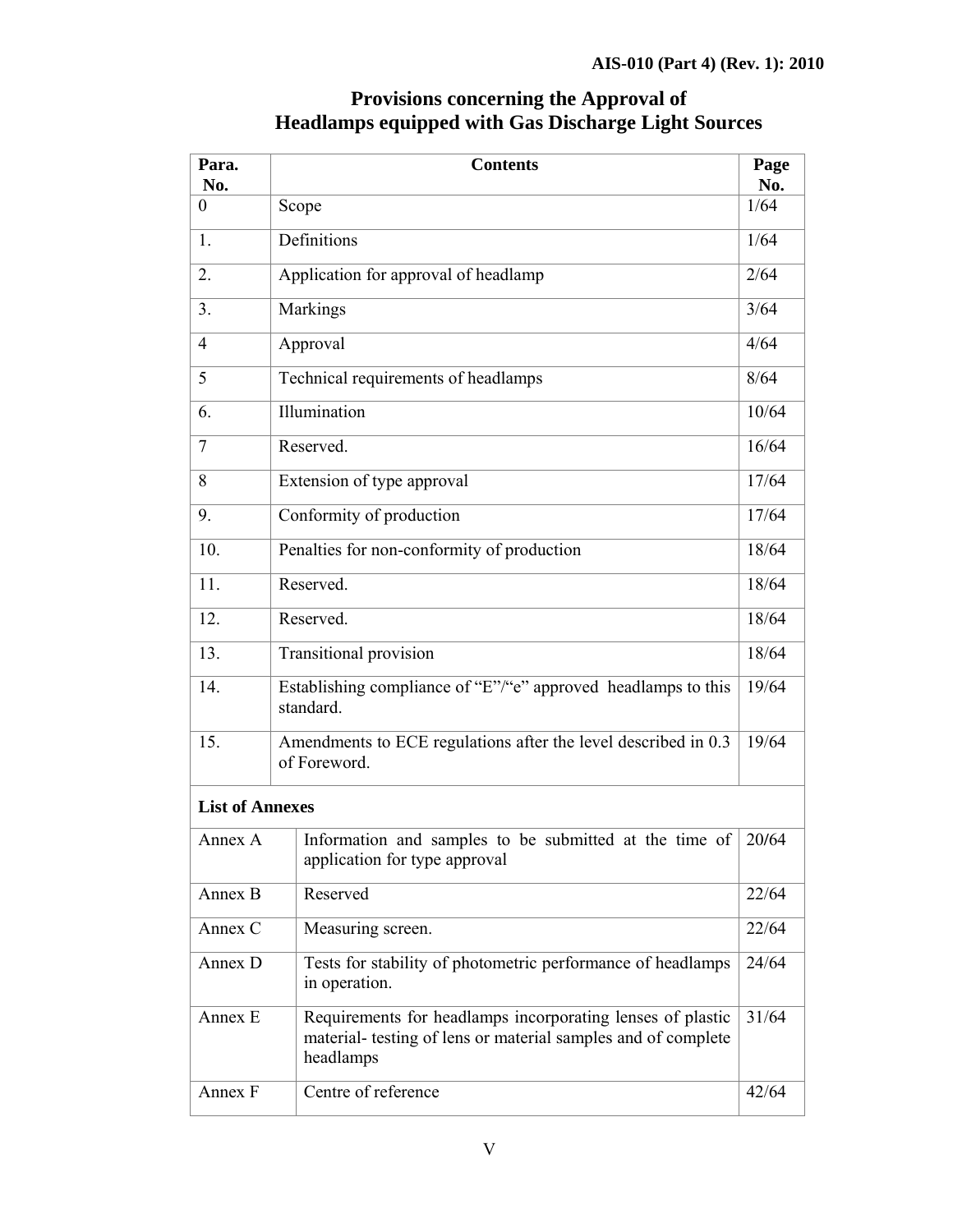| Annex G | Voltage markings                                                         | 43/64 |
|---------|--------------------------------------------------------------------------|-------|
| Annex H | Minimum requirements for conformity of production<br>control procedures  | 44/64 |
| Annex J | Minimum requirements for sampling by testing agency                      | 48/64 |
| Annex K | Instrumental verification of the "cut-off" for passing beam<br>headlamps | 55/64 |
| Annex L | Requirements for LED modules and headlamps including<br>modules.         | 59/64 |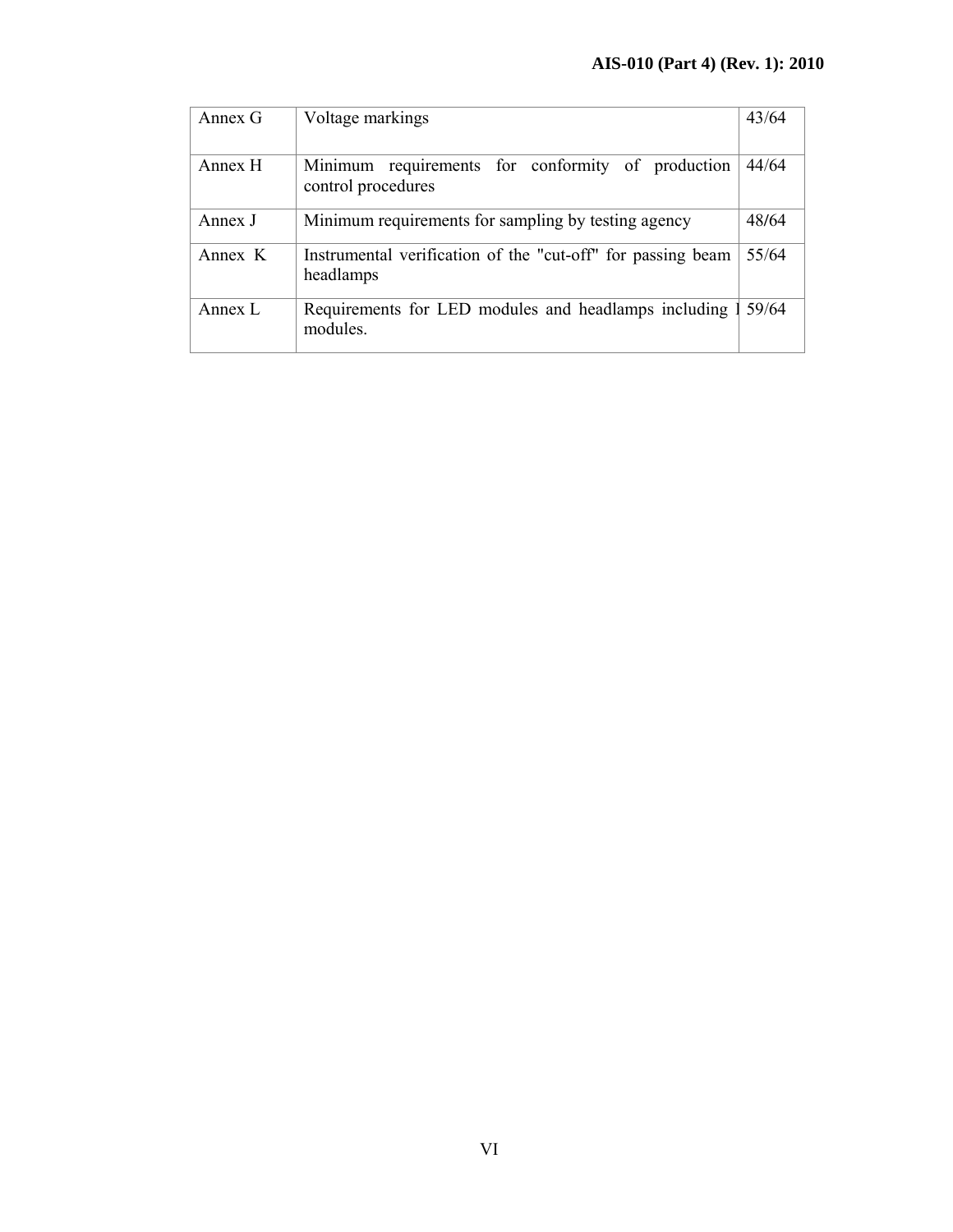# **Provisions concerning the Approval of Headlamps equipped with Gas Discharge Light Sources**

## **0 SCOPE**

This standard applies to

- (a) headlamps, and
- (b) distributed lighting systems,

utilizing gas-discharge light sources, for vehicles of categories M and N, and L2 as defined in AIS-053.

**Note** 1 : The permission to use headlamps covered by this standard are governed by requirements specified by the standard for installation of requirements of that category of vehicles.

**Note 2** : Type of headlamps suitable for both left and right hand traffic conditions covered by ECE R98 are not permitted and hence not covered in this standard. However, this does not exclude approval and use of such headlamp where the change depending on the traffic can only be done at the factory setting. Such headlamp need to comply with the requirements of "left hand" traffic specified in this standard.

Can these notes be shifted at the bottom of this page

## **1 DEFINITIONS**

- 1.1 In addition to the following definition, the definitions given in AIS-008, AIS-009, AIS-010 (Part 1), (Part 2), (Part 3) and (Part 5) and their amendments in force at the time of application for type approval shall apply to this standard.
- 1.2. "**Lens**" means the outermost component of the headlamp (unit) which transmits light through the illuminating surface;
- 1.3. "**Coating**" means any product or products applied in one or more layers to the outer face of a lens;
- 1.4. "**Ballast**" means the electrical supply of the gas-discharge light source. This ballast may be partly or completely inside or outside the headlamp;
- 1.5. "**Matched pair**" means the set of lamps of the same function on the left- and right-hand side of the vehicle;
- 1.6. **Headlamps of different "types**" are headlamps which differ in such essential respects as:
- 1.6.1. the trade name or mark;
- 1.6.2. the characteristics of the optical system;
- 1.6.3. the inclusion or elimination of components capable of altering the optical effects by reflection, refraction, absorption and/or deformation during operation;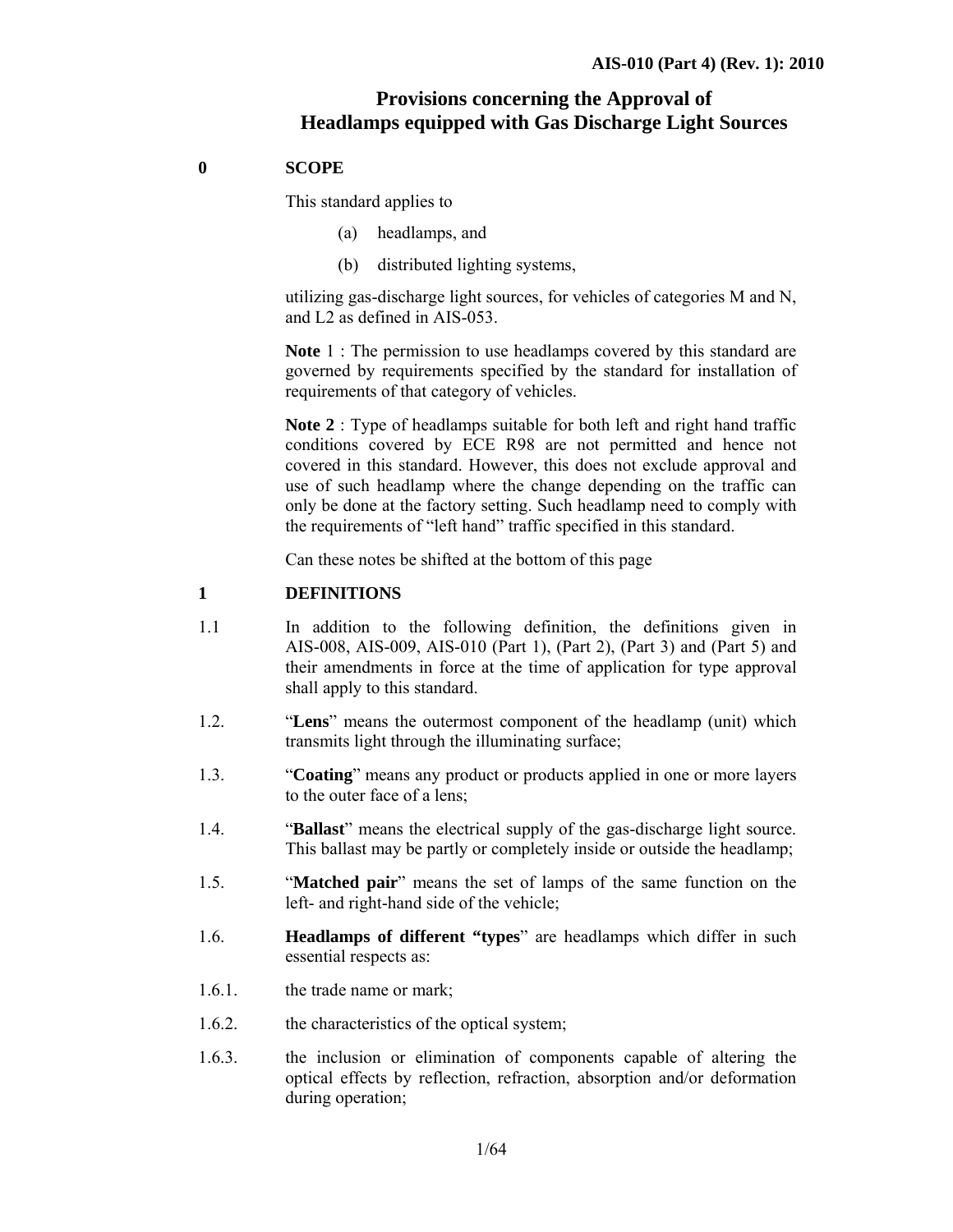- 1.6.4. Reserved
- 1.6.5. the kind of beam produced (passing beam or driving beam or both);
- 1.6.6. the materials constituting the lenses and coating, if any;
- 1.6.7. However, a device intended for the installation on the left side of the vehicle and the corresponding device intended for the installation on the right side of the vehicle shall be considered to be of the same type.
- 1.7. References made in this standard to standard (étalon) filament lamp(s) and gas-discharge light source(s) shall refer to standard AIS-34 (Part 1) (Rev. 1) and AIS-34 (Part 2) (Rev. 1) respectively.

## **2. APPLICATION FOR APPROVAL OF HEADLAMP (\*)**

**(\*)** For gas discharge light sources, See AIS-034(Part 2) (Rev. 1).

2.1 Information to be submitted at the time of applying for type approval of the headlamp shall be as given in Annex A.

> The application for approval shall be submitted by the owner of the trade name or mark of the headlamp or by his duly accredited representative or vehicle manufacturer.

- 2.1.1 to Reserved
- 2.1.7
- 2.2. Every application for approval shall be accompanied by:
- 2.2.1. Reserved
- 2.2.1.1. Reserved
- 2.2.2. Reserved
- 2.2.3. Samples, as follows:
- 2.2.3.1. for approval of a headlamp, two samples of each type of headlamp, one sample intended for the installation on the left side of the vehicle and one sample intended for the installation of the right side of the vehicle, with standard gas-discharge light source and one ballast of each type to be used, where applicable.

For approval of a distributed lighting system using a non-replaceable gas-discharge light source not approved under standard AIS-034 (Part 2)(Rev. 1), two samples of the system including the light-generator and one ballast of each type to be used, where applicable.

- 2.2.4. For the test of plastic material of which the lenses are made:
- 2.2.4.1. fourteen lenses;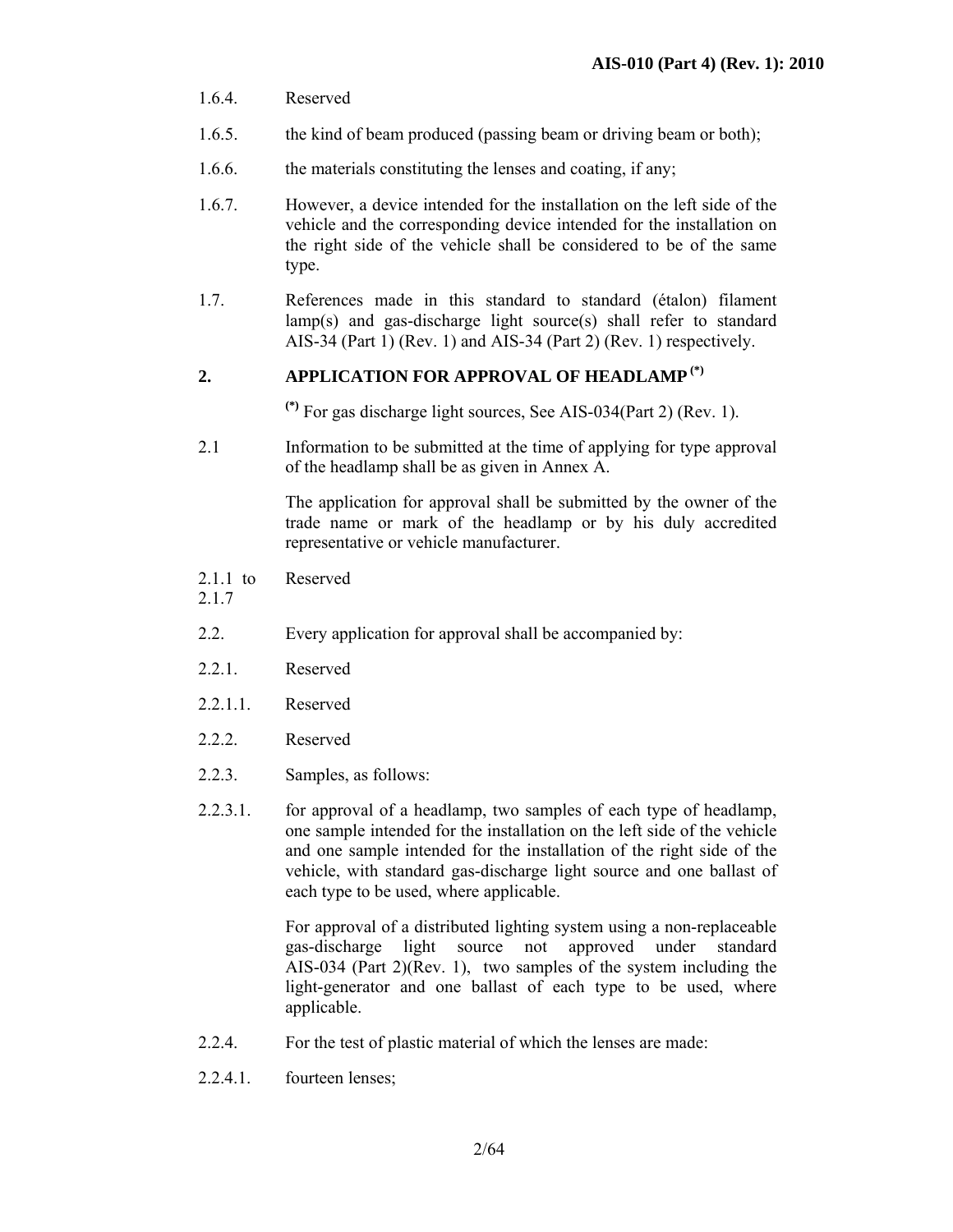- 2.2.4.1.1. ten of these lenses may be replaced by ten samples of material, at least 60 x 80 mm in size, having a flat or convex outer surface and a substantially flat area (radius of curvature not less than 300 mm) in the middle measuring at least 15 x 15 mm.
- 2.2.4.1.2. every such lens or sample of material shall be produced by the method to be used in mass production;
- 2.2.4.2. a reflector to which the lenses can be fitted in accordance with the manufacturer's instructions.
- 2.2.5. For testing the UV-resistance of light transmitting components made of plastic material against UV radiation of gas-discharge light sources inside the headlamp:
- 2.2.5.1. One sample each of the relevant material as being used in the headlamp or one headlamp sample containing these. Each material sample shall have the same appearance and surface treatment - if any - as intended for use in the headlamp to be approved.
- 2.2.5.2. The UV-resistance testing of internal materials to light source radiation is not necessary:
- 2.2.5.2.1. if low-UV-type gas-discharge light sources are being applied as specified in, standard AIS-034 (Part 2)(Rev. 1), or;
- 2.2.5.2.2. if provisions are taken to shield the relevant headlamp components from UV radiation, e.g. by glass filters.
- 2.3. For a distributed lighting system 10 samples of the material(s) and related protective coating/shield, if any, of which the light-guide and other optical parts of the system are made.
- 2.4. The materials making up the lens and, in the case of a distributed lighting system, the materials making up the optical parts of the system, and related coatings/shields, if any, shall be accompanied by the test report of the characteristics of these materials and coatings if they have already been tested.

## **3. MARKINGS**

- 3.1 Headlamps or distributed lighting systems submitted for approval shall bear legibly and indelibly the trade name or mark of the headlamp manufacturer.
- 3.2 They shall comprise, on the lens and on the main body, spaces of sufficient size for the approval mark and the additional symbols referred to in 4; these spaces shall be indicated on the drawings referred to in . A-7

If the lens cannot be detached from the main body of the headlamp, a unique marking as per 4.2.5 shall be sufficient.

3.3. Reserved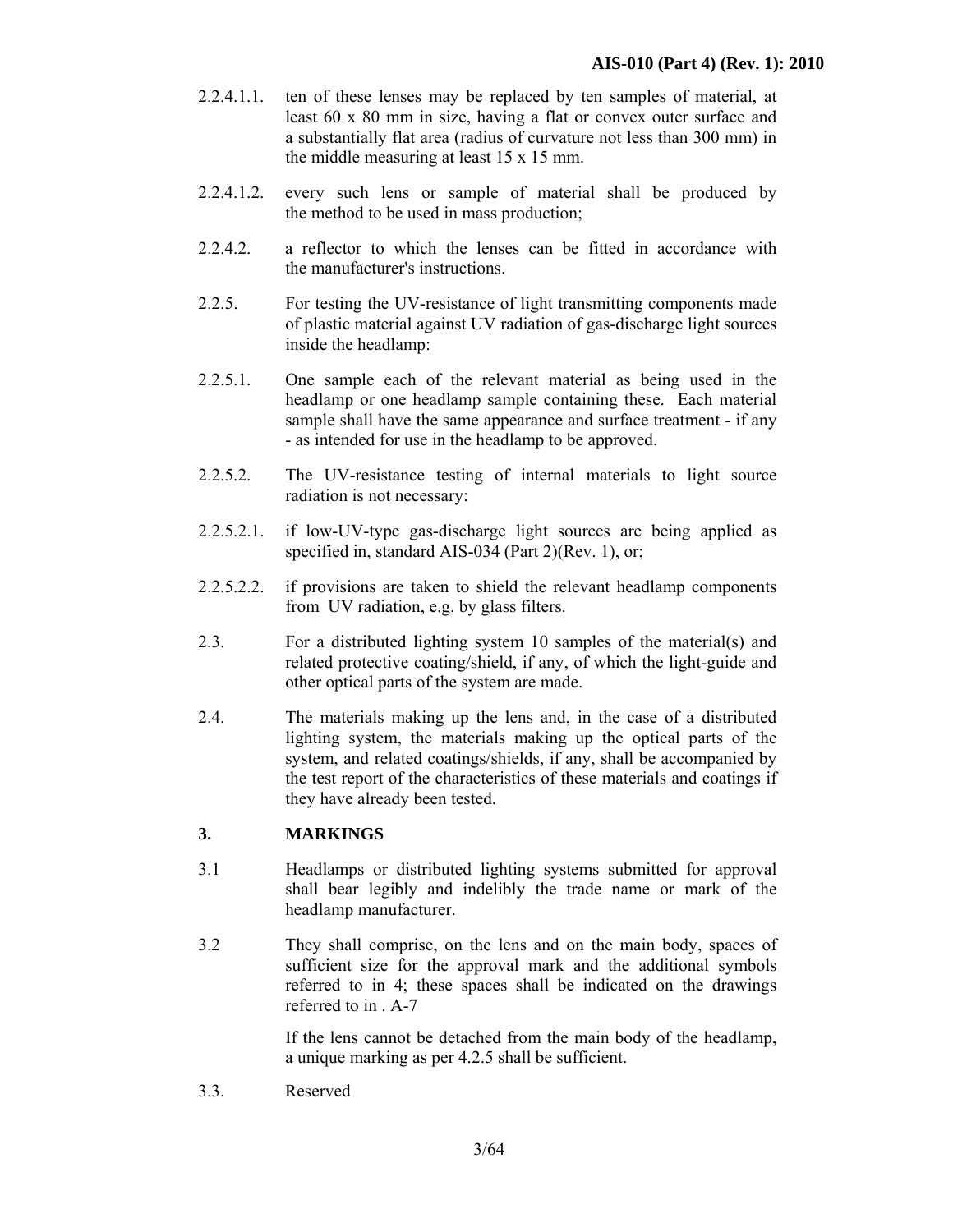- 3.4 All beams may bear on their light-emitting surface a centre of reference as shown in Annex F.
- 3.5 In the case of a light-generator of a distributed lighting system using a non- replaceable gas-discharge light source not approved under AIS-034 (Part 2)(Rev. 1), the light-generator shall bear the trade name or mark of its manufacturer and the part number referred to in A.9 of Annex A.
- 3.6 In the case of lamps with LED module(s), the lamp shall bear the marking of the rated voltage and rated wattage and the light source module specific identification code.
- 3.7 LED module(s) submitted along with the approval of the lamp:
- 3.7.1. shall bear the trade name or mark of the headlamp manufacturer. This marking shall be clearly legible and indelible;
- 3.7.2. shall bear the specific identification code of the module. This marking shall be clearly legible and indelible.

 This specific identification code shall comprise the starting letters "MD" for "MODULE" followed by the approval marking and in the case several non identical light source modules are used, followed by additional symbols or characters. This specific identification code shall be shown in the drawings mentioned in A.7 of Annex A. The approval marking does not have to be the same as the one on the lamp in which the module is used, but both markings shall be from the same headlamp manufacture.

## **4 APPROVAL**

#### 4.1. **General**

- 4.1.1 If all the samples of a type of headlamp submitted pursuant to 2.0, satisfy the provisions of this standard, approval shall be granted.
- 4.1.2 Headlamps conforming to this standard may be grouped, combined or reciprocally incorporated with any other lighting or light-signalling function(s) provided that their respective lighting functions are not impaired.
- 4.1.3 Where grouped, combined or reciprocally incorporated lamps satisfy the requirements of more than one parts of this standard or other AIS a single approval mark may be affixed provided that each of the grouped, combined or reciprocally incorporated lamps satisfies the provisions applicable to it.
- 4.1.4 An approval number shall be assigned to each type approved, as prescribed in AIS-037
- 4.1.5 Reserved
- 4.1.6 Reserved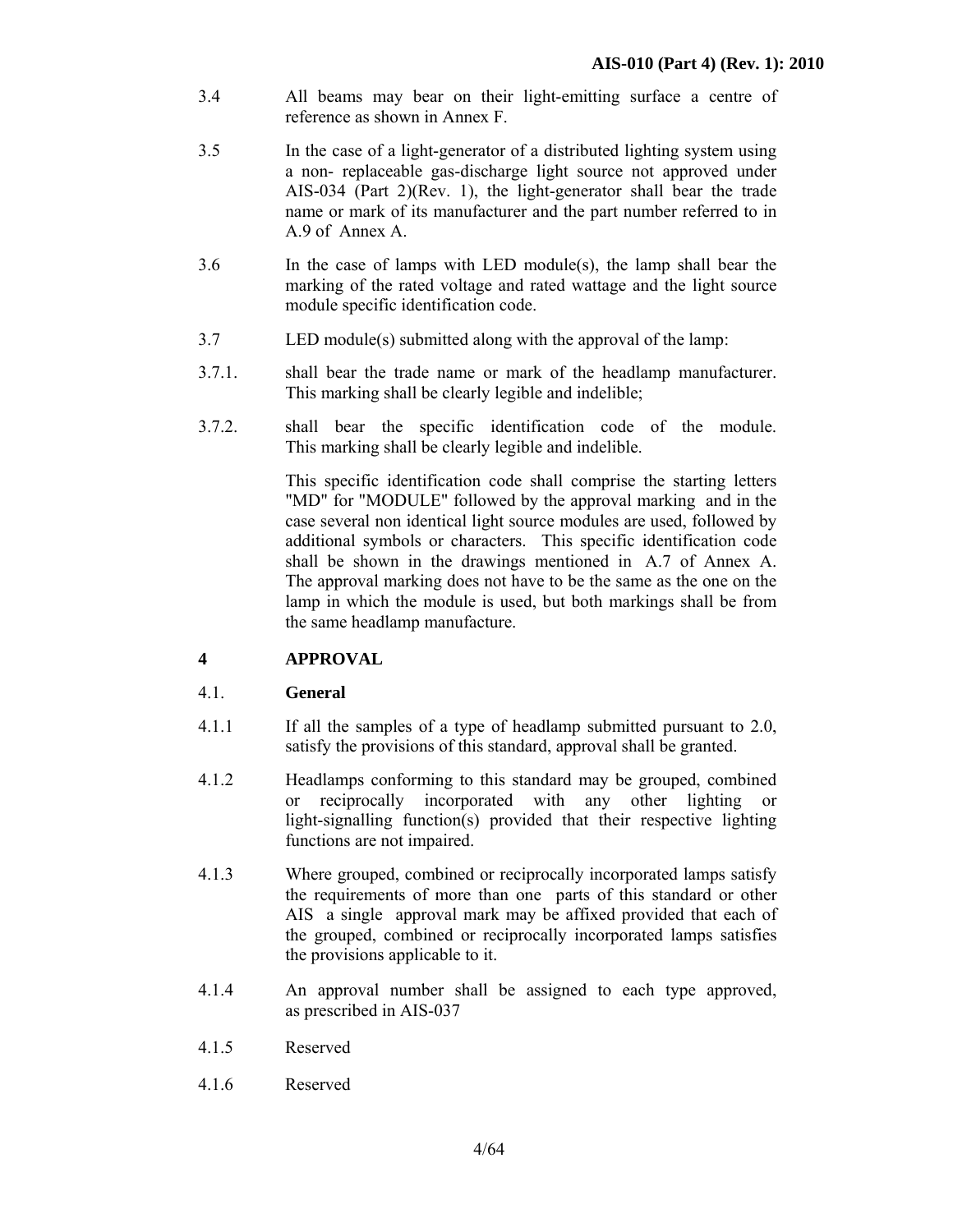4.2 Composition of the approval mark

The approval mark shall consist of

- 4.2.1 Approval mark as per AIS-037
- 4.2.1.1 Reserved
- 4.2.1.2 Reserved
- 4.2.2. the following additional symbol (or symbols):
- 4.2.2.1. An optional marking, on headlamps meeting "left hand" traffic requirements only, a horizontal arrow pointing to the right of an observer facing the headlamp, i.e. to the side of the road on which the traffic moves.
- 4.2.2.2. Reserved
- 4.2.2.3. on headlamps meeting the requirements of this standard in respect of the passing beam only, the letter "DC";
- 4.2.2.4. on headlamps meeting the requirements of this standard in respect of the driving beam only, the letter "DR";
- 4.2.2.5. on headlamps meeting the requirements of this standard in respect of both the passing beam and the driving beam, the letters "DCR";
- 4.2.2.6. on headlamps incorporating a lens of plastic material, the group of letters "PL" to be affixed near the symbols prescribed in 4.2.2.3 to 4.2.2.5 above;
- 4.2.2.7. on headlamps meeting the requirements of this standard in respect of the driving beam, an indication of the maximum luminous intensity expressed by a reference mark, as defined in 6.3.2.2 below, placed near to approval mark.

 In the case of reciprocally incorporated headlamps, indication of the maximum luminous intensity of the driving beam as a whole shall be expressed as above.

- 4.2.2.8. on distributed lighting systems, the letters "DLS" shall replace the letter "D" required in 4.2.2.3., 4.2.2.4 and 4.2.2.5 applying the same criteria.
- 4.2.3. In every case the relevant operating mode used during the test procedure according to D-1.1.1.1 of Annex D and the permitted voltage(s) according to D-1.1.1.2 of Annex D shall be included in the test report.

In the corresponding cases the device shall be marked as follows: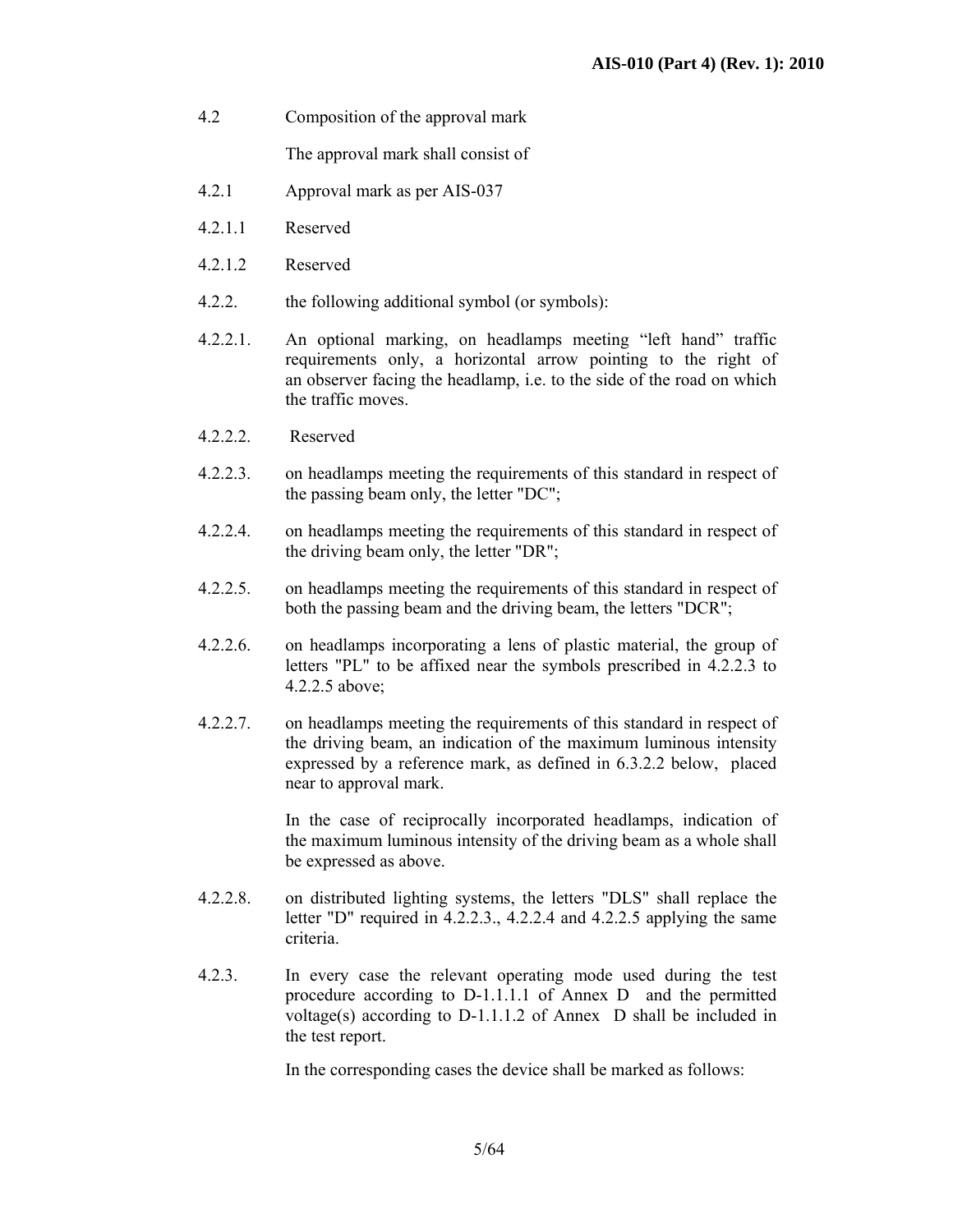- 4.2.3.1. On headlamps meeting the requirements of this standard which are so designed that the passing beam shall not be lit simultaneously with that of any other lighting function with which it may be reciprocally incorporated: an oblique stroke  $($ ) shall be placed behind the passing lamp symbol in the approval mark.
- 4.2.3.2. The requirement in 4.2.3.1. above shall not apply to headlamps meeting the requirements of this standard which are so designed that the passing beam and the driving beam are provided by the same gas-discharge light source
- 4.2.4. Reserved
- 4.2.5. The marks and symbols referred to in 4.2.1.and 4.2.3 above shall be clearly legible and be indelible. They may be placed on an inner or outer part (transparent or not) of the headlamp, which cannot be separated from the transparent part of the headlamp emitting the light. In the case of a distributed lighting system with outer lens built in the light-guide, this condition is deemed satisfied if the approval marking is placed at least on the light-generator and on the light-guide, or on its protective shield. In any case the marking shall be visible when the headlamp is fitted on the vehicle or when a movable part such as the hood is opened.

## 4.3 **Arrangement of the approval mark**

4.3.1. Independent lamps

 Fig 1 to 9 of Annex 2 of the ECE R 98, Revision 1, Amendment No.5, (Supplement 10 to the original version of the Regulation) may be used for the relative location of approval marking and other markings.

- 4.3.2 Grouped, combined or reciprocally incorporated lamps:
- 4.3.2.1 Where grouped, combined or reciprocally incorporated lamps have been found to comply with the requirements of several standards, a single approval mark may be affixed, This approval mark may be located anywhere on the grouped, combined or reciprocally incorporated lamps, provided that:
- 4.3.2.1.1 it is visible as per 4.2.5.
- 4.3.2.1.2 no part of the grouped, combined or reciprocally incorporated lamps that transmits light can be removed without at the same time removing the approval mark.
- 4.3.2.2. The identification symbol for each lamp appropriate to each standard under which approval has been granted, and if necessary, the required arrow shall be marked: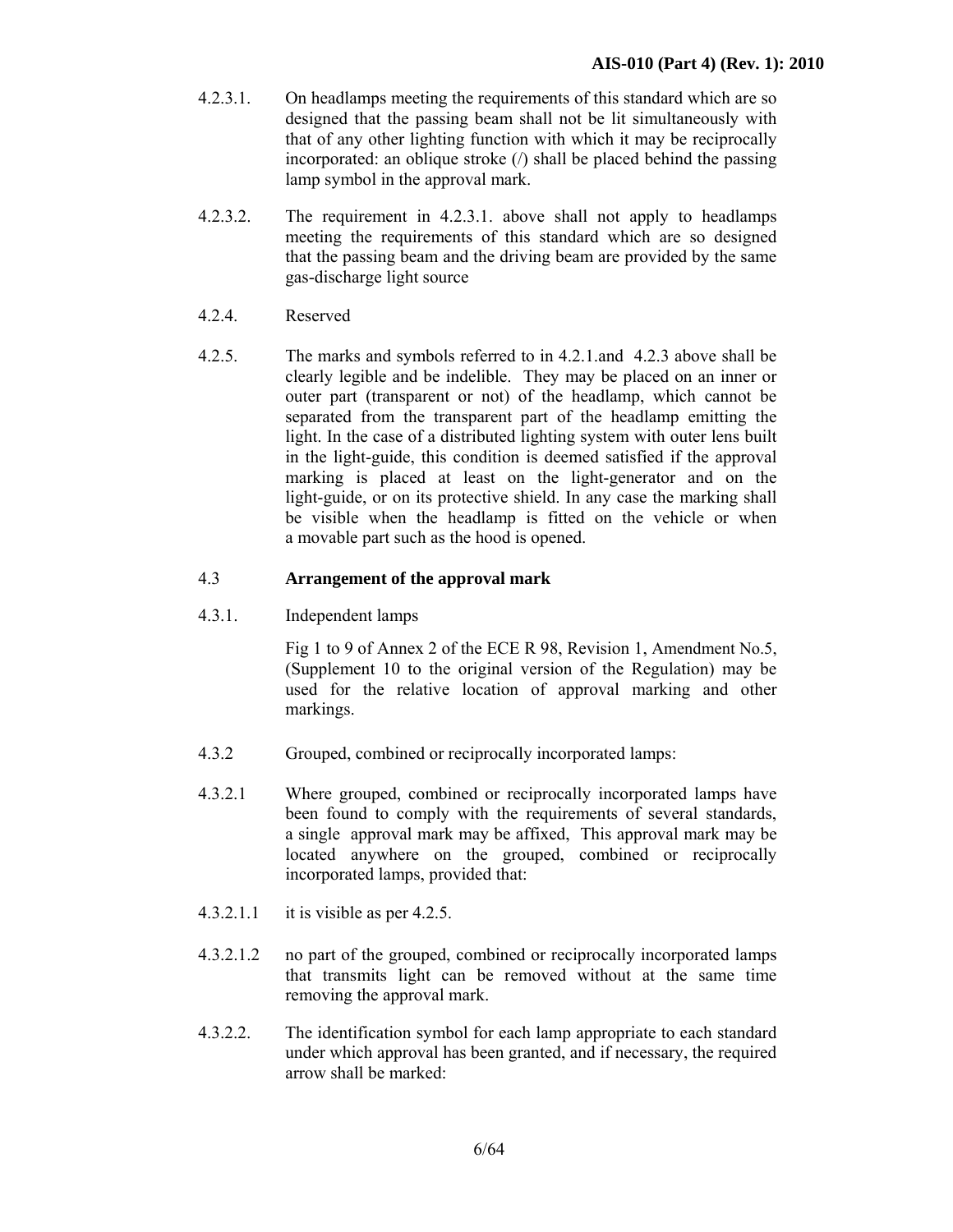- 4.3.2.2.1 either on the appropriate light-emitting surface
- 4.3.2.2.2. or in a group, in such a way that each of the grouped, combined or reciprocally incorporated lamps may be clearly identified. (see four possible examples as a guidance in Annex 2, Figure10 of ECE R 98, Revision 1, Amendment No. 5, (Supplement 10 to the original version of the Regulation).
- 4.3.2.3. The size of the components of a single approval mark shall not be less than the minimum size required for the smallest of the individual marks by the standard under which approval has been granted.

If different types of headlamps comprise the same main body, the latter may bear the different approval marks.

- 4.3.2.4 Reserved
- 4.3.2.5 Figure 10 of Annex 2 of the ECE R 98, Revision 1, Amendment No. 5, (Supplement 10 to the original version of the Regulation) may be used as guidance for the arrangements of approval marks for grouped, combined or reciprocally incorporated lamps with all the abovementioned additional symbols.
- 4.3.3 Lamps, the lens of which are used for different types of headlamps and which may be reciprocally incorporated or grouped with other lamps:

The provisions laid down in 4.3.2 above are applicable

- 4.3.3.1. In addition, where the same lens is used, the latter may bear the different approval marks relating to the different types of headlamps or units of lamps, provided that the main body or distributed lighting system of the headlamp, even if it cannot be separated from the lens, also comprises the space described in 3.2 above and bears the approval marks of the actual functions.
- 4.3.3.2 Figure 11 of Annex 2 of the ECE R 98, Revision 1, Amendment No. 5, (Supplement 10 to the original version of the Regulation) may be used as guidance for the arrangements of approval marks relating to the above case.

#### 4.3.4 **Distributed lighting systems**

For distributed lighting systems the applicable provisions of 4.3.1. to 4.3.3.2. shall be complied with, in conjunction with the requirements of 3.4.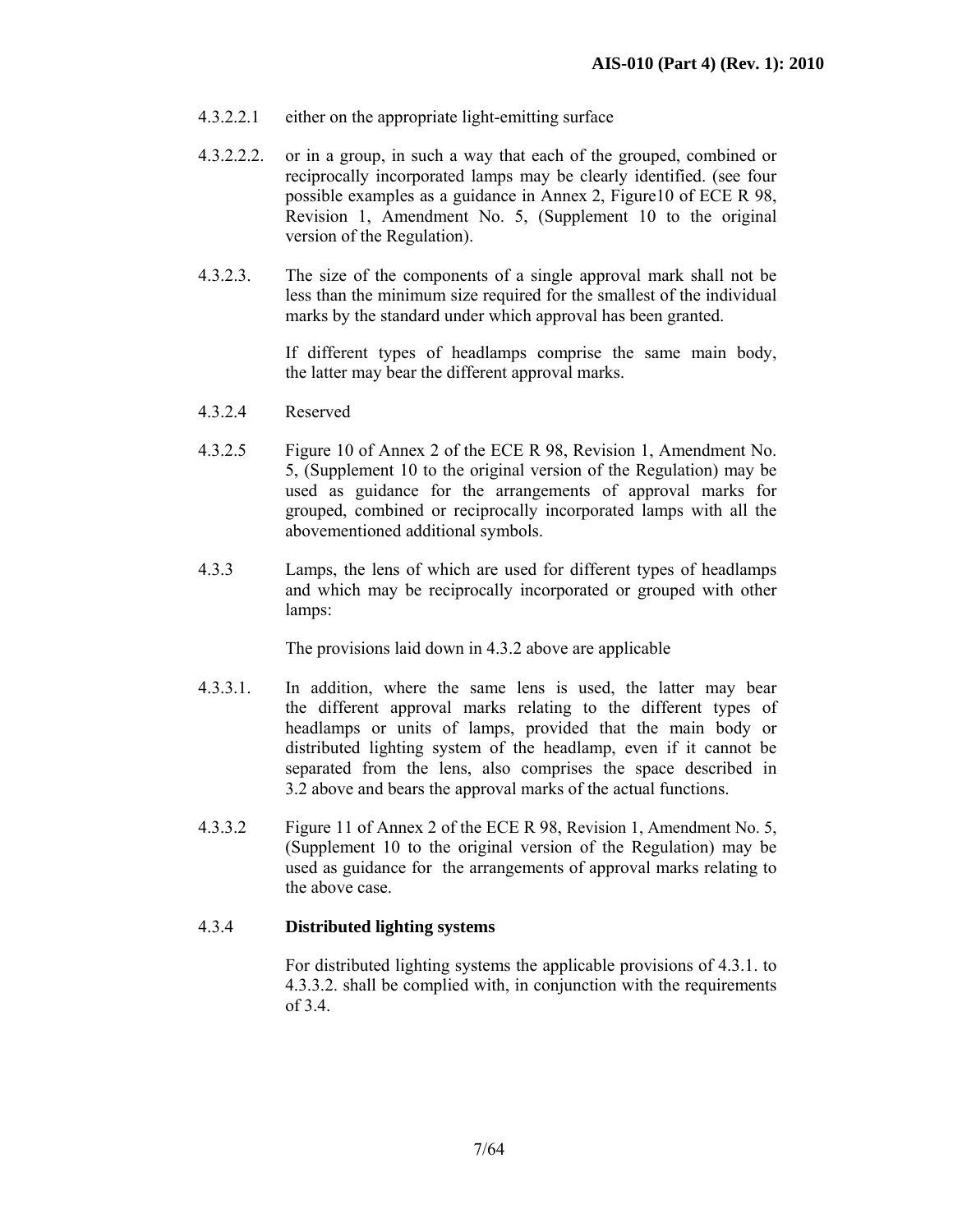## **5 TECHNICAL REQUIRMENTS OF HEADLAMPS (\*)**

**(\*)** Technical requirements for gas discharge light sources, See AIS-034 (Part 2)(Rev. 1).

#### **GENERAL SPECIFICATION**

- 5.1 Each sample shall conform to the specifications set forth in 6 to 8 below.
- 5.2 Headlamps shall be so made as to retain their prescribed photometric characteristics and to remain in good working order when in normal use, in spite of the vibrations to which they may be subjected.

**Note** : This is a general requirement and no verification is needed for this paragraph to approve the headlamp for compliance to this standard.

5.2.1 Headlamps shall be fitted with a device enabling them to be so adjusted on the vehicles as to comply with the rules applicable to them. Such a device need not be fitted on units in which the reflector and the diffusing lens cannot be separated, provided the use of such units is confined to vehicles on which the headlamp setting can be adjusted by other means.

> Where a headlamp providing a passing beam and a headlamp providing a driving beam, each equipped with its own light source(s) are assembled to form a composite unit the adjusting device shall enable each optical system individually to be duly adjusted. The same provision applies to headlamps providing a front fog lamp beam and a driving beam, and to headlamps providing a passing beam and a front fog lamp beam, and to headlamps providing these three beams.

- 5.2.2 However, these provisions shall not apply to headlamp assemblies whose reflectors are indivisible. For this type of assembly the requirements of 6.3.of this standard shall apply.
- 5.3 Reserved
- 5.4 Reserved
- 5.4.1 Reserved
- 5.4.2 Reserved
- 5.5. On headlamps designed to provide alternately a driving beam and a passing beam, or a passing beam and/or a driving beam designed to become bend lighting, any mechanical, electromechanical or other device incorporated in the headlamp for these purposes (These provisions shall not apply to the control switch.) shall be so constructed that: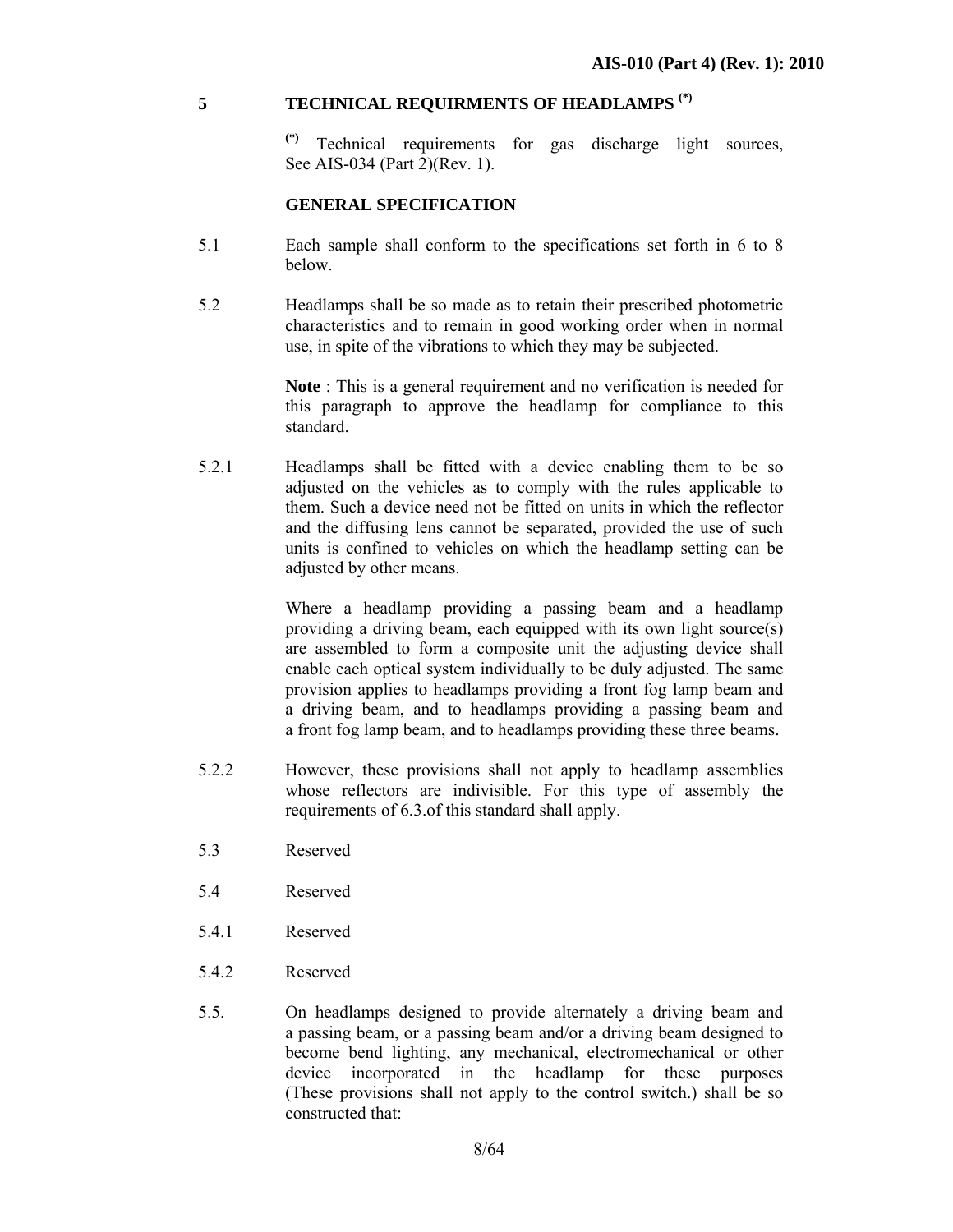- 5.5.1 the device is robust enough to withstand 50,000 operations under normal conditions of use. In order to verify compliance with this requirement, the testing agency responsible for approval tests may:
	- (a) require the applicant to supply the equipment necessary to perform the test;
	- (b) forego the test if the headlamp presented by the applicant is accompanied by a test report, issued by a testing agency responsible for approval tests for headlamps of the same construction (assembly), confirming compliance with this requirement.
- 5.5.2 in the case of failure, the illumination above the line H-H shall not exceed the values of a passing beam according to 6.2.6.; in addition, on headlamps designed to provide a passing and/or a driving beam to become a bend lighting, a minimum illumination of at least 5 lux shall be fulfilled in test point 25 V (VV line, D 75 cm)

 When performing the tests to verify compliance with these requirements, the testing agency responsible for approval tests shall refer to the instructions supplied by the applicant.

- 5.5.3. either the passing beam or the driving beam shall always be obtained without any possibility of the mechanism stopping in between two positions;
- 5.5.4 the user cannot, with ordinary tools, change the shape or position of the moving parts
- 5.6 Complementary tests shall be done according to the requirements of Annex D to ensure that in use there is no excessive change in photometric performance.
- 5.7 Light transmitting components made of plastic material shall be tested according to the requirements of Annex E
- 5.8. Replaceability of light sources
- 5.8.1. The gas-discharge light source(s) used in gas-discharge headlamps or in distributed lighting systems shall be approved according to standard AIS-034 (Part 2) (Rev. 1), and its amendments in force at the time of application for type approval. Gas-discharge light source(s) not approved according, standard AIS-034 (Part 2) (Rev. 1), can be used only in the case where they are a non-replaceable part of a light-generator. However, in the case of distributed lighting systems the light-generator can be replaceable without using special tools also in the case where the light-source used in it is not approved.
- 5.8.2. In the case that one or more (additional) filament light sources are used in the gas-discharge headlamp, these filament light sources shall be approved according to standard AIS-034 (Part 1)(Rev. 1), and its amendments in force at the time of application for type approval, provided that no restriction on the use is made in standard AIS-034 (Part 1)(Rev. 1),and its amendments in force at the time of application for type approval.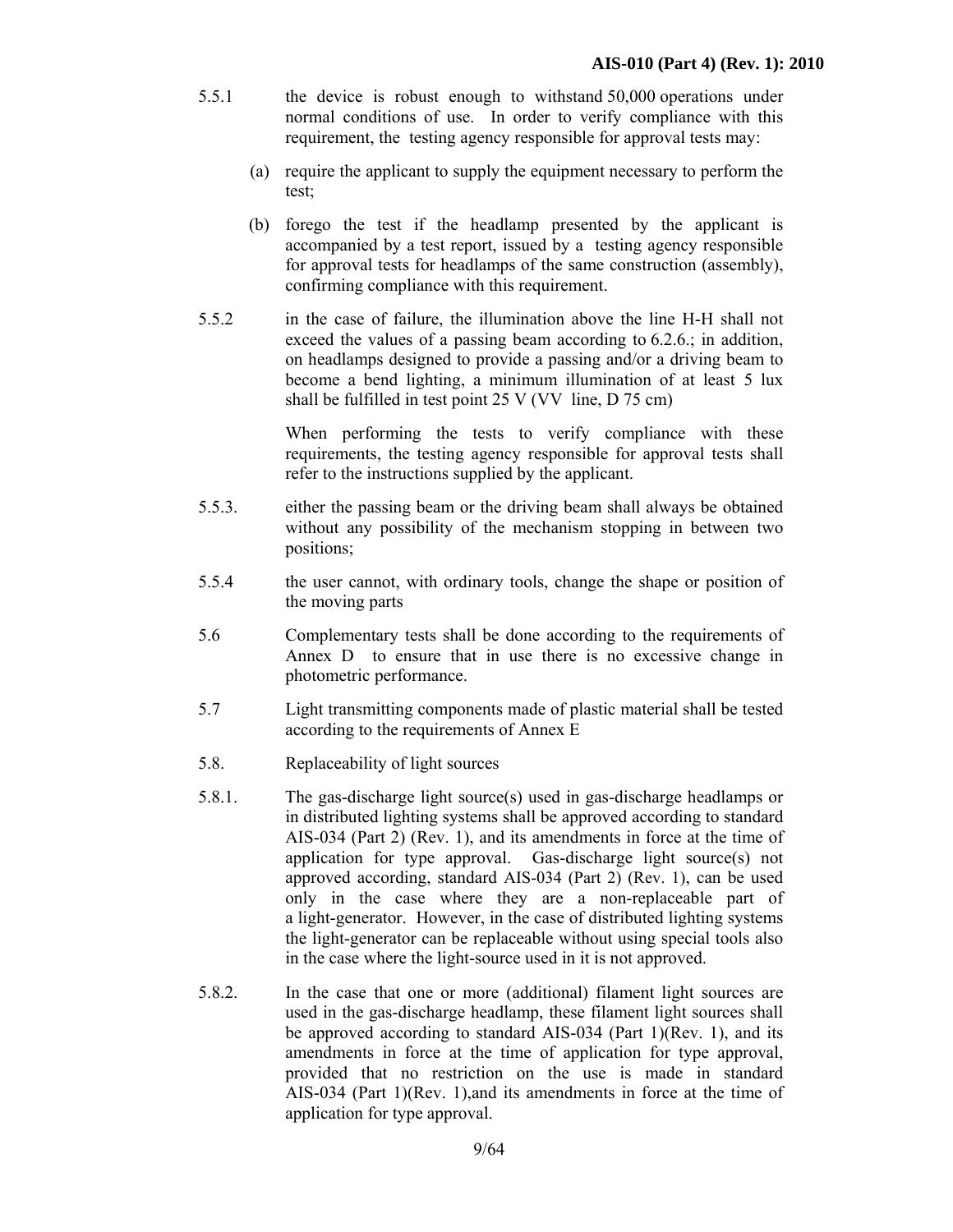- 5.8.3. The design of the device shall be such that the filament lamp, if any, can be fixed in no other position but the correct one.
- 5.8.4. In the case of replaceable gas-discharge light sources and in the case of additional filament light sources the lamp holder shall conform to the dimensional characteristics as given on the data sheet of IEC Publication 60061, relevant to the category of light source(s) used. The light source(s) shall fit easily into the headlamp.
- 5.9. Non-replaceable gas-discharge light sources not approved under standard AIS-034 (Part 2) (Rev. 1), used in distributed lighting systems shall moreover comply with the following requirements (corresponding to those specified in standard AIS-034 (Part 2) (Rev. 1), for approval of gas-discharge light sources):
- 5.9.1. starting, run-up and hot-restrike as prescribed in 3.6. standard AIS-034 (Part 2) (Rev. 1).
- 5.9.2. colour as prescribed in 3.9. of standard AIS-034 (Part 2) (Rev. 1),. The colour shall be white.
- 5.9.3. UV-radiation as prescribed in 3.10. of standard AIS-034 (Part 2)(Rev. 1), if so indicated in the application for approval (See A.9 of Annex A).
- 5.10. The headlamp and ballast system shall not generate radiated or power line disturbances to cause a malfunction of other electric/electronic systems of the vehicle.

**Note** : Compliance with the requirements for electromagnetic compatibility is relevant to the individual vehicle type

- 5.11. If it is necessary for the test procedure, the test house may require from the manufacturer additional test samples, test benches (holders) or special power supplies.
- 5.12. The test procedure shall be carried out under the mounting specifications of the manufacturer.
- 5.13. The headlamp (if equipped with LED modules) and the LED module(s) themselves shall comply with the relevant requirements specified in Annex L of this standard. The compliance with the requirements shall be tested

## **6. ILLUMINATION**

#### 6.1 **General provisions**

6.1.1. Headlamps or distributed lighting systems shall be so made that with suitable gas-discharge light source that they give adequate illumination without dazzle when emitting the passing beam, and good illumination when emitting the driving beam..

> **Note:** Compliance to the requirement of the first sentence of 6.1.1, is deemed to be established if the photometric requirements in this standard are complied with.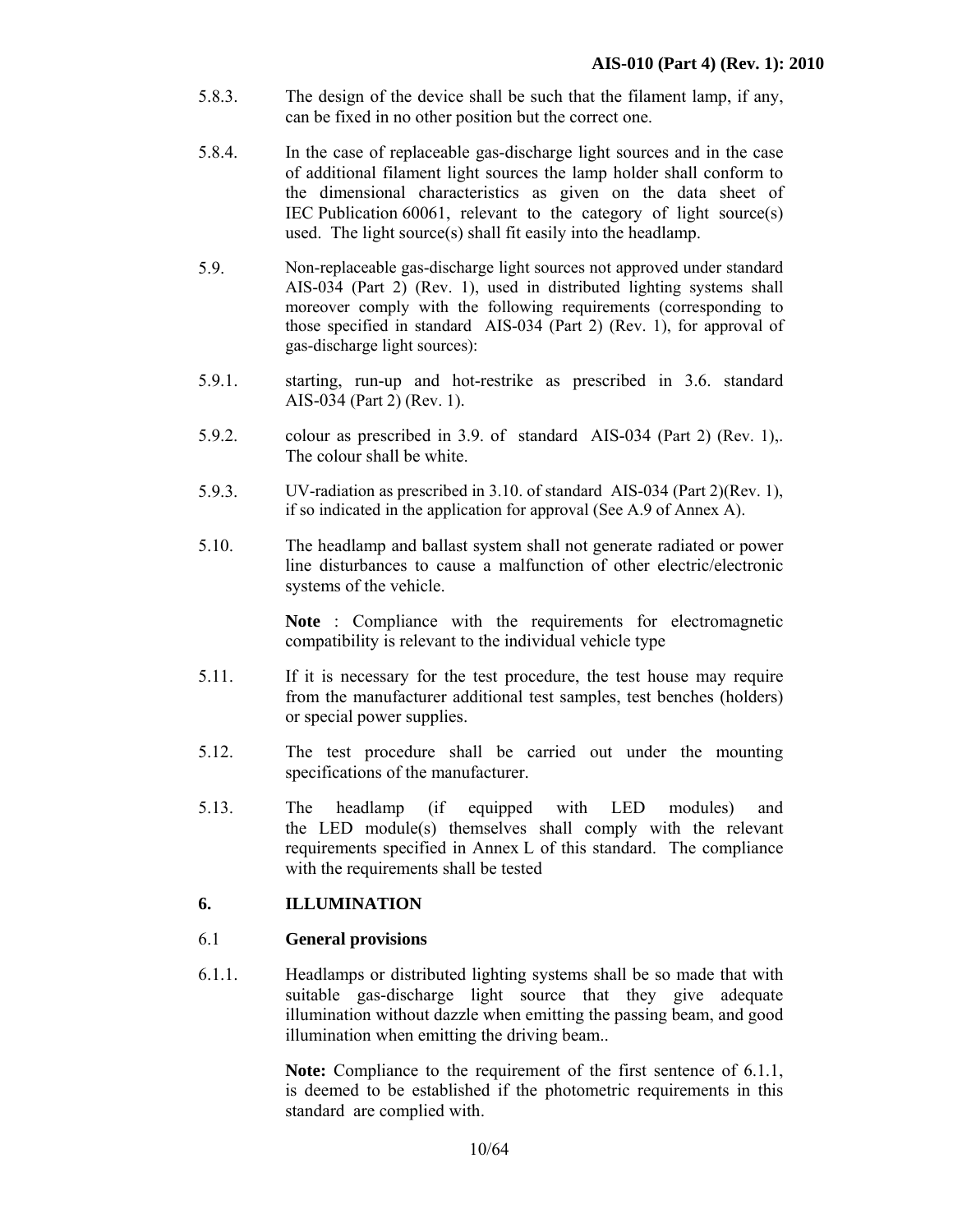- 6.1.2. The illumination produced by the headlamp shall be determined by means of a flat vertical screen set up 25 m forward of the headlamp, at right angles to its axes as shown in Annex C to this standard, the test screen shall be sufficiently wide to allow examination and adjustment of the "cut-off" of the passing beam over at least 5° on either side of the V-V line.
- 6.1.3. The headlamp or distributed lighting systems shall be deemed satisfactory if the photometric requirements set in the present 6. are met with one light source, which has been aged during at least 15 cycles, in accordance with D-4 of AIS-034 (Part 2) (Rev. 1).

 Where the gas-discharge light source is approved according to, AIS-034(Part 2) (Rev. 1), it shall be a standard (étalon) light-source and its luminous flux may differ from the objective luminous flux specified in standard AIS-034 (Part 2) (Rev. 1), In this case, the illuminances shall be corrected accordingly.

 The above correction does not apply to distributed lighting systems using a non-replaceable gas-discharge light source or to headlamps with the ballast(s) totally or partially integrated.

 Where the gas-discharge light source is not approved according standard AIS-034 (Part 2) (Rev. 1), it shall be a production nonreplaceable light source.

- 6.1.4. The dimensions determining the position of the arc inside the standard gas-discharge light source are shown in the relevant data sheet of standard AIS-034 (Part 2) (Rev. 1).
- 6.1.5. Photometric compliance must be checked in accordance with 6.2.6. or 6.3. of this standard. This is also valid for the cut-off zone between 3°R and 3°L (measurement method for the cut-off colour being under consideration).
- 6.1.6. The colour of the light of the beams emitted by headlamps using gas-discharge light sources shall be white. (Refer AIS-010 (Part 5) (Rev. 1) for Requirement of chromaticity co-ordinates)
- 6.1.7. Four seconds after ignition of a headlamp that has not been operated for 30 minutes or more
- 6.1.7.1. At least 60 lux shall be attained at point HV, for a headlamp producing driving beam only.
- 6.1.7.2. At least 10 lux shall be attained at point 50V for headlamps producing passing beam only or alternately passing and driving beam functions as described in 5.4. of this standard.
- 6.1.7.3. In either case the power supply shall be sufficient to secure the required rise of the high current pulse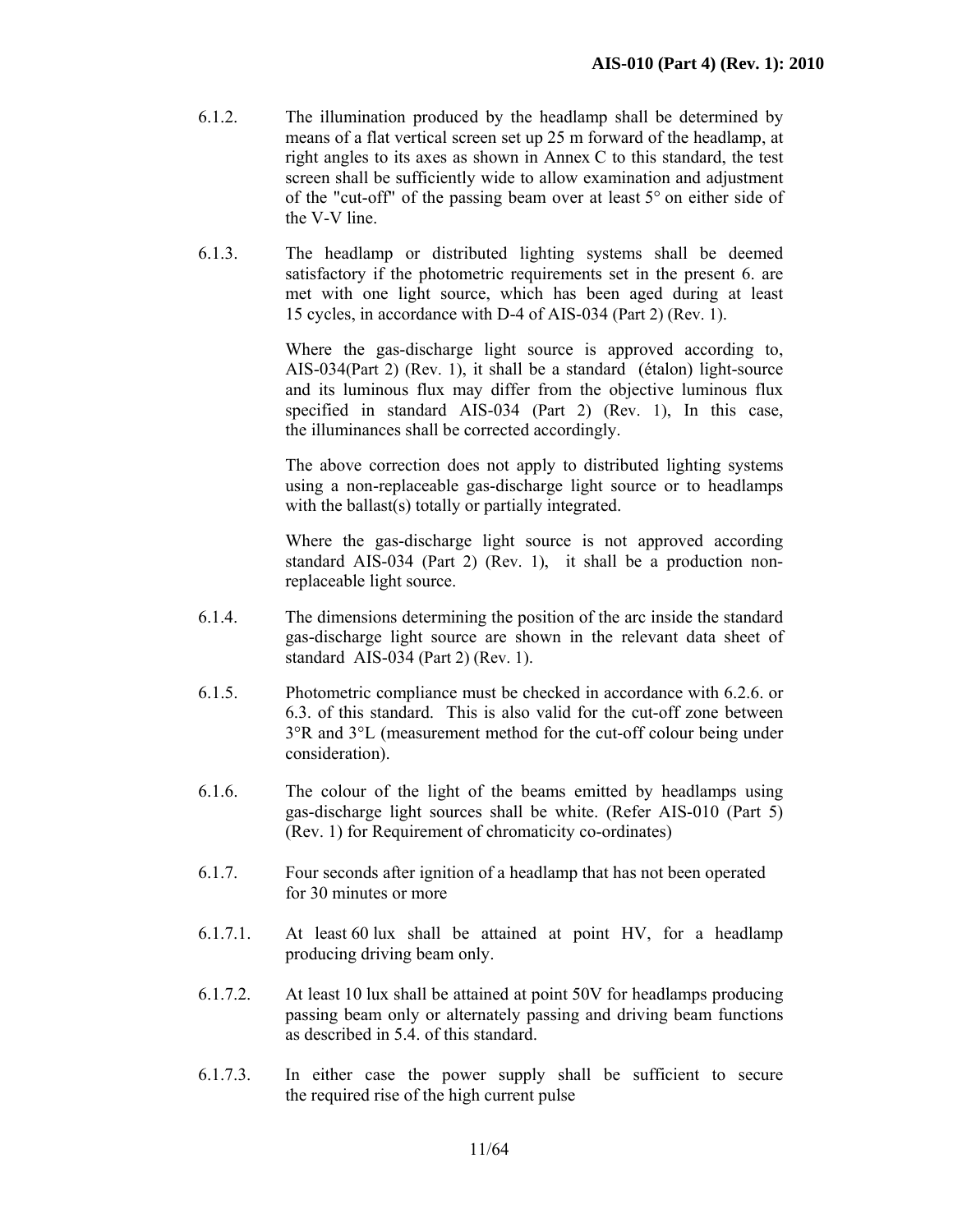## 6.2. **Provisions concerning passing beams**

6.2.1. The luminous intensity distribution of the passing beam headlamp shall incorporate a "cut-off" (see Figure 1), which enables the headlamp to be adjusted correctly for the photometric measurements and for the aiming on the vehicle.

The "cut-off" shall provide:

- (a) Reserved.
- (b) For "left hand" traffic beams:
- (i) a straight "horizontal part" towards the right;
- (ii) a raised "elbow shoulder" part towards the left.

In each case the "elbow-shoulder" part shall have a sharp edge.

- 6.2.2. The headlamp shall be visually aimed by means of the "cut-off" (see Figure 1) as follows:
- 6.2.2.1. for vertical adjustment: the horizontal part of the "cut-off" is moved upward from below line B and adjusted to its nominal position one per cent (25 cm) below the H-H line;



Note: The scales are different for vertical and horizontal lines.

**Figure 1** 

<sup>(</sup>See 6.2.2.)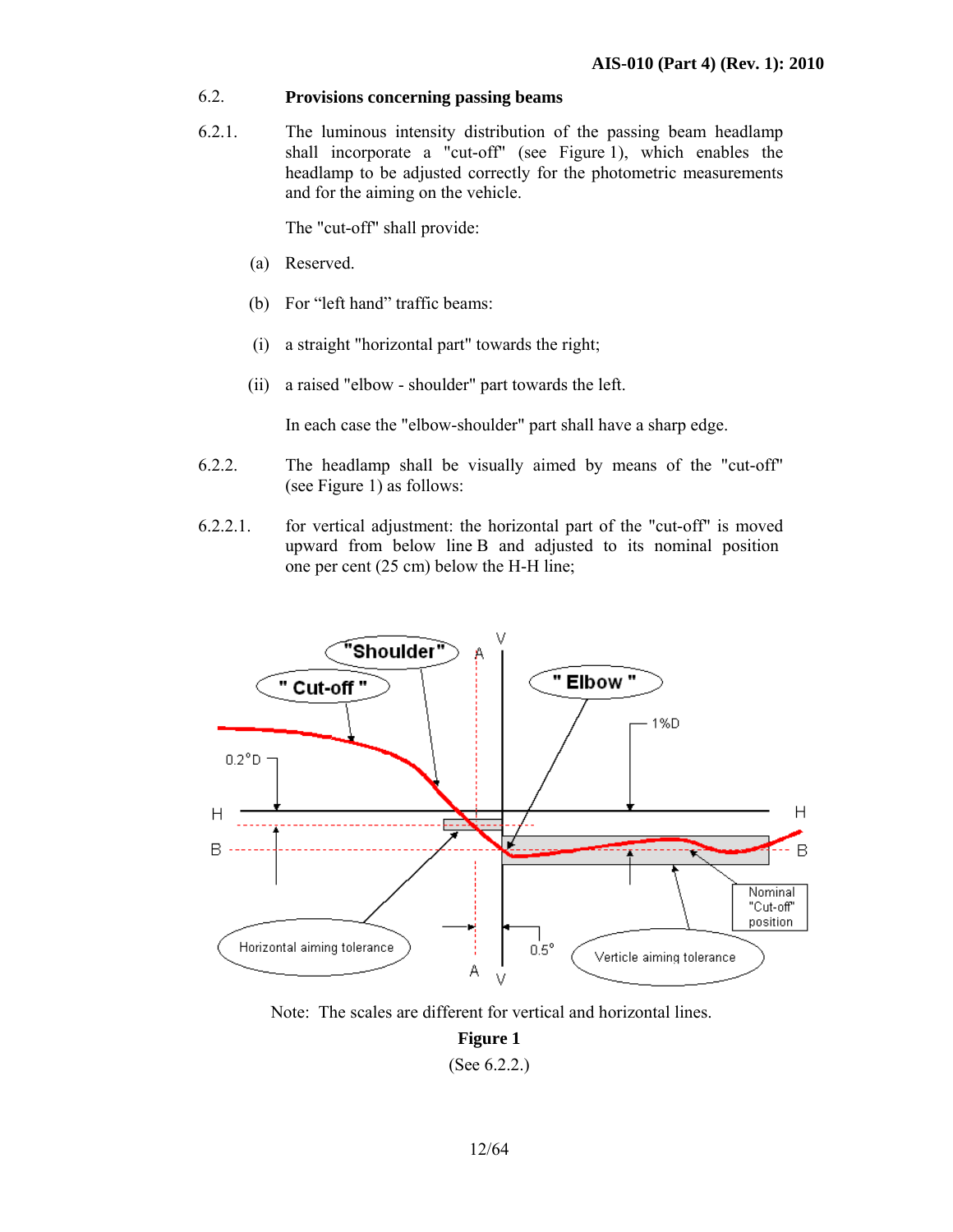6.2.2.2. for horizontal adjustment: the "elbow - shoulder" part of the "cut-off" shall be moved:

> for "left hand" traffic from left to right and shall be horizontally positioned after its movement so that:

- (a) above the line 0.2°D its "shoulder" shall not exceed the line A to the right;
- (b) on the line 0.2°D or below its "shoulder" cross the line A; and
- (c) the kink of the "elbow" should be primarily on the V-V line;
- 6.2.2.3. Where a headlamp so aimed does not meet the requirements set out in 6.2.5 to 6.2.6 and 6.3., its alignment may be changed, provided that the axis of the beam is not displaced:

Horizontally from line A by more than:

- (a) Reserved.
- (b) 0.5° to the right or 0.75° to the left, for "left hand"; and

vertically not more than 0.25° up or down from line B.

- 6.2.2.4. If, however, vertical adjustment cannot be performed repeatedly to the required position within the tolerances described in 6.2.2.3 above, the instrumental method prescribed in K-2 and K-3 of Annex K, shall be applied to test compliance with the required minimum quality of the "cut-off" and to perform the vertical and horizontal adjustment of the beam
- 6.2.3. When so aimed, the headlamp, if its approval is sought solely for provision of a passing beam, (See 6.2.3.1) need comply only with the requirements set out in 6.2.4 and 6.2.5 below; if it is intended to provide both a passing beam and a driving beam, it shall comply with the requirements set out in 6.2.4 to 6.2.6. The values specified for Segment II in 6.2.5. do not apply to Annex C, Screen 2
- 6.2.3.1 Such a special "passing beam" headlamp shall not incorporate a driving beam not subject to requirements.
- 6.2.4. Only one gas-discharge light source is permitted for each passing beam headlamp. A maximum of two additional light sources are permitted as follows:
- 6.2.4.1. One additional light source according to AIS-034 (Part 1)(Rev. 1) or one or more additional LED module(s) may be used inside the passing beam headlamp to contribute to bend lighting.
- 6.2.4.2. One additional light source according to AIS-034 (Part 1)(Rev. 1), and/or one or more LED module(s) inside the passing beam headlamp, may be used for the purposes of generating infrared radiation. It/they shall only be activated at the same time as the gas-discharge light source. In the event that the gas-discharge light source fails, this additional light source and/or LED module(s) shall be automatically switched off.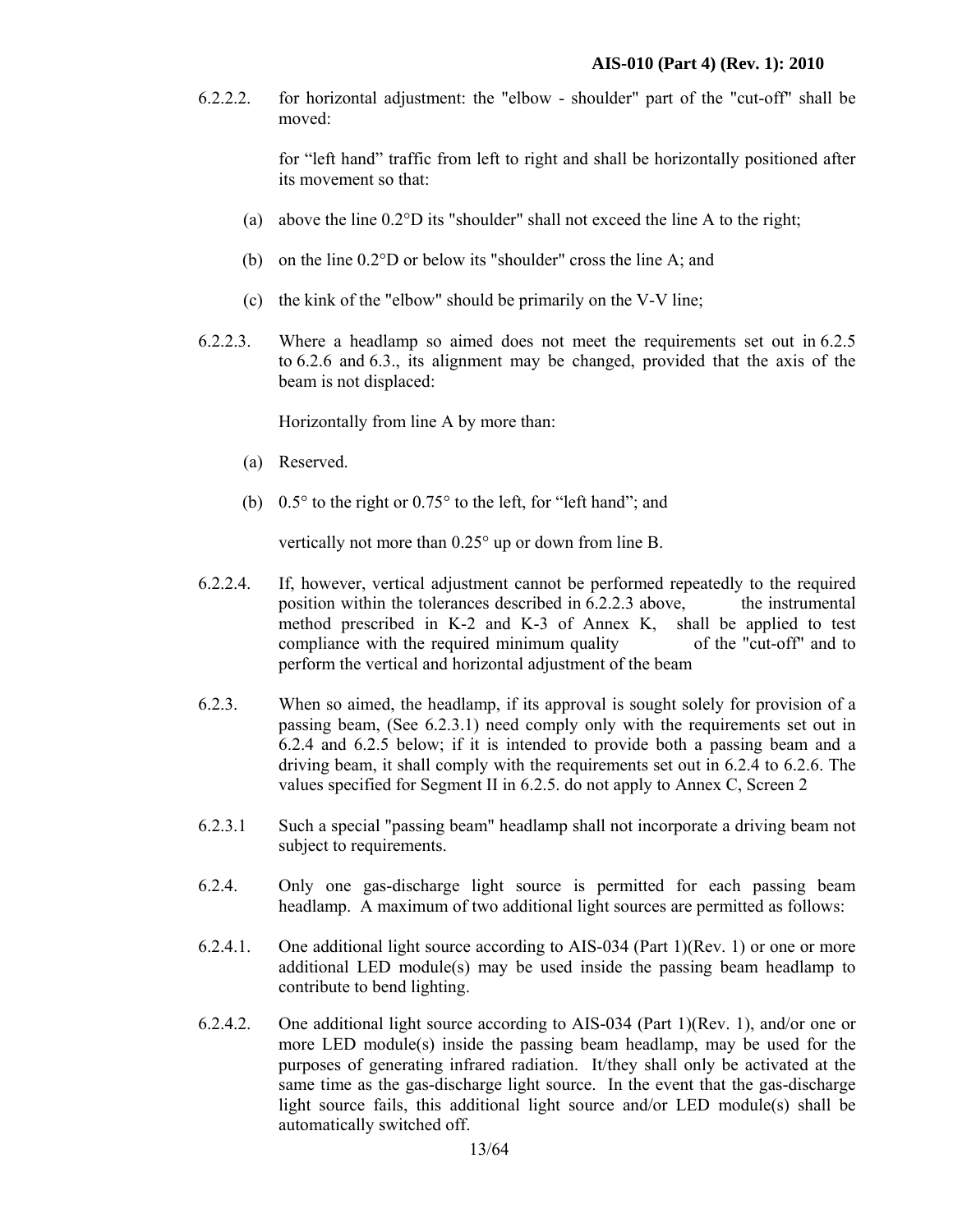The test voltage for the measurement with this additional light source and/or LED module(s) shall be the same as in 6.2.4.4.

- 6.2.4.3. In the event of failure of an additional light source or LED module, the headlamp shall continue to fulfil the requirements of the passing beam.
- 6.2. 4.4. The voltage applied to the terminals of the ballast(s) is:

| either: | 13.5 V $\pm$ 0.1    | for 12 V systems |
|---------|---------------------|------------------|
| or:     | otherwise specified | (See Annex G)    |

6.2.5. After more than 10 minutes after ignition the illuminances produced on Screen 1 or 2 shall meet the following requirements

**Note** : In the table:

 Letter L means that the point or segment is located on the left of VV line. Letter R means that the point or segment is located on the right of VV line. Letter U means the point or segment is located above HH line. Letter D means the point or segment is located below HH line.

| Points or       | Designation                      | Illuminances     | Horizontal       | Vertical       |
|-----------------|----------------------------------|------------------|------------------|----------------|
| segments        |                                  |                  | distances        | distances      |
|                 |                                  | (lux)            | (cm)             | (cm)           |
|                 | On and above line<br>$H/H2$ , or | 1 max            |                  |                |
|                 | On and above line<br>H/H3/H4     |                  |                  |                |
| $\mathbf{1}$    | <b>HV</b>                        | 1 max            | $\theta$         | $\overline{0}$ |
| $\overline{2}$  | <b>B</b> 50 R                    | $0.5$ max        | R 150            | <b>U25</b>     |
| $\overline{3}$  | $75-L$                           | $20 \text{ min}$ | L 50             | D 25           |
| $\overline{4}$  | 50 R                             | 20 max           | R 150            | D 37.5         |
| $\overline{5}$  | 25 R 1                           | 30 max           | R 150            | D 75           |
| 6               | 50 V                             | 12 min           | $\boldsymbol{0}$ | D 37.5         |
| $\overline{7}$  | 50L                              | 20 min           | L 75             | D 37.5         |
| 8               | 25 R 2                           | 4 min            | R 396            | D 75           |
| 9               | 25 L 1                           | 4 min            | L 396            | D 75           |
| 10              | 25 R 3                           | $2 \text{ min}$  | R 670            | D 75           |
| 11              | 25 L 2                           | $2 \text{ min}$  | L 670            | D 75           |
| 12              | 15 R                             | $1$ min          | R 910            | D 125          |
| $\overline{13}$ | 15 L                             | $1$ min          | L 910            | D 125          |
| 14              |                                  | $^*/$            | R 350            | U 175          |
| 15              |                                  | $^*/$            | $\overline{0}$   | U 175          |
| 16              |                                  | $^*/$            | L 350            | U 175          |
| 17              |                                  | $^*/$            | R 175            | U 87.5         |
| 18              |                                  | $^*/$            | $\boldsymbol{0}$ | U 87.5         |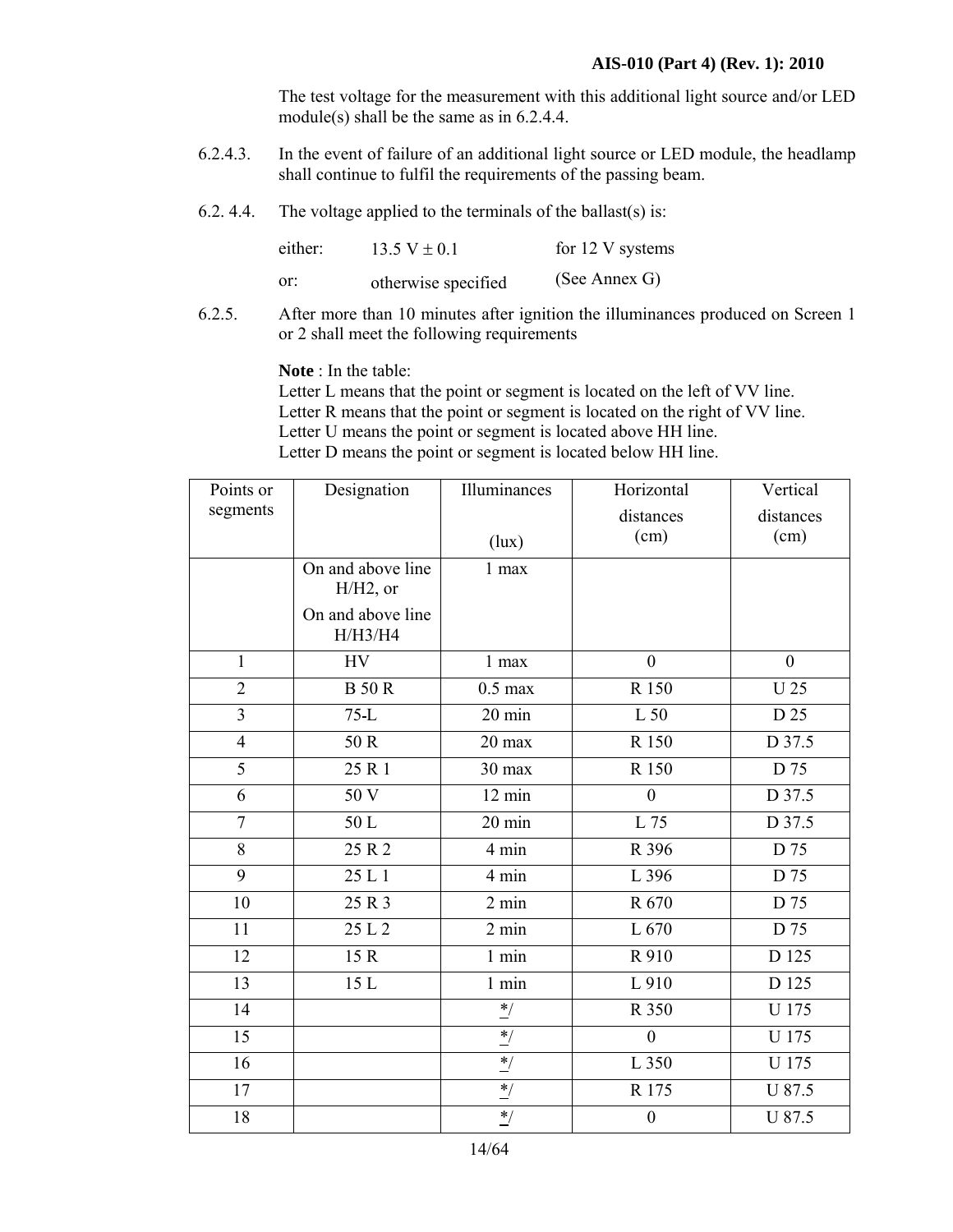#### **AIS-010 (Part 4) (Rev. 1): 2010**

| 19         |                          | $*$               | L 175            | U 87.5     |
|------------|--------------------------|-------------------|------------------|------------|
| 20         |                          | $0.1 \text{ min}$ | R 350            | $\theta$   |
| 21         |                          | $0.2 \text{ min}$ | R 175            | $\theta$   |
| A to B     | Segment I                | $6 \text{ min}$   | R 225 to L 225   | D 37.5     |
| $C$ to $D$ | Segment II               | 6 max             | L 140 to L 396   | U 45       |
| $E$ to $F$ | Segment III<br>and under | $20 \text{ max}$  | R 417 to L 375   | D 187.5    |
|            | $E$ max $L$              | $70 \text{ max}$  | Left of VV line  | Above D 75 |
|            | E max R                  | $50 \text{ max}$  | Right of VV line |            |

 \*/ The illumination values at points 14 through 19 shall be such that:  $14 + 15 + 16 \ge 0.3$  lux and  $17 + 18 + 19 \ge 0.6$  lux. (see Annex C, Figure 3)

- 6.2.6. The requirements in 6.2.5. above shall also apply to headlamps designed to provide bend lighting and/or that include the additional light source or LED module(s) referred to in 6.2.4.2. In the case of a headlamp designed to provide bend lighting its alignment may be changed, provided that the axis of the beam is not displaced vertically by more than 0.2°.
- 6.2.6.1. If bend lighting is obtained by:
- 6.2. 6.1.1 swivelling the passing beam or moving horizontally the kink of the elbow of the cut-off, the measurements shall be carried out after the complete headlamp assembly has been reaimed horizontally, e. g. by means of a goniometer;
- 6.2. 6.1.2. moving one or more optical parts of the headlamp without moving horizontally the kink of the elbow of the cut-off, measurements shall be carried out with these parts being in their extreme operating position;
- 6.2.6.1.3. means of one additional light source or one or more LED module(s) without moving horizontally the kink of the elbow of the cut-off, measurements shall be carried out with this light source or LED module(s) activated

## 6.3 **Provisions concerning driving beams**

6.3.1 In the case of a headlamp designed to provide a driving beam and a passing beam, measurements of the illumination produced on the screen by the driving beam shall be taken with the same headlamp alignment as for measurements under 6.2.5 above; in the case of a headlamp providing a driving beam only, it shall be so adjusted that the area of maximum illumination is centred on the point of intersection of lines H-H and V-V; such a headlamp need meet only the requirements referred to in 6.3. Test voltages are the same as in 6.2.4.4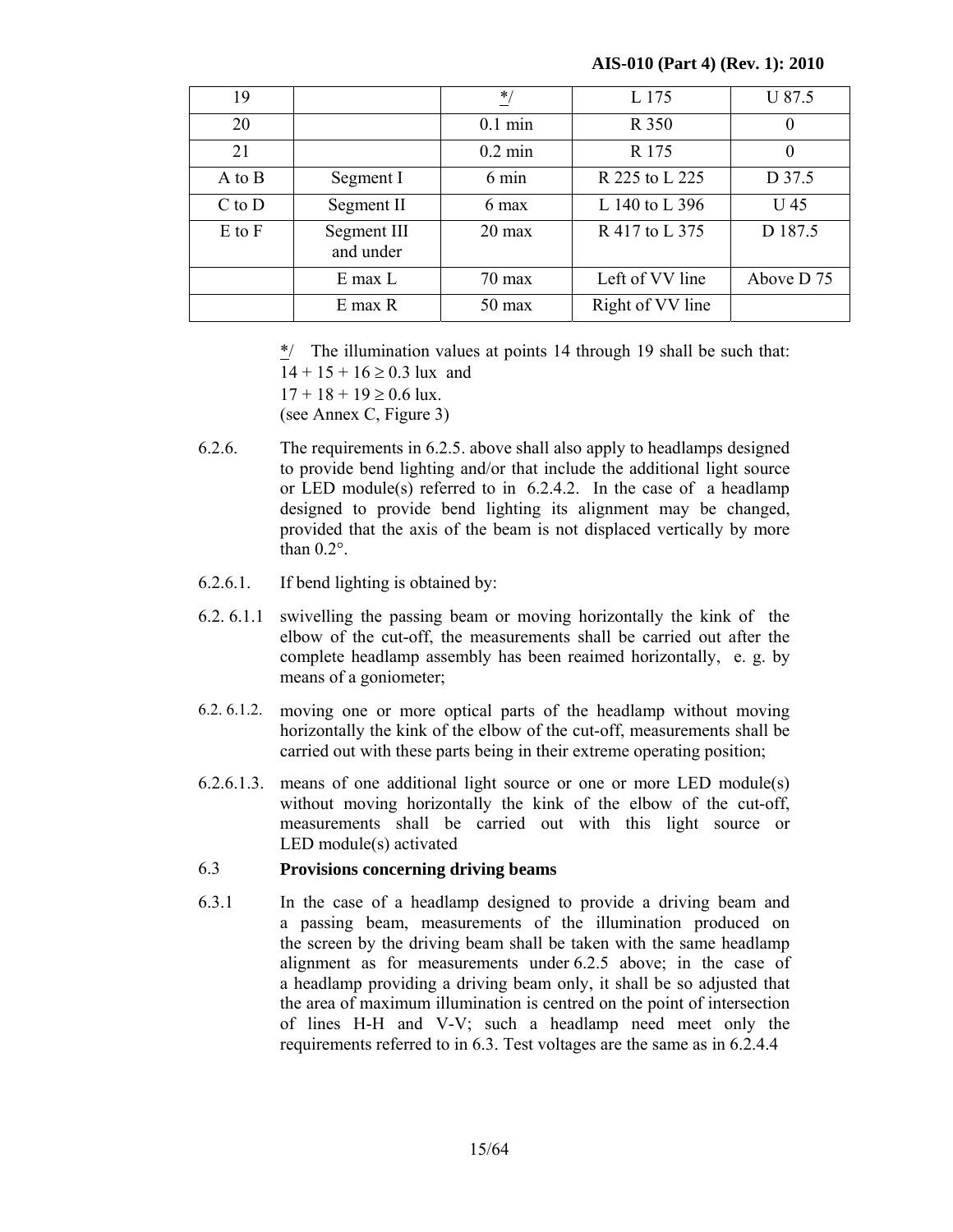- 6.3.2. It is possible to use several light sources for the driving beam, these light sources being listed in AIS-034 (Part 1)(Rev. 1)(in the case of filament lamps shall be operated at their reference luminous flux) or AIS-034 (Part 2)(Rev. 1).
- 6.3.3 The illumination produced on the screen by the driving beam shall meet the following requirements
- 6.3.3.1 The point of intersection (HV) of the lines HH and VV shall be situated within the isolux representing 80 per cent of the maximum illuminance. This maximum illuminance, hereunder designated as Emax, shall lie between 70 and 180 lux.
- 6.3.3.2. The reference mark  $(I_M)$  of this maximum intensity, referred to in 4.2.2.7 above, shall be obtained by the ratio means of the formula

Reference mark =  $0.208$  E<sub>max</sub> This value shall be rounded off to the value 17.5 - 20 - 25 - 27.5 - 30 - 37.5.

- 6.3.3.3 Starting from point HV, horizontally to the right and left, the illuminance shall be not less than 40 lux up to a distance of 1.125 m and not less than 10 lux up to a distance of 2.25 m.
- 6.4. The screen illuminance values mentioned in 6.2.5. to 6.3.2.3. above shall be measured by means of a photo-receptor, the effective area of which shall be contained within a square of 65 mm side.
- 6.5. Provisions concerning movable reflectors
- 6.5.1. With the lamp fixed according to all the positions described in A.10 of Annex A, the headlamp must meet the photometric requirements of 6.2. or 6.3., or both.
- 6.5.2. Additional tests are made after the reflector has been tilted vertically upwards by the angle quoted in A.10 of Annex A. or 2 degrees, whichever is smaller, by means of the headlamp aiming devices. The headlamp is then re-aimed downwards (by means of the goniometer), and the photometric specifications shall be met at the following points:

Passing beam: HV and (75 L respectively) Driving beam: E max, HV as percent of  $E_{\text{max}}$ 

 If the aiming devices do not allow a continuous movement, the position nearest to 2 degrees is chosen.

- 6 5.3. The reflector is brought back to its nominal angular position as defined in 6.2.2., and the goniometer is set back to its position of origin. The reflector is tilted vertically downwards by the angle quoted in A.10 of Annex A or 2 degrees, whichever is smaller, by means of the headlamp aiming device. The headlamp is then re-aimed upwards (by means of the goniometer for example) and points as in 6.5.2. are checked.
- **7** Reserved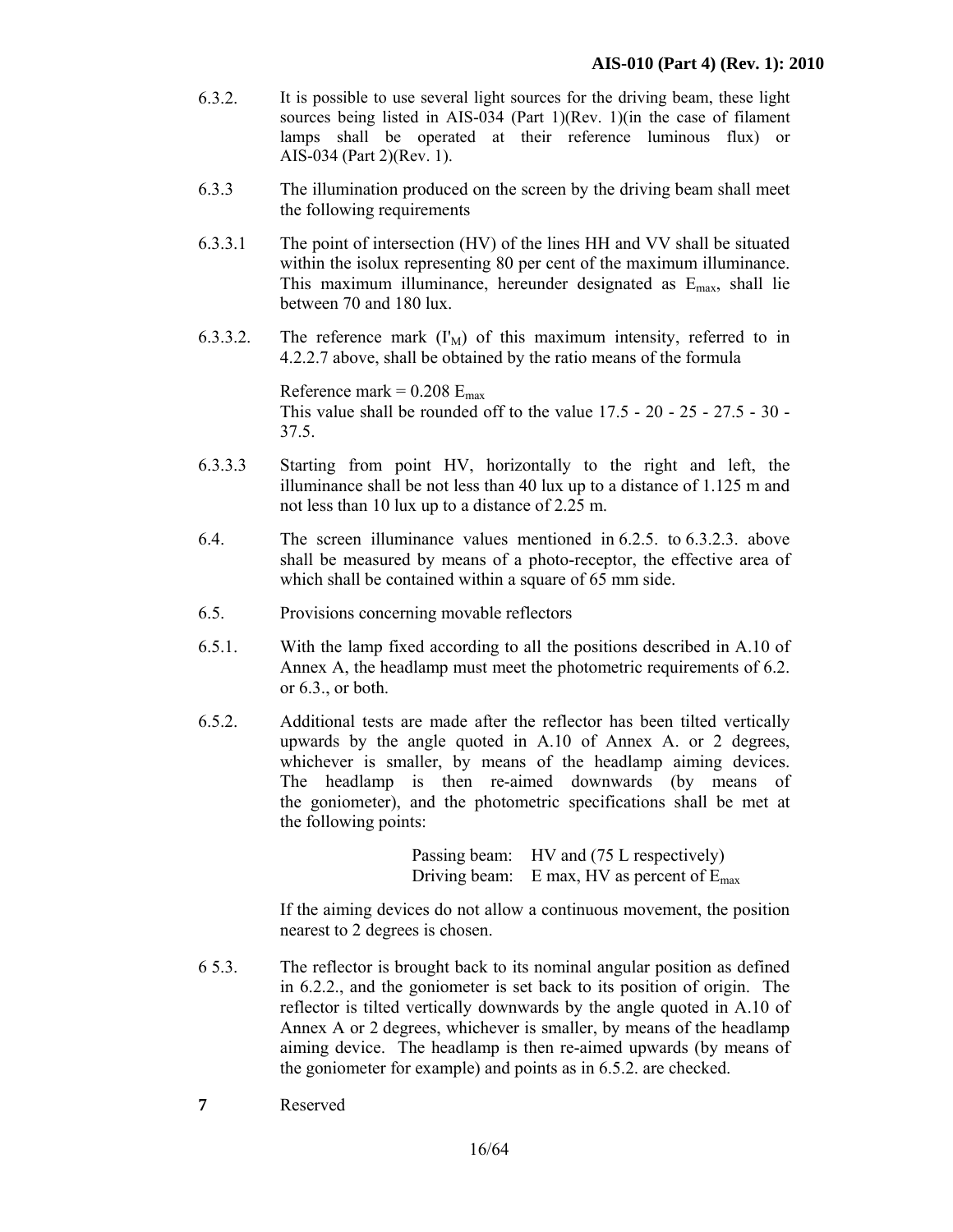## **8. EXTENSION OF TYPE APPROVAL**

8.1 Every modification pertaining to the information, including the ballast even if the changes are not technical in nature declared in accordance with 2.1 shall be intimated by the manufacturer to the testing agency. If the changes are in parameters not related to the provisions, no further action need be taken.

> If the changes are in parameters related to the provisions, the Testing Agency, which has issued the certificate of compliance, shall then consider, whether,

- 8.1.1 the device with the changed specifications still complies with provisions, or
- 8.1.2 Any further verification is required to establish compliance.
- 8.2 For considering whether testing is required or not, guidelines given in 8.5 (Criteria for Extension of Type Approval) shall be used.
- 8.3 In case of 8.1.2, tests for only those parameters which are affected by the modifications need be carried out
- 8.4 In case of fulfillment of criterion of 8.1.1 or after results of further verification as per 8.1.2 are satisfactory, the approval of compliance shall be extended for the changes carried out.

## 8.5 **Criteria for extension of Type approval**

 The Criteria shall be as agreed between the testing agency and applicant.

## **9. CONFORMITY OF PRODUCTION**

The conformity of production procedures shall comply with those set out in the AIS-037 with the following requirements:

- 9.1. Headlamps approved under this standard shall be so manufactured as to conform to the type approved by meeting the requirements set forth in 6.
- 9.2. the minimum requirements for conformity of production control procedures set fourth in Annex H to this standard shall be complied with
- 9.3. The minimum requirements for sampling by the testing agency set forth in Annex J to this standard shall be complied with.
- 9.4. The normal frequency of these verifications shall be once every two years.
- 9.5. Headlamps with apparent defects are disregarded.
- 9.6. The reference mark is disregarded.
- 9.7. The measuring points 14 to 21 from 6.2.5 of this standard are disregarded.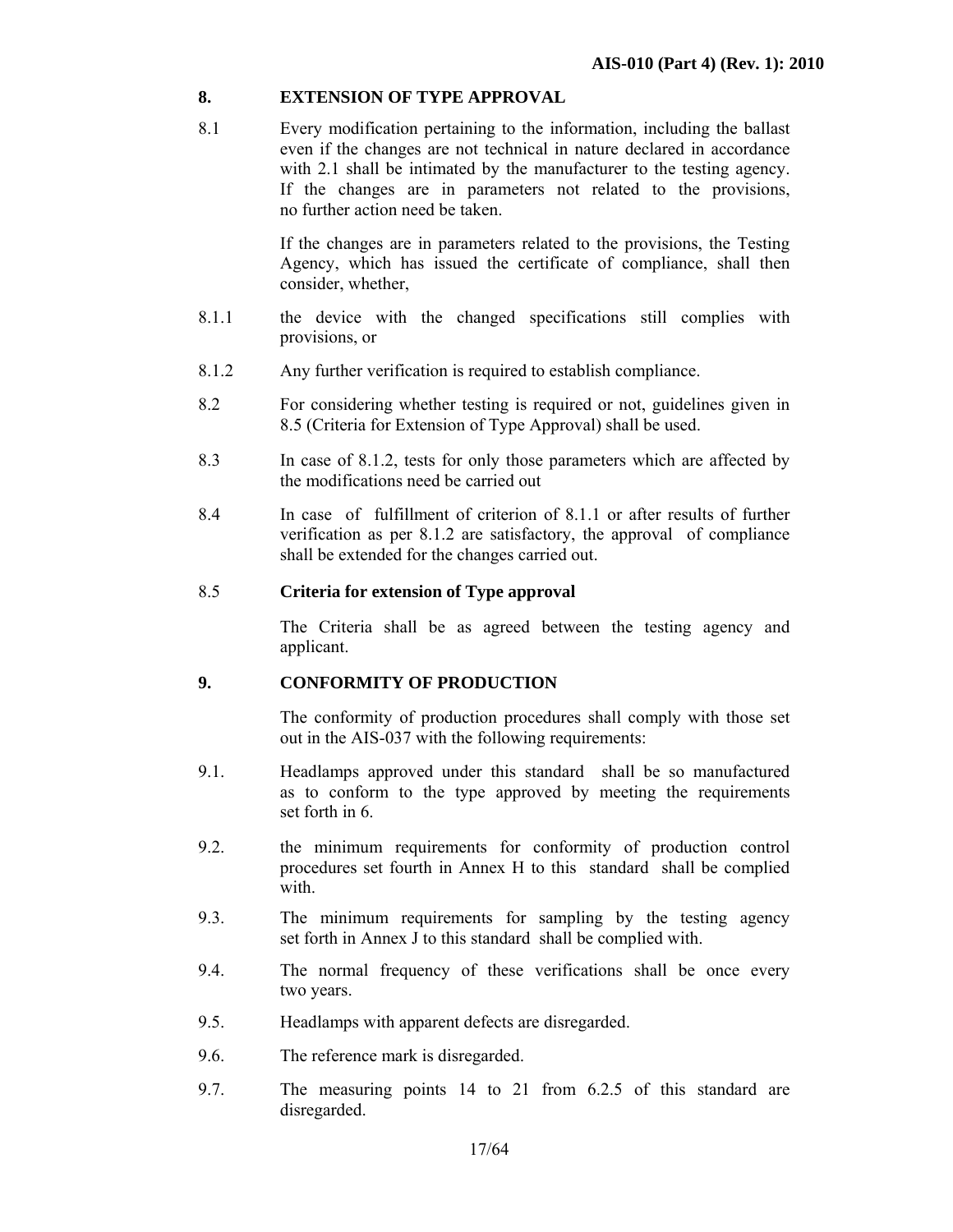#### **10. PENALTIES FOR NON-CONFORMITY OF PRODUCTION**

The provisions shall be as prescribed in AIS-037.

- **11.** Reserved.
- **12.** Reserved.

#### **13. TRANSITIONAL PROVISION**

- 13.1 At the request of the applicant, type approvals for compliance to AIS-010(Part 4) (Rev.1): 2010, shall be granted by testing agencies from  $27<sup>th</sup>$  October 2010 (date of adoption in CMVR-TSC). Such type approvals shall be deemed to be compliance to AIS-012:2004.
- 13.2 At the request of applicant, type approval to the compliance to AIS-012:2004 shall be granted up to the notified date of implementation of AIS-010 (Part 4) (Rev.1):2010.
- 13.3 Type approvals issued for compliance to AIS-012:2004 shall be extended to approval of AIS-010 (Part 4) (Rev.1):2010, subject to satisfactory compliance of the following:
- 13.3.1 Marking as per 3.0 and sub-clauses for 4.0 applicable for marking.
- 13.3.2. In case of "E/e" approved devices, requirements specified in 14.

**Note** : Additional verification for the above need not be carried out, if compliance to the above requirements has already been established during the type approval as per AIS-012:2004.

- 13.4 Extension of Approvals for engineering and administrative changes:
- 13.4.1 In the case of 13.1, extensions shall be granted subject to the conditions of AIS-010 (Part 4) (Rev.1):2010. Such extensions shall be deemed to be compliance to AIS-012: 2004.
- 13.4.2 In the case of 13.2, extensions shall be granted subject to conditions of AIS-012**:** 2004 till the notified date of implementation of AIS-010 (Rev.1) (Part 4):2010.
- 13.5 Type approvals for compliance to AIS-037**,** already been granted, shall continue to be valid for AIS-010 (Part 4) (Rev.1):2010.

**Note :** Necessary corrections to the reference of verification reports as per this standard shall be incorporated while issuing the next COP certificate. In the meantime for issuing of vehicle certificate, test/verification report as per this standard shall deemed to be the proof of compliance of AIS-037.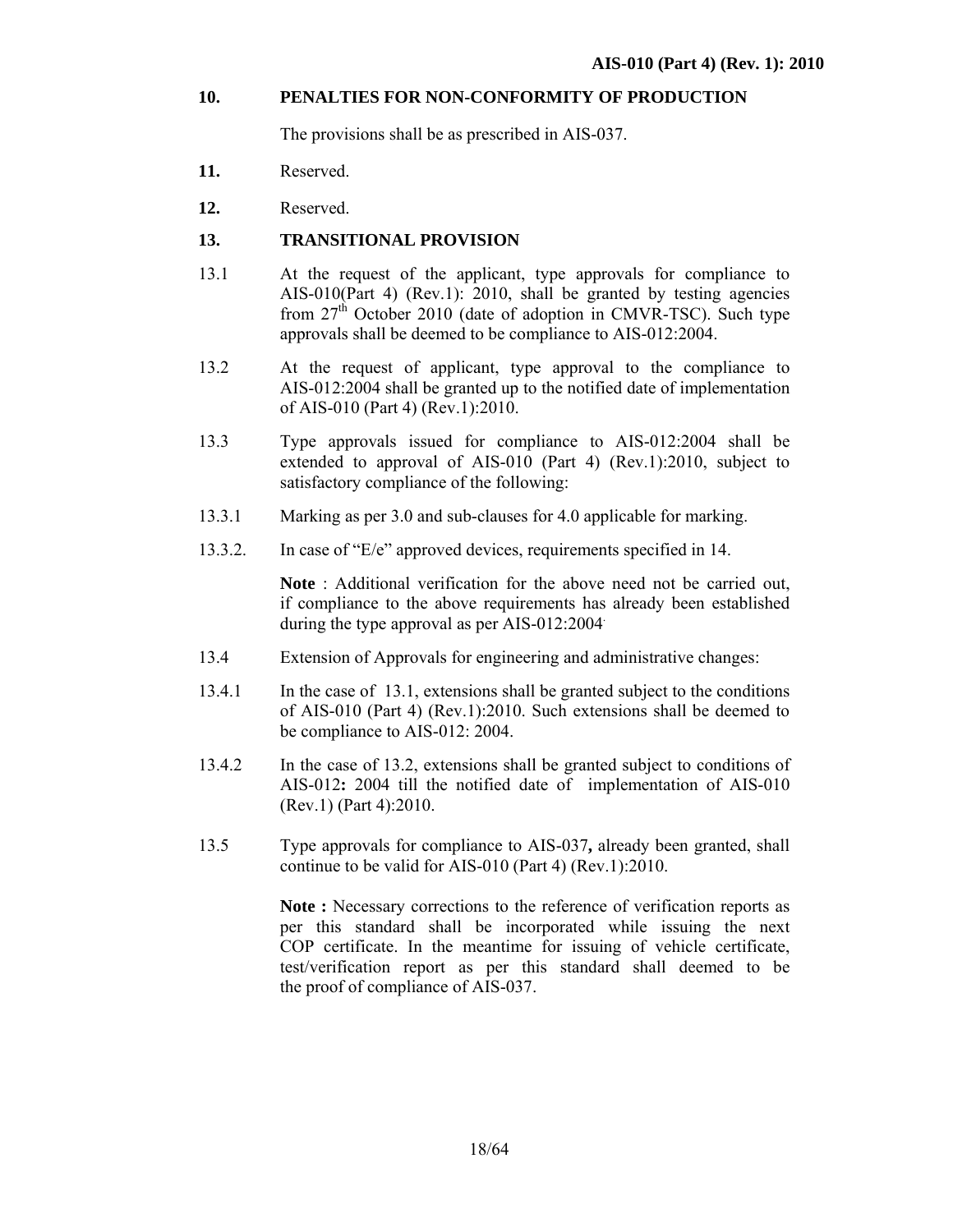## **14 ESTABLISHING COMPLIANCE OF "E"/"e" APPROVED HEADLAMPS TO THIS STANDARDS:**

- 14.1 As an exception to 7.4 of AIS-037, (or related administrative decisions) for certifying compliance of "E"/"e" approved headlamps to this standard, the test for the following shall be carried out by testing agency
- 14.1.1 Provision concerning passing beam. (6.2 of this standard)
- 14.1.2 Provision concerning driving beam. (6.3 of this standard)
- 14.1.3 In the case of 14.1.1 and 14.1.2 above, no measured value shall deviate unfavourably by more than 20 per cent from the value prescribed in this standard. For values B 50 R and H/H2(or H/H2/H4) , the maximum unfavourable deviation shall be:

| <b>B</b> 50 R             | 0.2 lx equivalent 20 per cent  |
|---------------------------|--------------------------------|
|                           | 0.3 lx equivalent 30 per cent  |
| H/H2<br>line<br>On        | 0.3 lx equivalent 20 per cent  |
| (or $H/H2/H4$ ) and above | 0.45 lx equivalent 30 per cent |
|                           |                                |

14.1.4 Tests for stability of photometric performance of headlamps in operation ( 5.5 and Annex D of this standard)

## **15 AMENDMENTS TO ECE REGULATIONS AFTER THE LEVEL DESCRIBED IN 0.3 OF FOREWORD**

#### 15.1 Supplements

In case of changes in ECE regulation*,* which are issued as supplements (Supplements do not affect the earlier type approvals) at the request of applicant, approval of compliance to this standard shall be issued taking into account the changes arising out of such supplement(s) to ECE regulation with approval from Chairman AISC. This shall be incorporated in the test report.

**Note** : Such changes will be considered for inclusion in this standard at the time of its next amendment /revision.

15.2 Series of amendments

Changes in ECE regulation, which are issued as series of amendments (series of amendments may affect the earlier type approvals) will not be considered for issuing approval to this standard.

However, Chairman, AISC may, on a case to case basis, permit to accept latest series of amendments.

This shall be incorporated in the test report.

**Note** : Such changes will be considered for inclusion in this standard at the time of its next revision.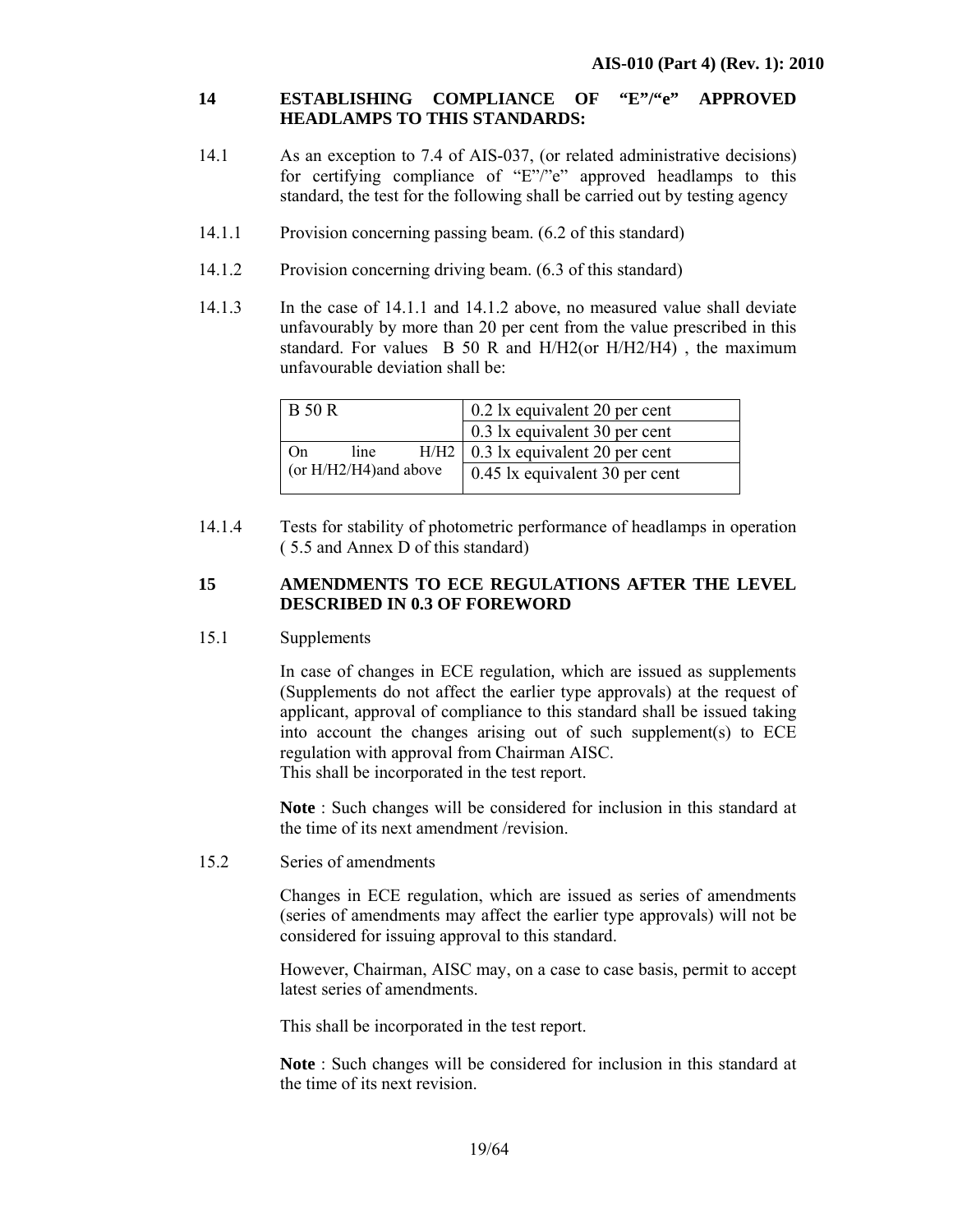#### **ANNEX A**

#### (See 2.1)

#### **INFORMATION AND SAMPLES TO BE SUBMITTED AT THE TIME OF APPLICATION FOR TYPE APPROVAL**

- **A-1.** Trade name or mark of the device:
- **A-2.** Manufacturer's name for the type of device:
- **A-3.** Manufacturer's name and address:
- A-3.1 Telephone No
- A-3.2 FAX. No.
- A-3.3 E mail address
- A-3.4 Contact person
- **A-4.** If applicable, name and address of manufacturer's representative:
- **A-5** whether the headlamp is intended to provide both a passing beam and a driving beam or only one of these beams;
- **A-6** the category of the gas discharge lamp used, as listed in AIS-034 (Part 2)(Rev. 1) and/or the light source module specific identification code(s) for LED modules, as applicable,
- **A-7** Drawings in triplicate in sufficient detail to permit identification of the type and showing the position intended for the approval number and the additional symbols in relation to the approval mark, in case of LED module(s) also the space reserved for the specific identification code(s) of the module(s), and must show the headlamp in vertical (axial) section and in front elevation, with main details of the optical design including the flutings, if applicable.
- **A-8** if the headlamp is equipped with an adjustable reflector, an indication of the mounting position(s) of the headlamp in relation to the ground and the longitudinal median plane of the vehicle,
- **A-9** a brief technical description including the make and type of the ballast(s) and, in the case where headlamps are used to produce bend lighting, the extreme positions according to 6.2.6 of this standard. In the case of LED module(s) this shall include:
	- (a) a brief technical specification of the LED module(s);
	- (b) a drawing with dimensions and the basic electrical and photometric values and the objective luminous flux;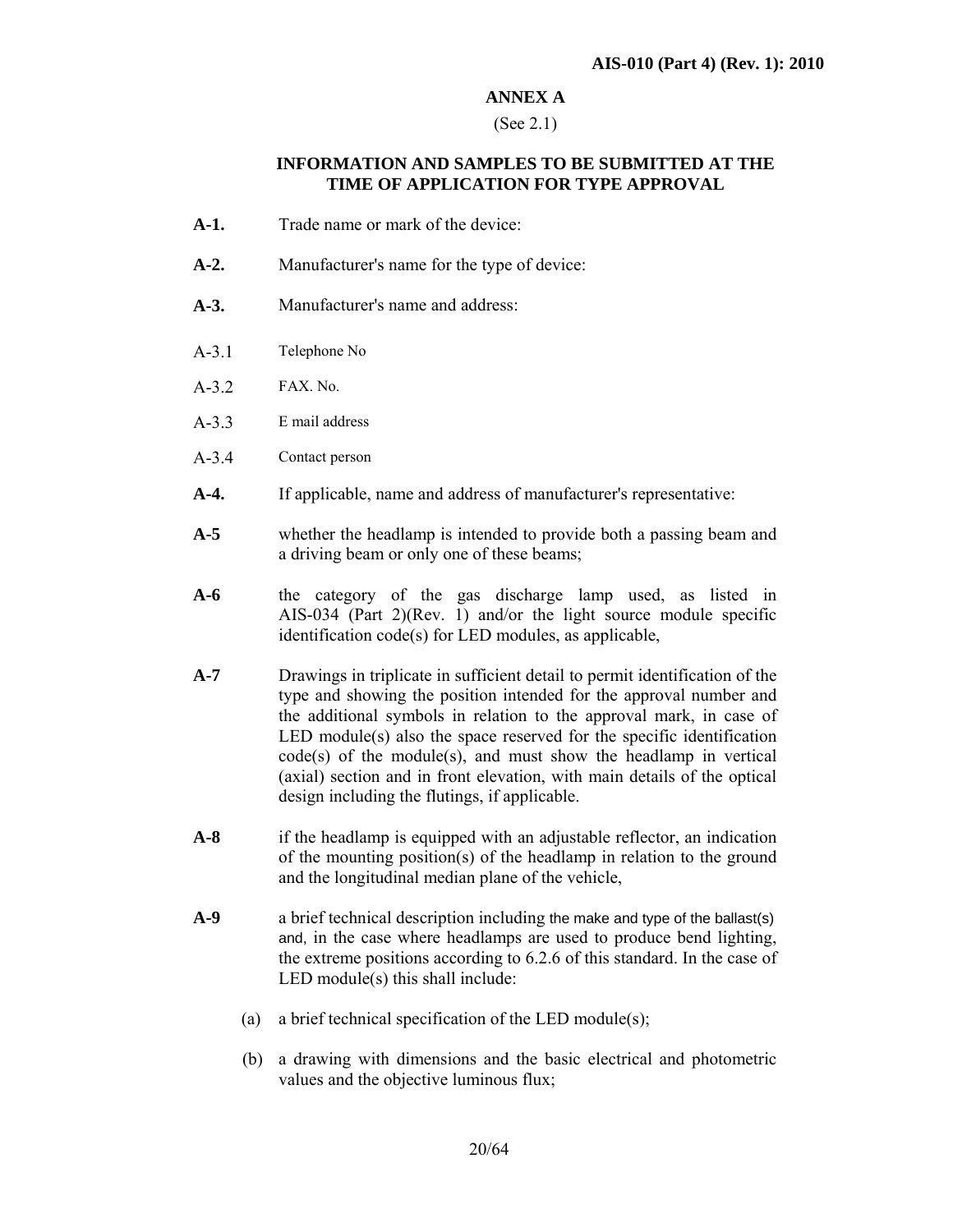If distributed lighting system is used, a brief technical specification including the list of the light-guide(s) and related optical components and information describing the light-generator(s) sufficient to permit identification. This information shall include the part number assigned by the light-generator manufacturer, a drawing with dimensions and the basic electrical and photometric values and an official test report related to 5.8 of this standard.

- A-10 the maximum vertical angles above and below the nominal position(s) which the aiming device can achieve;
- **A-11** which light sources are energized when the various beam combinations are used;
- **A-12** whether a distributed lighting system is used and which type(s) of beam(s) is (are) intended to be provided by this system;

For a distributed lighting system using a non-replaceable gas-discharge light source not approved under AIS-034(Part 2)(Rev. 1), the part number assigned by the light-generator manufacturer to the light generator.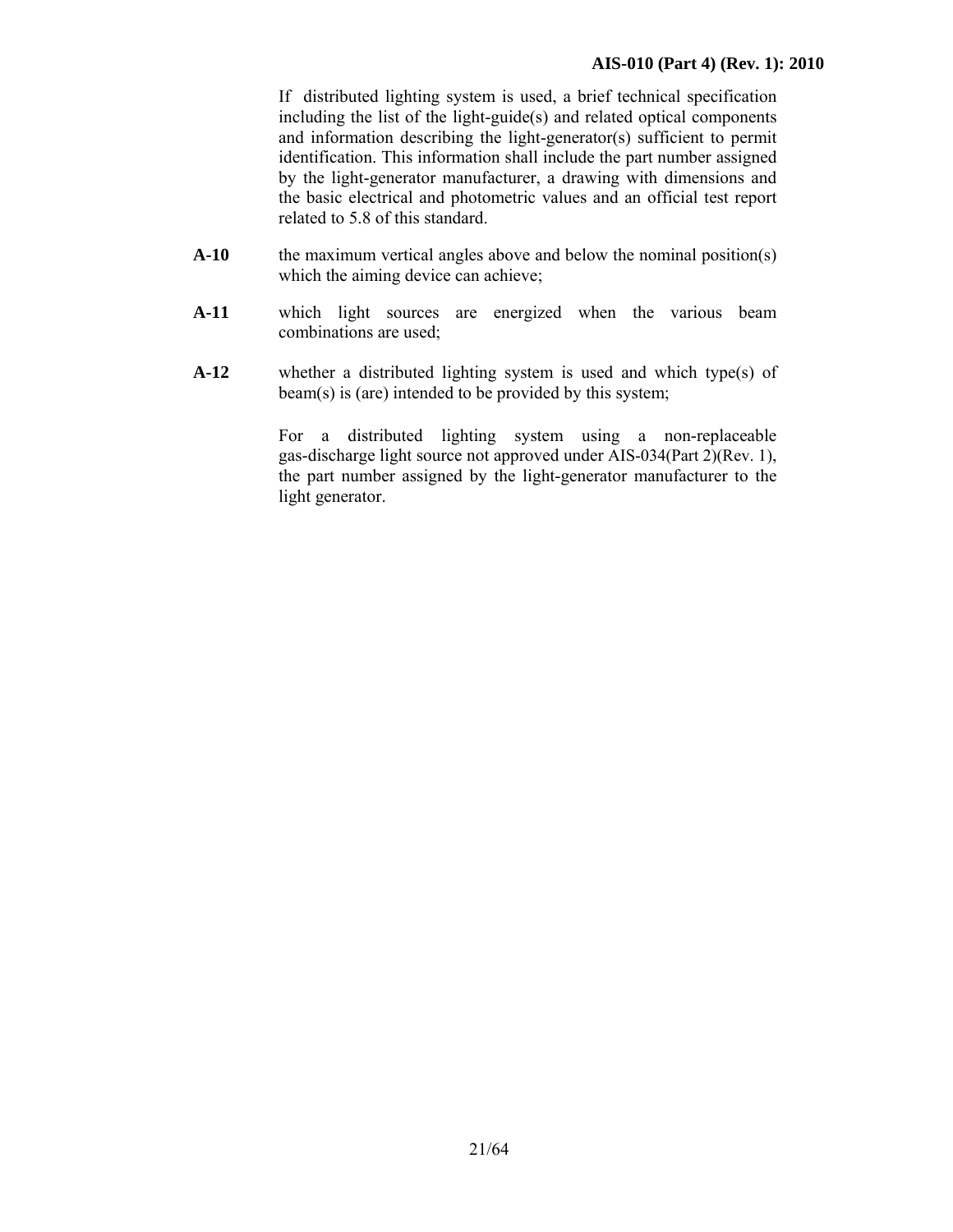## **ANNEX B**

(Reserved)

## **ANNEX C**

## (See 6.1.2)

## **MEASURING SCREEN**

## **Figure A Measuring screen 1**

\*: Do not scale

PASSING BEAM



Dimensions are in cm on a flat vertical screen at 25m. The HH and VV lines are the intersections with this screen of the horizontal and vertical plans passing through the axis of reference of the passing beam as declared by the applicant. Angle HVH2-HH is  $15^0$ .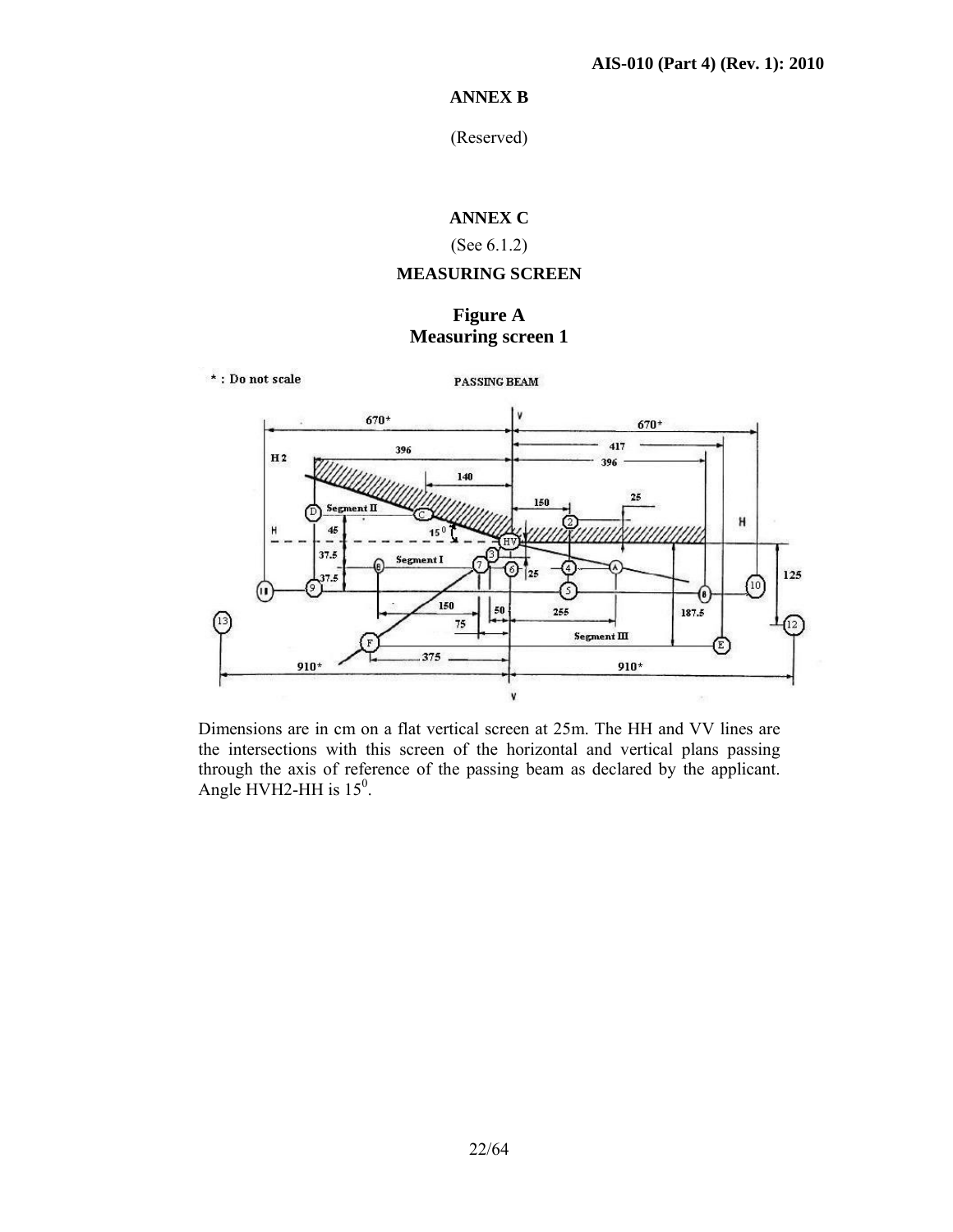## **Figure B:**

#### **Measuring screen 2**

 $*$  : Do not scale



PASSING BEAM

Dimensions are in cm on a flat vertical screen at 25m. The HH and VV lines are the intersections with this screen of the horizontal and vertical plans passing through the axis of reference of the passing beam as declared by the applicant. Angle HVH3-HH- $45^\circ$ .

## **Figure C**

#### **Measuring points for illumination values**

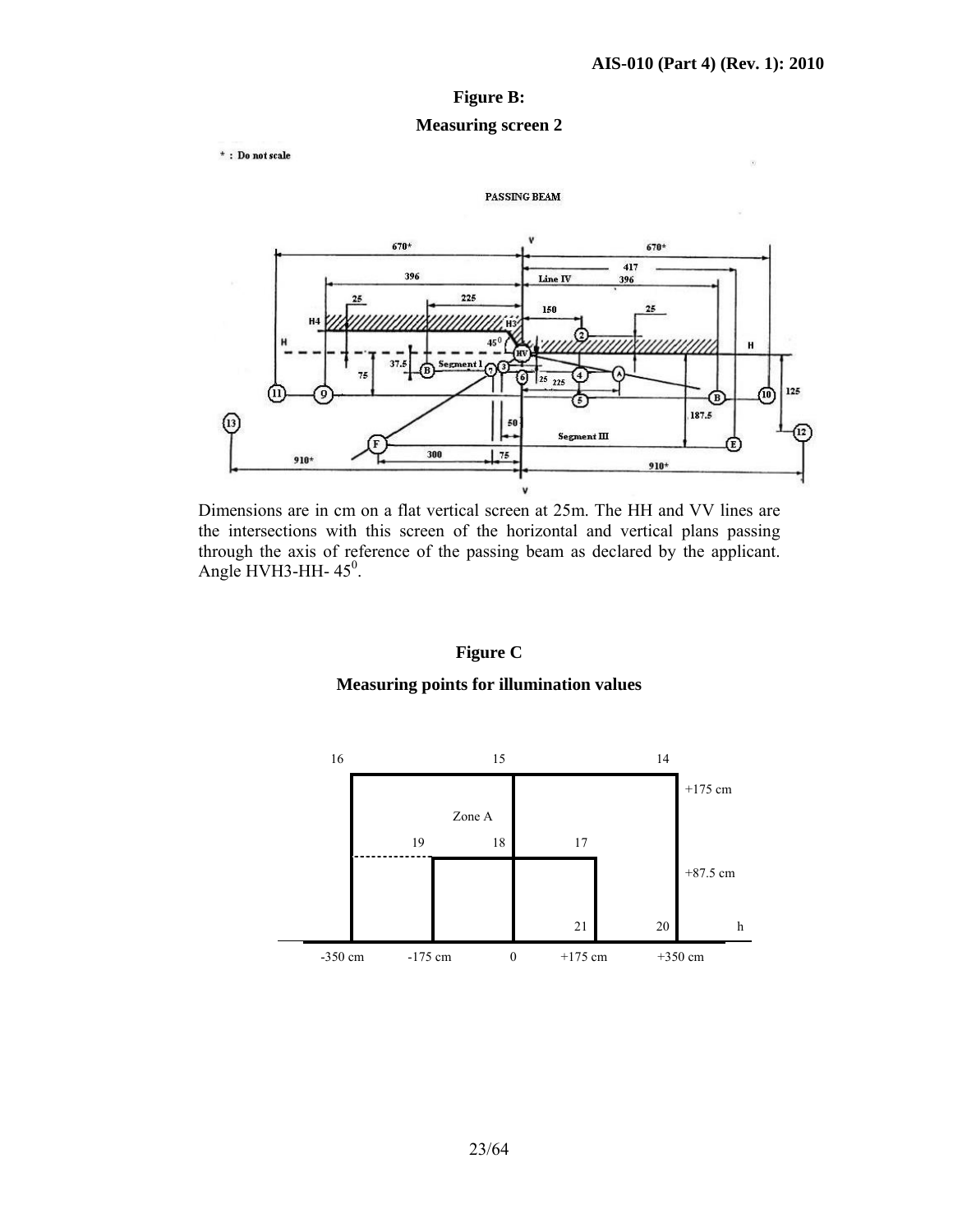#### **ANNEX D**

#### (See 5.6)

## **TESTS FOR STABILITY OF PHOTOMETRIC PERFORMANCE IN OPERATION OF HEADLAMPS IN OPERATION**

#### **D-0 Test on complete headlamps**

Once the photometric values have been measured according to the prescriptions of this standard, in the point for Emax for driving beam and in points HV, 50 L, B 50 R for passing beam a complete headlamp sample shall be tested for stability of photometric performance in operation. "Complete headlamp" shall be understood to mean the complete lamp itself including ballast(s) and those surrounding body parts and lamps, which could influence its thermal dissipation.

#### **D-1 Test for stability of photometric performance**

The tests shall be carried out in a dry and still atmosphere at an ambient temperature of  $23^{\circ}\text{C} + 5^{\circ}\text{C}$ , the complete headlamp being mounted on a base representing the correct installation on the vehicle.

#### D-1.1 **Clean headlamp**

 The headlamp shall be operated for 12 hours as described in D-1.1.1 and checked as prescribed in D-1.1.2.

#### D-1.1.1. **Test Procedure:**

 The headlamp shall be operated for a period according to the specified time, so that:

D-1.1.1.1. (a) In the case where only one lighting function (driving or passing beam) is to be approved, the corresponding light source lit for the prescribed time. (See note below)

> **Note** : When tested headlamp is grouped and/or reciprocally incorporated with signalling lamps, the later shall be lit for the duration of the test, except for daytime running lamp. In case of direction indicator lamp, it shall be lit in flashing operation mode with an on/off time of approximately one to one.

(b) In the case of a reciprocally incorporated passing beam lamp and driving beam lamp or in the case of a reciprocally incorporated front fog lamp and driving beam headlamp:

if the applicant declares that the headlamp is to be used with a single light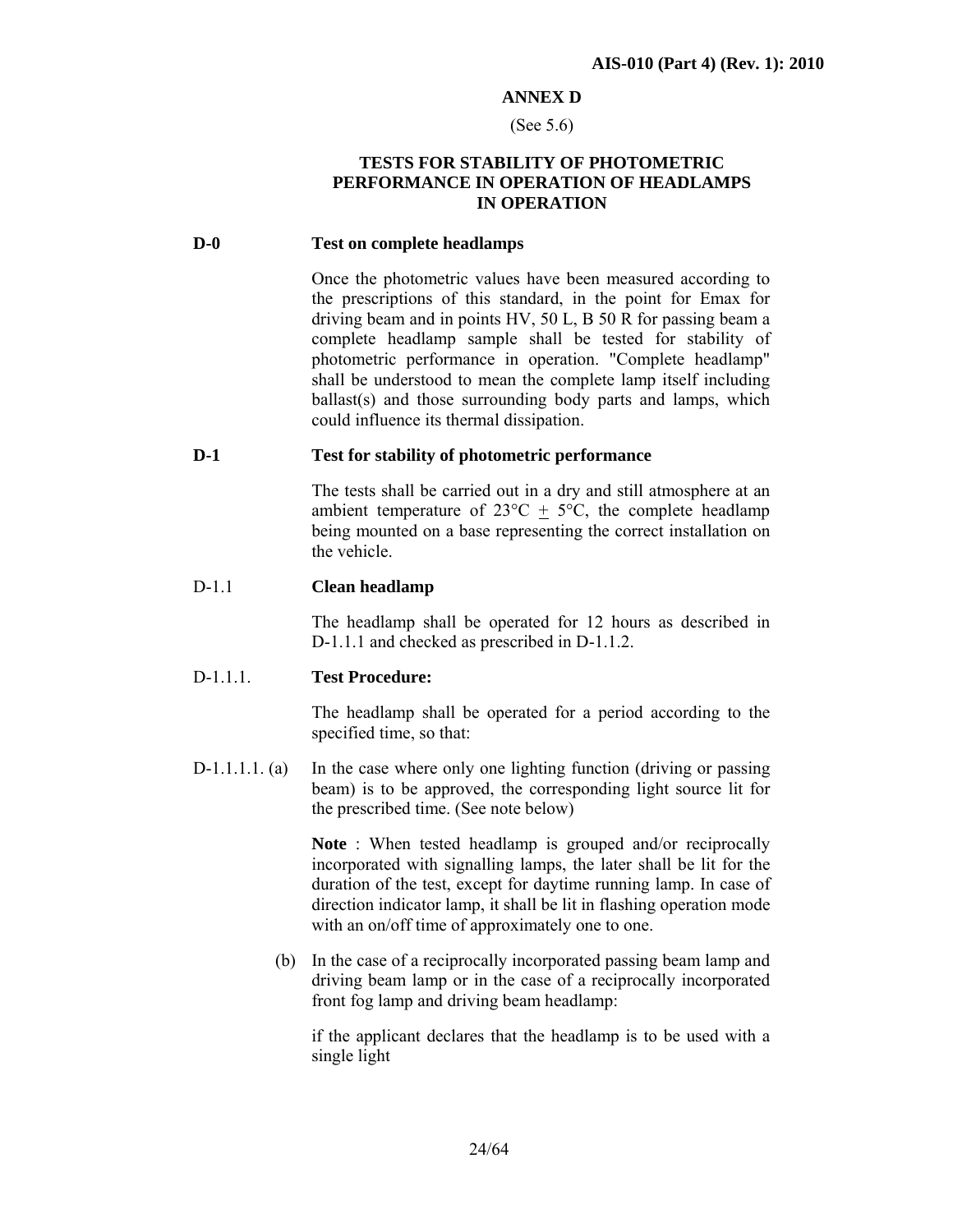source lit (See note below) at a time, the test shall be carried out in accordance with this condition, activating {See note under D-1.1.1.1 (a)} each specified condition successively for half the time specified in D-1.1 above.

**Note** : Should two or more light sources be simultaneously lit when headlamp flashing is used, this shall not be considered as being normal use of the light sources simultaneously.

In all other cases {See note under D-1.1.1.1 (a) and note under D-1.1.1.1 (b)} shall be subjected to the following cycle until the time specified is reached:

- 15 minutes passing beam lit;
- 5 minutes, all functions lit.

In the case of a passing beam and a driving beam provided by the same gas-discharge light source, the cycle will be:

- 15 minutes, passing beam lit
- 5 minutes, all driving beam contributors lit
- (c) In the case of grouped lighting functions, all the individual functions shall be lit simultaneously for the time specified for individual lighting functions (a), also taking into account the use of reciprocally incorporated lighting functions (b), according to the manufacturer's specifications.
- (d) In the case of a passing beam designed to provide bend lighting with the addition of a light source, this light source shall be switched on for 1 minute, and switched off for 9 minutes during the activation of the passing beam only (see D-3).

## D-1.1.1.2. **Test voltage**

 The test voltage for the ballast and for LED module(s), if applicable, is  $13.5 \pm 0.1$  volts for  $12 \text{ V}$  network system, or otherwise specified in the application for approval. If there are reciprocally incorporated filament lamps, the voltage producing the reference flux shall be used.

## D-1.1.2. **Test results**

## D-1.1.2.1. **Visual inspection**

Once the headlamp has been stabilized to the ambient temperature, the headlamp lens and the external lens, if any, shall be cleaned with a clean, damp cotton cloth. It shall then be inspected visually; no distortion, deformation, cracking or change in colour of either the headlamp lens or the external lens, if any, shall be noticeable.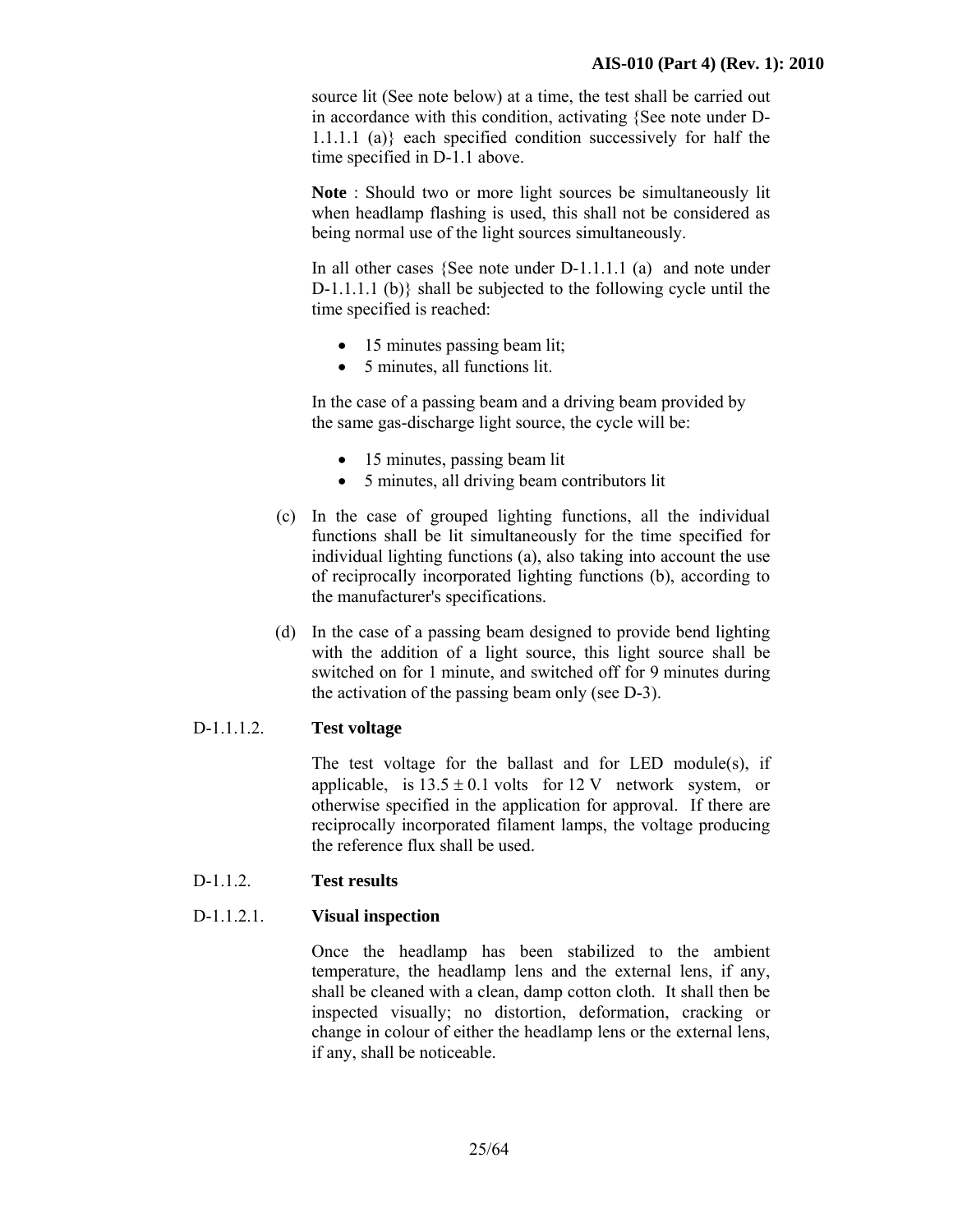## D-1.1.2.2. **Photometric test**

 To comply with the requirements of this standard, the photometric values shall be verified in the following points:

 Passing beam: 50 L - B 50 R - HV Driving beam: Point of Emax

 Another aiming may be carried out to allow for any deformation of the headlamp base due to heat (the change of the position of the cut-off line is covered in D-2 of this Annex).

 A 10 per cent discrepancy between the photometric characteristics and the values measured prior to the test is permissible including the tolerances of the photometric procedure.

#### D-1.2. **Dirty headlamp**

 After being tested as specified in D-1.1 above, the headlamp shall be operated for one hour as described in D-1.1.1., after being prepared as prescribed in D-1.2.1, and checked as prescribed in D-1.1.2.

#### D-1.2.1. **Preparations of the headlamp**

## D-1.2.1.1. **Test mixture**

D-1.2.1.1.1. For headlamp with the outside lens in glass:

 The mixture of water and a polluting agent to be applied to the headlamp shall be composed of:

- (a) 9 parts by weight of silica sand with a particle size of 0-100  $\mu$ m,
- (b) 1 part by weight of vegetal carbon dust (beechwood) with a particle size of  $0-100 \mu m$ ,
- (c) 0.2 parts by weight of NaCMC (See D-1.2.1.1.3) , and
- (d) an appropriate quantity of distilled water, with a conductivity of  $\leq 1$  mS/m.

The mixture shall not be more than 14 days old.

D-1.2.1.1.2. For headlamp with outside lens in plastic material:

The mixture of water and polluting agent to be applied to the headlamp shall be composed of:

- (a) 9 parts by weight of silica sand with a particle size of 0-100  $\mu$ m,
- (b) 1 part by weight of vegetal carbon dust (beechwood) with a particle size of  $0-100 \mu m$ ,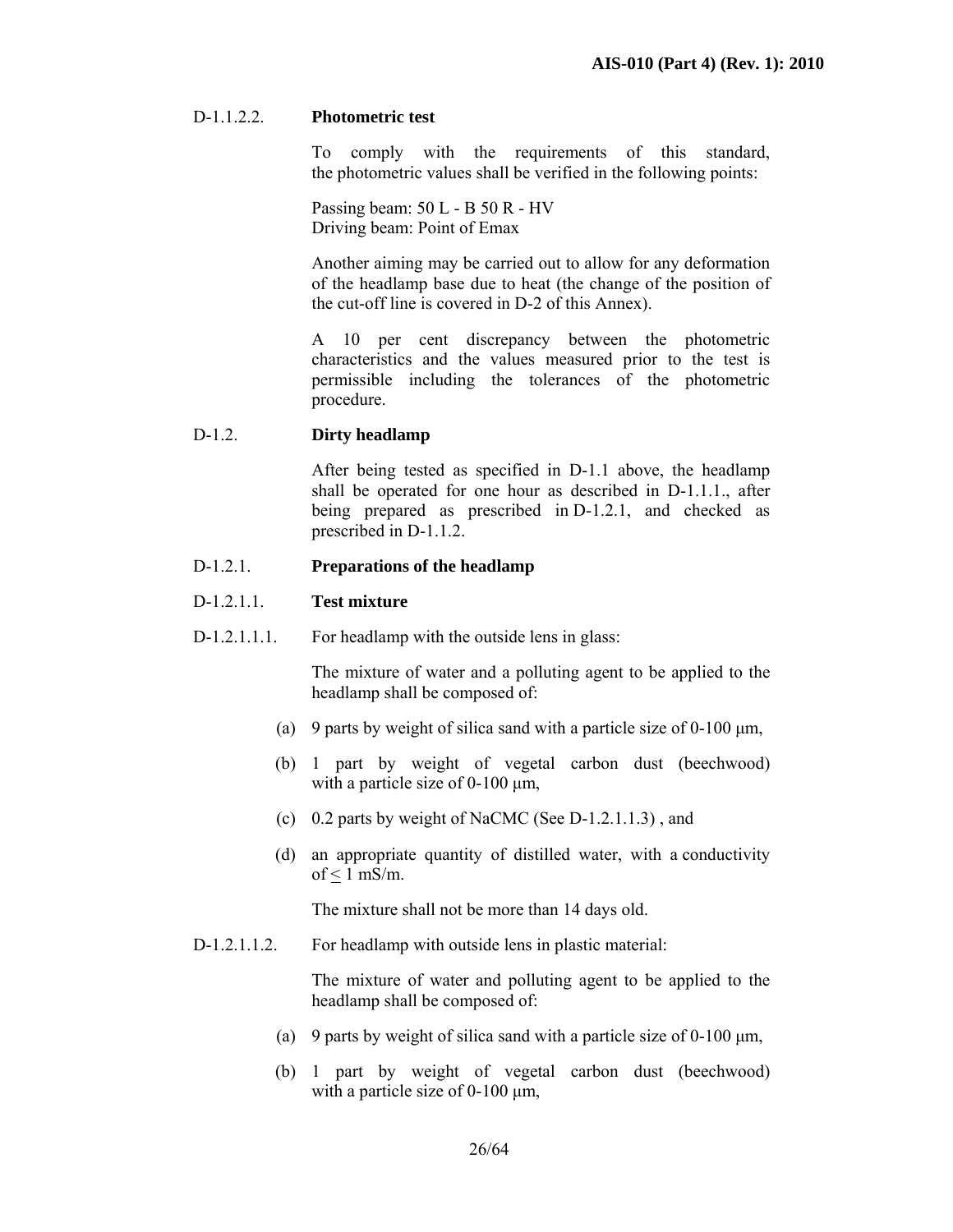- (c) 0.2 part by weight of NaCMC (See D-1.2.1.1.3)
- (d) 13 parts by weight of distilled water with a conductivity of  $\leq 1$  mS/m, and
- (e)  $2 \pm 1$  parts by weight of surface-actant (See D-1.2.1.1.4)

The mixture shall not be more than 14 days old.

- D-1.2.1.1.3 NaCMC represents the sodium salt of carboxymethylcellulose, customarily referred to as CMC. The NaCMC used in the dirt mixture shall have a degree of substitution (DS) of 0.6-0.7 and a viscosity of 200-300 cP for a 2 per cent solution at  $20^{\circ}$ C.
- D-1.2.1.1.4 The tolerance on quantity is due to the necessity of obtaining a dirt that correctly spreads out on all the plastic lens.
- D-1.2.1.2. Application of the test mixture to the headlamp

 The test mixture shall be uniformly applied to the entire light-emitting surface of the headlamp and then left to dry. This procedure shall be repeated until the illumination value has dropped to 15-20 per cent of the values measured for each following point under the conditions described in this annex:

 Point Emax in passing beam/driving beam and in driving beam only,

50 L and 50 V for a passing lamp only,

**Note** : Point 50 V is situated 375 mm below HV on the vertical line v-v on the screen at 25 m distance.

## D-1.2.1.3 **Measuring equipment**

 The measuring equipment shall be equivalent to that used during headlamp approval tests. Gas discharge light source as supplied by the applicant shall be used for the photometric verification.

## **D-2. Test for change in vertical position of the cut-off line under the influence of heat**

This test consists of verifying that the vertical drift of the cut-off line under the influence of heat does not exceed a specified value for an operating passing lamp.

The headlamp tested in accordance with D-1, shall be subjected to the test described in D-2.1., without being removed from or readjusted in relation to its test fixture.

If the headlamp has a moving reflector, only the position closest to the average vertical angular stroke is chosen for this test.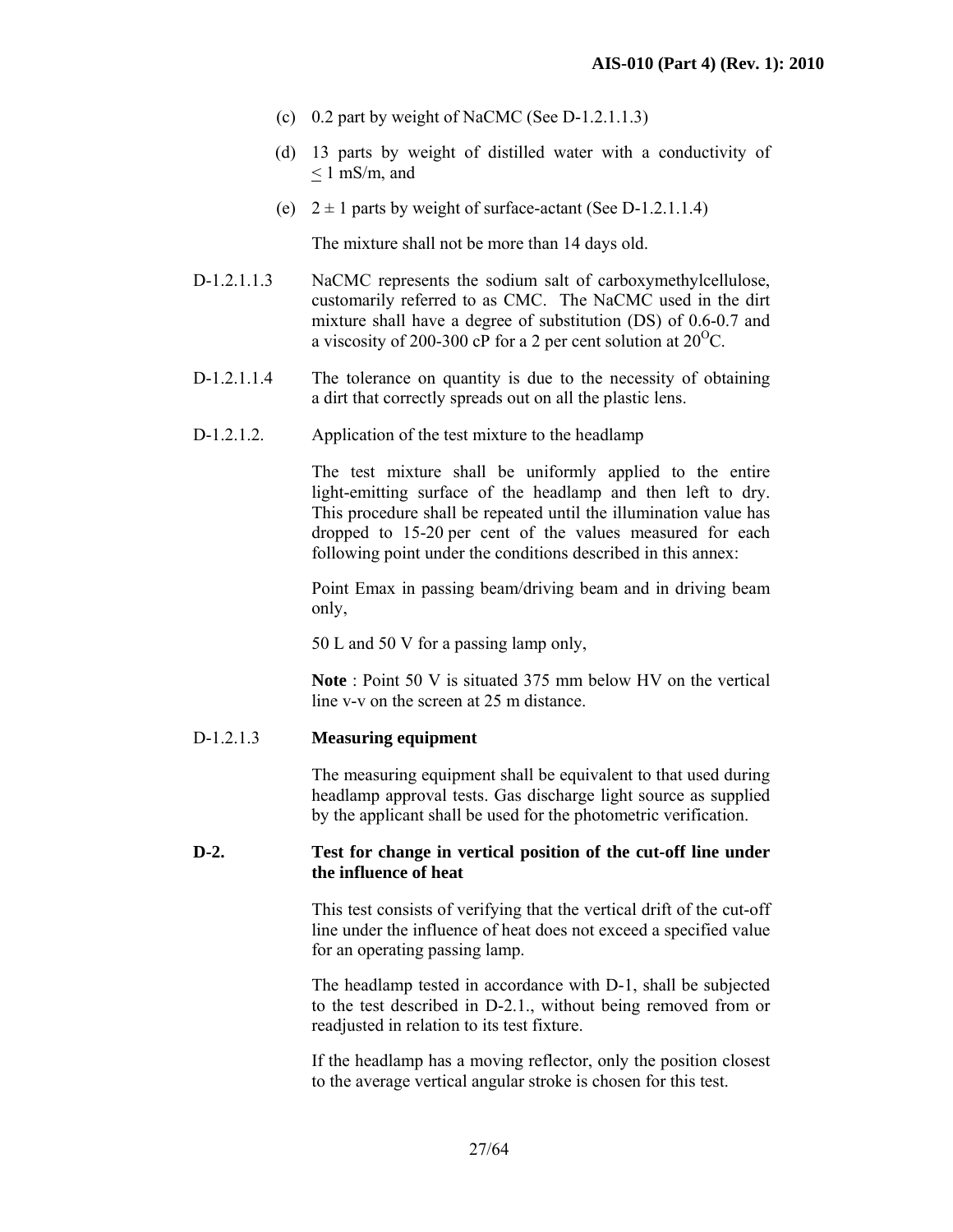## D-2.1. **Test for passing beam headlamps**

 The test shall be carried out in a dry and still atmosphere at an ambient temperature of  $23^{\circ}C \pm 5^{\circ}C$ .

 Using a mass production gas discharge light source, which has been aged for at least 15 hour the headlamp shall be operated on passing beam function without being dismounted from or readjusted in relation to its test fixture. (For the purpose of this test, the voltage shall be adjusted as specified in D-1.1.1.2.).

 The position of the cut-off line in its horizontal part (between vv and the vertical line passing through points) B 50R shall be verified 3 minutes  $(r_3)$  and 60 minutes  $(r_{60})$  respectively after operation.

The measurement of the variation in the cut-off line position as described above shall be carried out by any method giving acceptable accuracy and reproducible results.

## D-2.2. **Test results**

- D-2.2.1. The result in milliradians (mrad) shall be considered as acceptable for a passing lamp, only when the absolute value  $\Delta r_1 = \begin{bmatrix} r_3 - r_{60} \end{bmatrix}$  recorded on the headlamp is not more than 1.0 mrad ( $\Delta r_I \leq 1.0$  mrad).
- D-2.2.2. However, if this value is more than 1.0 mrad but not more than 1.5 mrad (1.0 mrad <  $\Delta r_I \leq 1.5$  mrad) a second headlamp shall be tested as described in D-2.1 after being subjected three consecutive times to the cycle as described below, in order to stabilize the position of mechanical parts of the headlamp on a base representative of the correct installation on the vehicle:

Operation of the passing beam for one hour, (the voltage shall be adjusted as specified in D-1.1.1.2.)

Period of rest for one hour.

 The headlamp type shall be considered as acceptable if the mean value of the absolute values  $\Delta r_I$  measured on the first sample and  $\Delta r_{II}$  measured on the second sample is not more than 1.0 mrad

$$
\left(\frac{\Delta r_{\rm I}+\Delta r_{\rm II}}{2}\leq 1~{\rm mrad}\right)
$$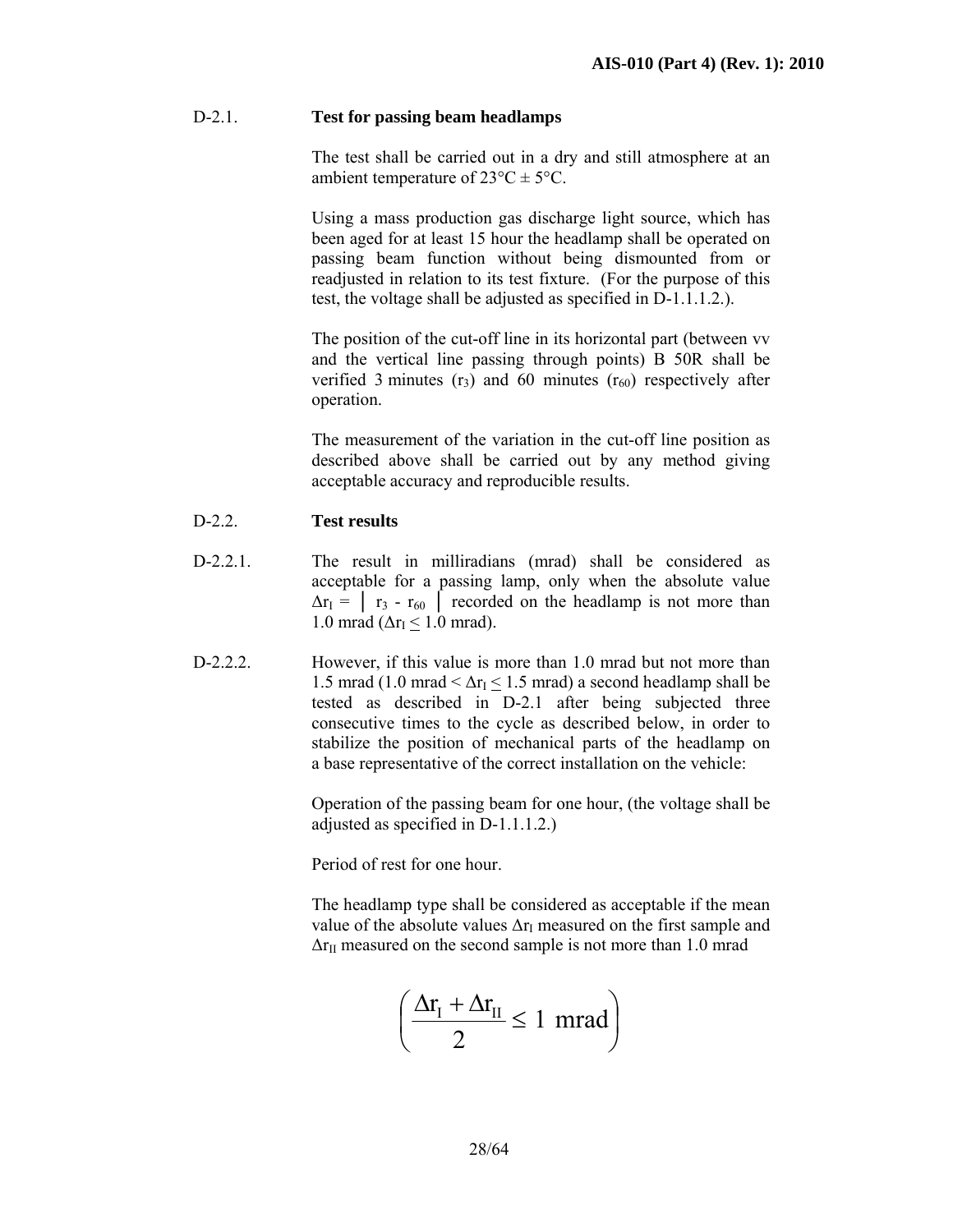## **D-3 Overview of operational periods concerning tests for stability of photometric performance**

| Abbreviations: | P:    | passing beam lamp                                           |
|----------------|-------|-------------------------------------------------------------|
|                | $D$ : | driving beam lamp $(D_1 + D_2)$ means two driving<br>beams) |
|                | F:    | front fog lamp                                              |
|                |       | means a cycle of 15 minutes off and 5 minutes lit           |
|                |       | means a cycle of 9 minutes off and 1 minute lit             |
|                |       | means a cycle of 15 minutes lit and 5 minutes off           |

All following grouped headlamps and front fog lamps together with the added marking symbols are given as examples and are not exhaustive.

1. P or D or F (HC or HR or B)

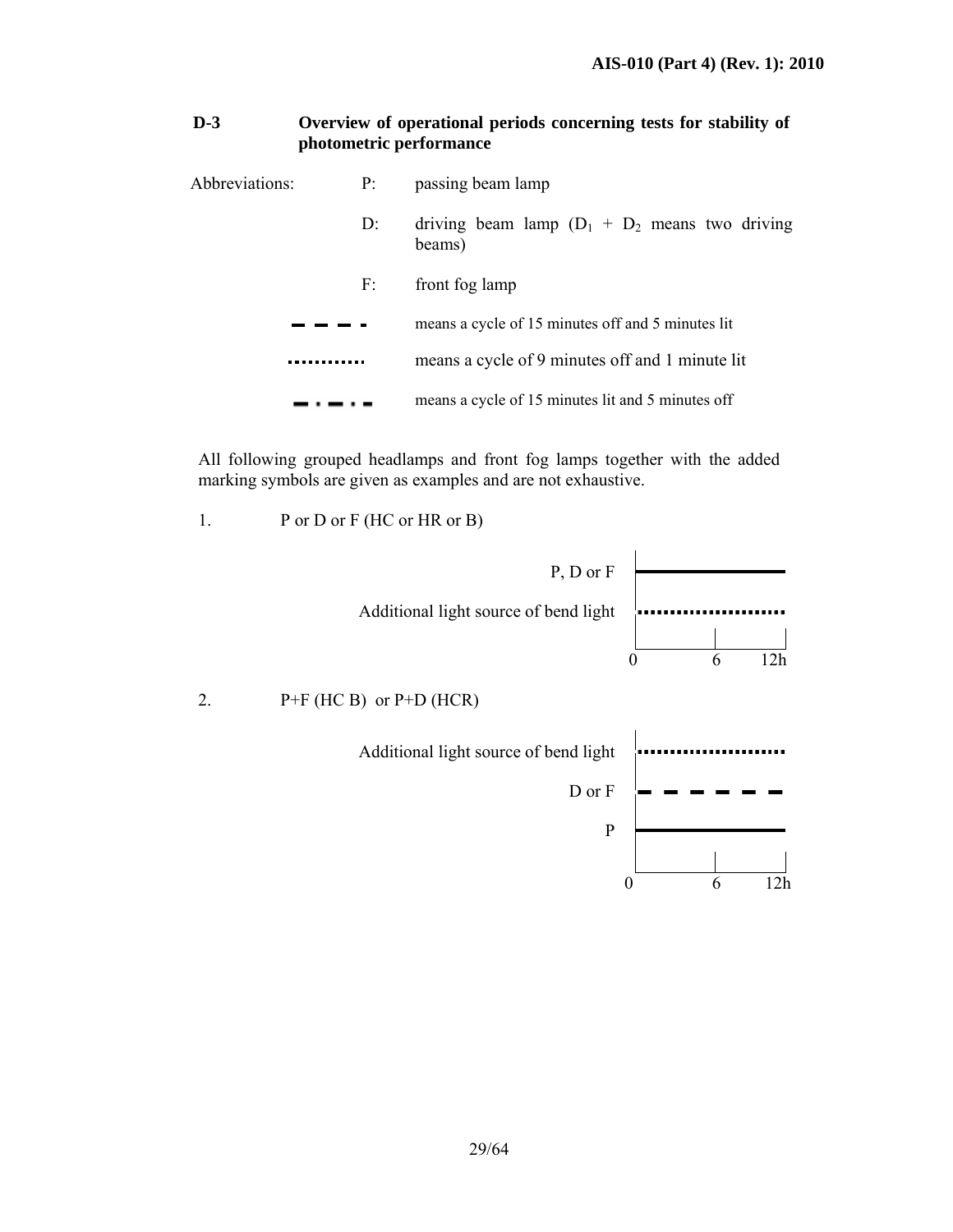3.  $P+F$  (HC B/) or HC/B or P+D (HC/R)

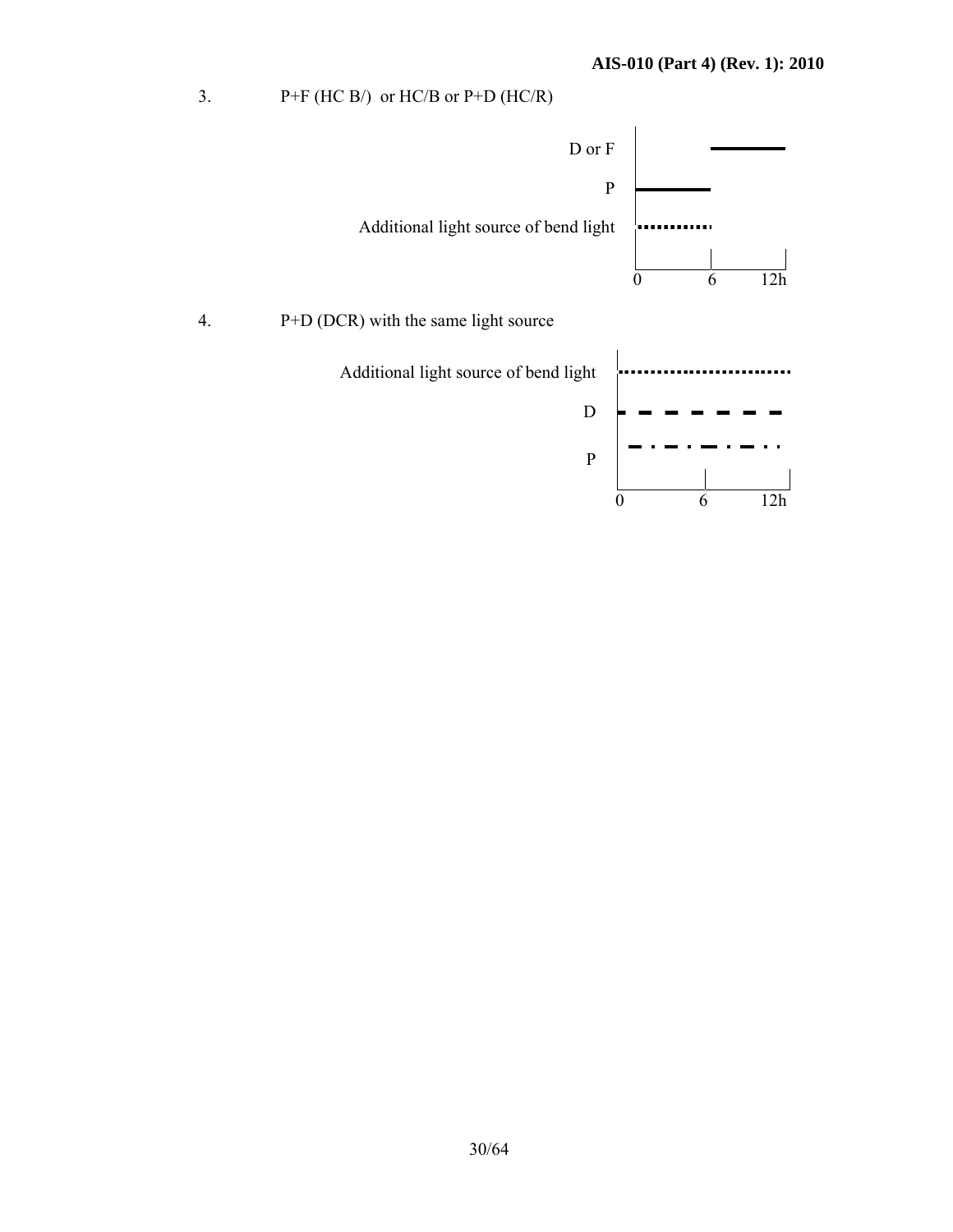## **ANNEX E**

#### (See 5.7)

## **REQUIREMENTS FOR HEADLAMPS INCORPORATING LENSES OF PLASTIC MATERIAL- TESTING OF LENS OR MATERIAL SAMPLES AND OF COMPLETE HEADLAMPS**

#### **E-1 General specifications**

- E-1.1 The samples supplied pursuant to 2.2.5. and 2.3. of this standard shall satisfy the specifications indicated in E-2.1 to E-2.5 below.
- E-1.2 The two samples of complete headlamps supplied pursuant to 2.2.4 of this standard and incorporating lenses of plastic material shall, with regard to the lens material, satisfy the specifications below.
- E-1.3 The samples of lenses of plastic material or samples of material shall be subjected, with the reflector to which they are intended to be fitted (where applicable), to approval tests in the chronological order indicated in A of Table E1 of this Annex.
- E-1.4 However, if the headlamp manufacturer can prove that the product has already passed the tests prescribed in E-2.1 to E-2.5 below, or the equivalent tests pursuant to another standard, those tests need not be repeated; only the tests prescribed in B of Table E-1, shall be mandatory.
- E-1.5 Reserved
- **E-2 Tests**
- E-2.1 Resistance to temperature changes
- E-2.1.1 Tests

 Three new samples (lenses) shall be subjected to five cycles of temperature and humidity (RH = relative humidity) change in accordance with the following programme:

3 hours at  $40^{\circ}$ C  $\pm 2^{\circ}$ C and 85-95 per cent RH;

1 hour at  $23^{\circ}\text{C} \pm 5^{\circ}\text{C}$  and 60-75 per cent RH;

15 hours at  $-30^{\circ}C \pm 2^{\circ}C$ ;

1 hour at  $23^{\circ}\text{C} \pm 5^{\circ}\text{C}$  and 60-75 per cent RH;

3 hours at  $80^{\circ}$ C  $\pm 2^{\circ}$ C;

1 hour at  $23^{\circ}C \pm 5^{\circ}C$  and 60-75 per cent RH;

Before this test, the samples shall be kept at  $23^{\circ}\text{C} \pm 5^{\circ}\text{C}$  and 60-75 per cent RH for at least four hours.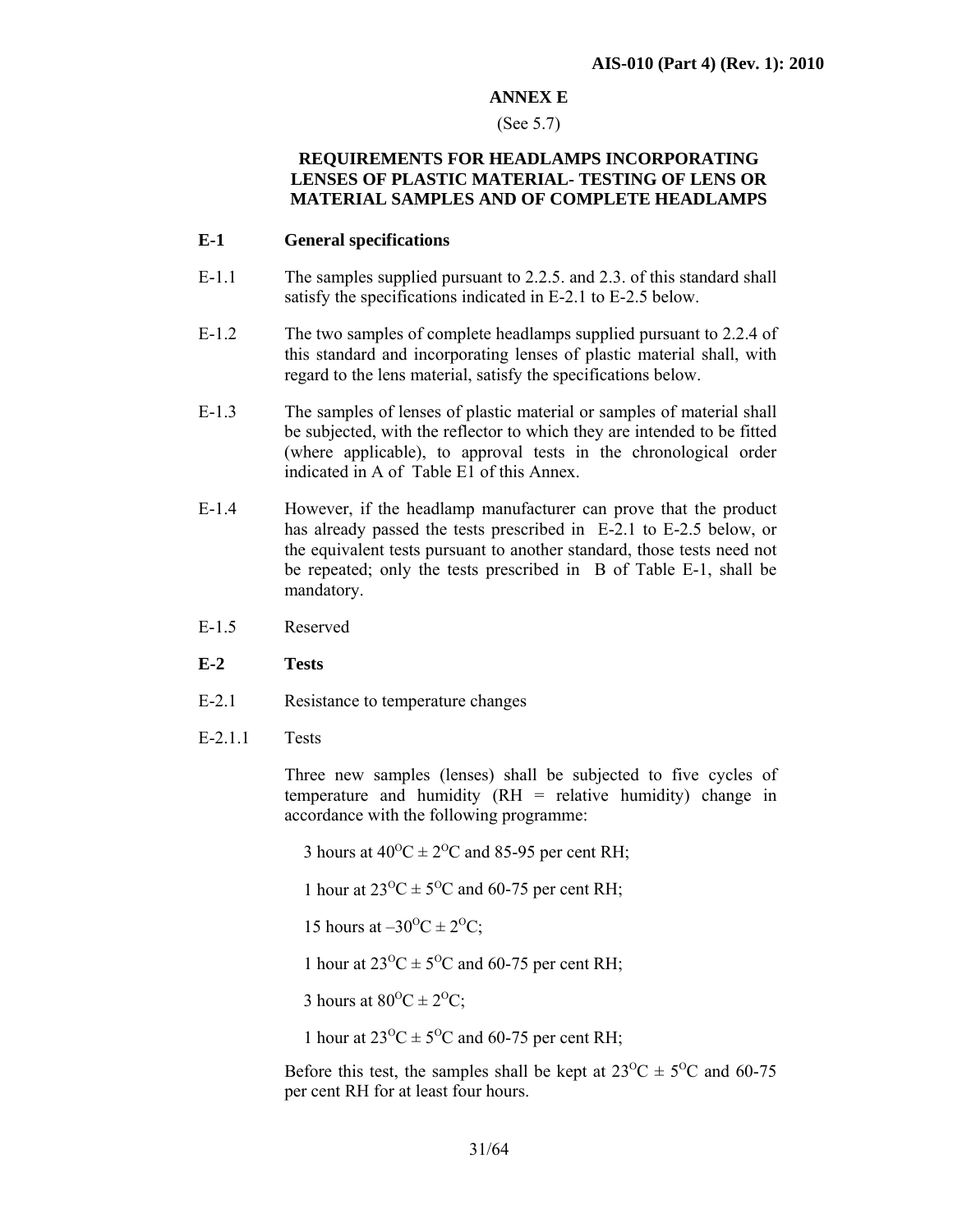**Note :** The periods of one hour at  $23^{\circ}\text{C} \pm 5^{\circ}\text{C}$  shall include the periods of transition from one temperature to another which are needed in order to avoid thermal shock effects.

#### E-2.1.2 **Photometric measurements**

#### E-2.1.2.1 **Method**

 Photometric measurements shall be carried out on the samples before and after the test.

These measurements shall be made using a standard lamp at the following points:

 B 50R and 50L for passing beam of a passing headlamp or a passing/driving headlamp

 Emax for the driving beam of a driving headlamp or a passing/driving headlamp.

#### E-2.1.2.2 **Results**

 The variation between the photometric values measured on each sample before and after the test shall not exceed 10 per cent including the tolerances of the photometric procedure.

#### E-2.2 **Resistance to atmospheric and chemical agents**

#### E-2.2.1 **Resistance to atmospheric agents**

 Three new samples (lenses or samples of material) shall be exposed to radiation from a source having a spectral energy distribution similar to that of a black body at a temperature between 5,500 K and 6,000 K. Appropriate filters shall be placed between the source and the samples so as to reduce as far as possible radiations with wave lengths smaller than 295 nm and greater than 2,500 nm. The samples shall be exposed to an energetic illumination of 1,200 W/m<sup>2</sup>  $\pm$  200 W/m<sup>2</sup> for a period such that the luminous energy that they receive is equal to  $4,500 \text{ MJ/m}^2 \pm 200 \text{ MJ/m}^2$ . Within the enclosure, the temperature measured on the black panel placed on a level with the samples shall be  $50^{\circ}$ C  $\pm$  5<sup>o</sup>C. In order to ensure a regular exposure, the samples shall revolve around the source of radiation at a speed between 1 and  $5 \text{ min}^{-1}$ 

The samples shall be sprayed with distilled water of conductivity lower than 1 mS/m at a temperature of  $23^{\circ}\text{C} \pm 5^{\circ}\text{C}$ , in accordance with the following cycle:

spraying: 5 minutes;

drying: 25 minutes.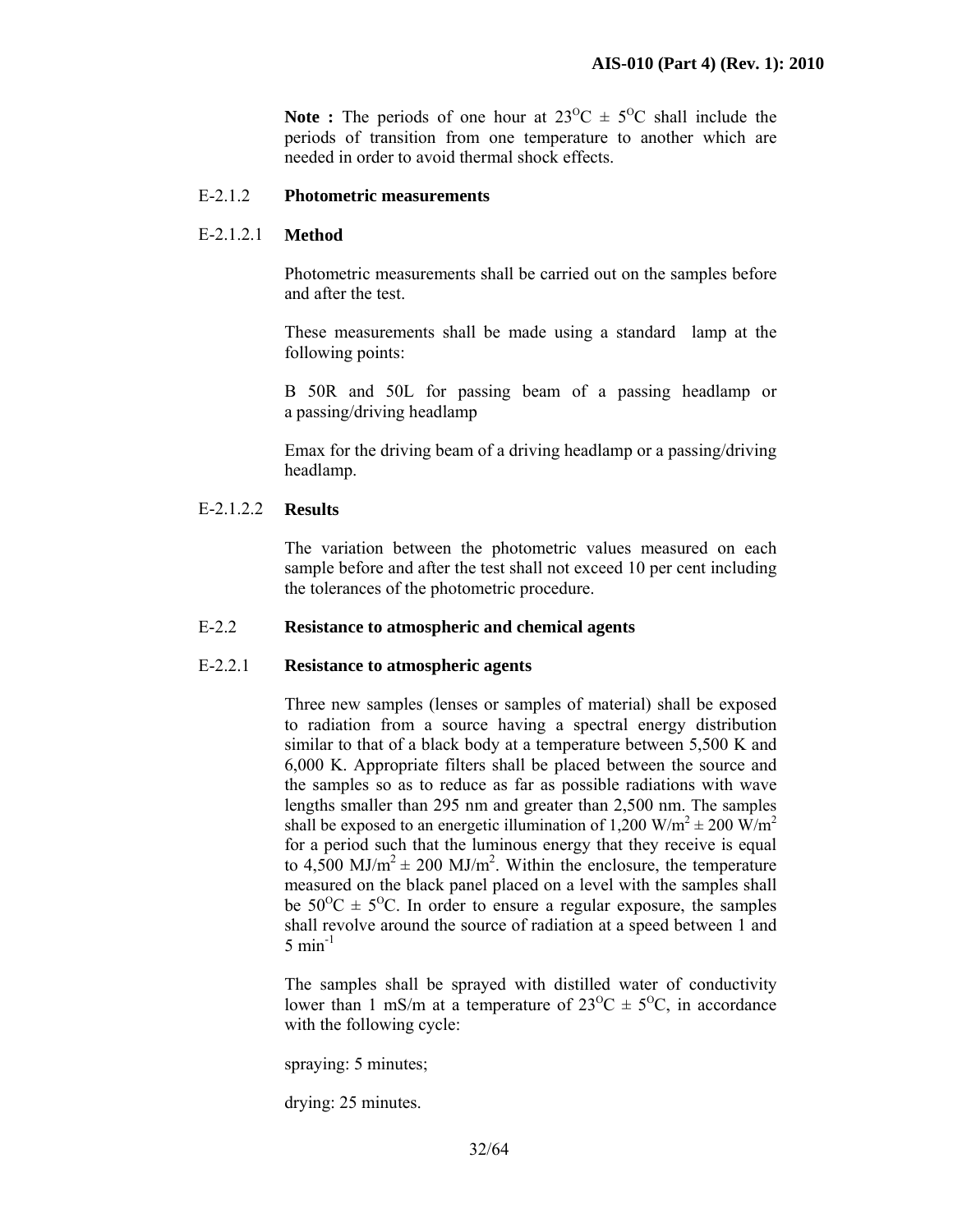#### E-2.2.2 **Resistance to chemical agents:**

 After test described in E-2.2.1 above and the measurement described in E-2.2.3.1 below have been carried out, the outer face of the said three samples shall be treated as described in E-2.2.2.2. with the mixture defined in E-2.2.2.1 below.

#### E-2.2.2.1 **Test mixture**

 The test mixture shall be composed of 61.5 per cent n-heptane, 12.5 per cent toluene, 7.5 per cent ethyl tetrachloride, 12.5 per cent trichloroethylene and 6 per cent xylene (volume per cent).

#### E-2.2.2.2 Application of the test mixture:

Soak a piece of cotton cloth (as per ISO 105) until saturation with the mixture defined in E-2.2.2.1 above and, within 10 seconds, apply it for 10 minutes to the outer face of the sample at a pressure of 50 N/cm2 , corresponding to an effort of 100 N applied on a test surface of 14 x 14 mm.

During this 10-minute period, the cloth pad shall be soaked again with the mixture so that the composition of the liquid applied is continuously identical with that of the test mixture prescribed.

During the period of application, it is permissible to compensate the pressure applied to the sample in order to prevent it from causing cracks.

#### E-2.2.2.3 **Cleaning**

At the end of the application of the test mixture, the samples shall be dried in the open air and then washed with the solution described in E-2.3 (Resistance to detergents)  $23^{\circ}C \pm 5^{\circ}C$ .

Afterwards the samples shall be carefully rinsed with distilled water containing not more than 0.2 per cent impurities at  $23^{\circ}C \pm 5^{\circ}C$  and then wiped off with a soft cloth.

#### E-2.2.3. **Results**

E-2.2.3.1. After the test of resistance to atmospheric agents, the outer face of the samples shall be free from cracks, scratches, chipping and deformation, and the mean variation in transmission.

$$
\Delta t = \frac{T_2 - T_3}{T_2}
$$

measured on the three samples according to the procedure described in E-4 shall not exceed  $0.020$  ( $\Delta$ tm  $\leq 0.020$ ).

E-2.2.3.2 After the test of resistance to chemical agents, the samples shall not bear any traces of chemical staining likely to cause a variation of flux diffusion, whose mean variation

$$
\Delta d = \frac{T_5 - T_4}{T_2}
$$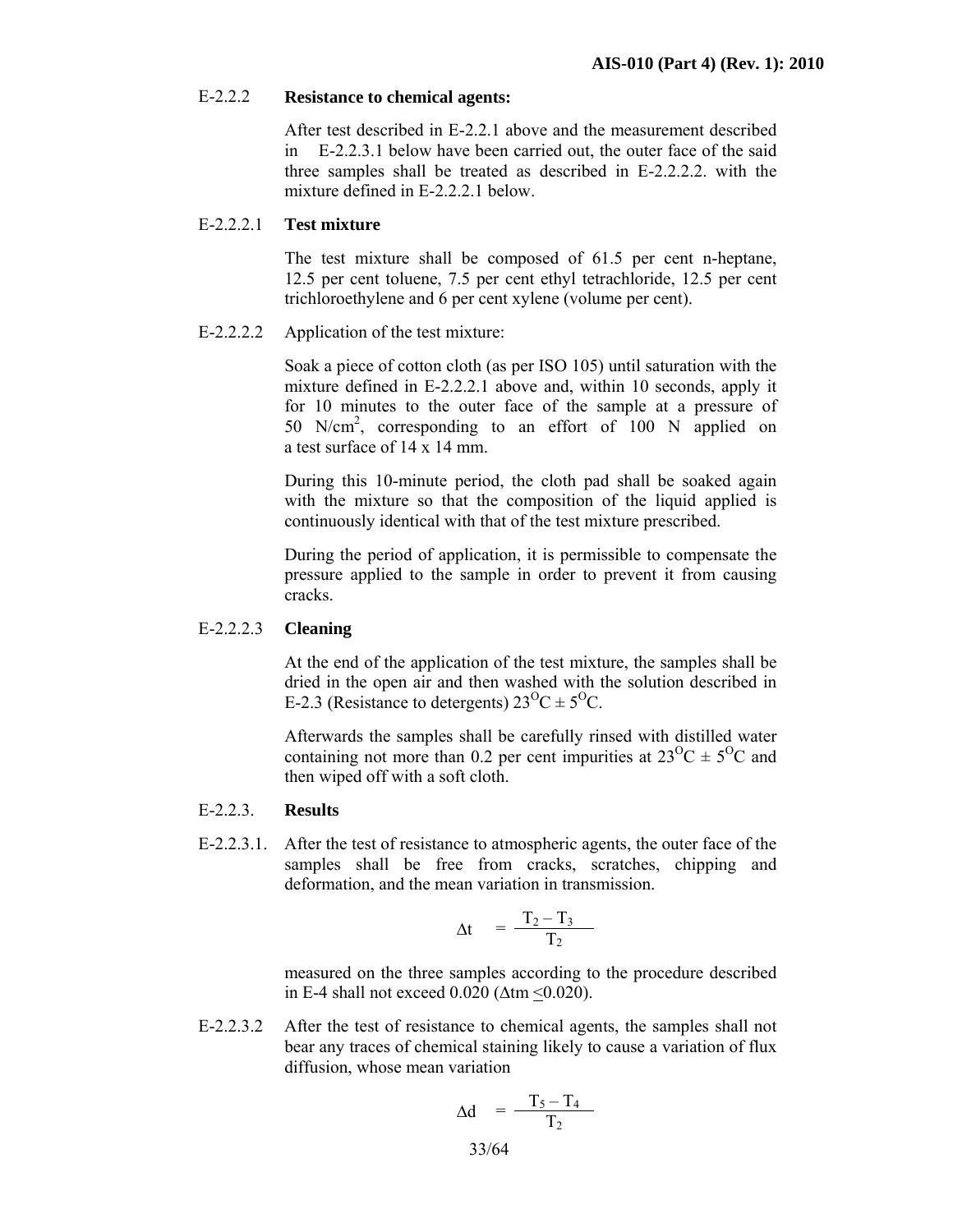measured on the three samples according to the procedure described in E-4 shall not exceed 0.020 (∆dm < 0.020).

E-2.2.4. Resistance to light source radiations

The following test shall be done:

Flat samples of each light transmitting plastic component of the headlamp are exposed to the light of the gas-discharge light source. The parameters such as angles and distances of these samples shall be the same as in the headlamp. These samples shall have the same colour and surface treatment, if any, as the parts of the headlamp.

After 1500 hours of continuous exposure, the colorimetric specifications of the transmitted light shall be met, with a new standard Gas discharge light source and the surfaces of the samples shall be free of cracks, scratches, scalings or deformation

#### E-2.3 **Resistance to detergents and hydrocarbons**

## E-2.3.1 **Resistance to detergents**

 The outer face of three samples (lenses or samples of material) shall be heated to  $50^{\circ}$ C  $\pm$  5<sup>o</sup>C and then immersed for five minutes in a mixture maintained at  $23^{\circ}\text{C} \pm 5^{\circ}\text{C}$  and composed of 99 parts distilled water containing not more than 0.02 per cent impurities and one part alkylaryl sulphonate.

At the end of the test, the samples shall be dried at  $50^{\circ}\text{C} \pm 5^{\circ}\text{C}$ . The surface of the samples shall be cleaned with a moist cloth.

#### E-2.3.2 **Resistance to hydrocarbons**

 The outer face of these three samples shall then be lightly rubbed for one minute with a cotton cloth soaked in a mixture composed of 70 per cent n-heptane and 30 per cent toluene (volume per cent), and shall then be dried in the open air.

#### E-2.3.3 **Results**

 After the above two tests have been performed successively, the mean value of the variation in transmission

$$
\Delta t = \frac{T_2 - T_3}{T_2}
$$

measured on the three samples according to the procedure described in E-4.0 to this annex shall not exceed  $0.010$  ( $\Delta$ tm < 0.010).

#### E-2.4 **Resistance to mechanical deterioration**

#### E-2.4.1. **Mechanical deterioration method**

 The outer face of the three new samples (lenses) shall be subjected to the uniform mechanical deterioration test by the method described in E-5.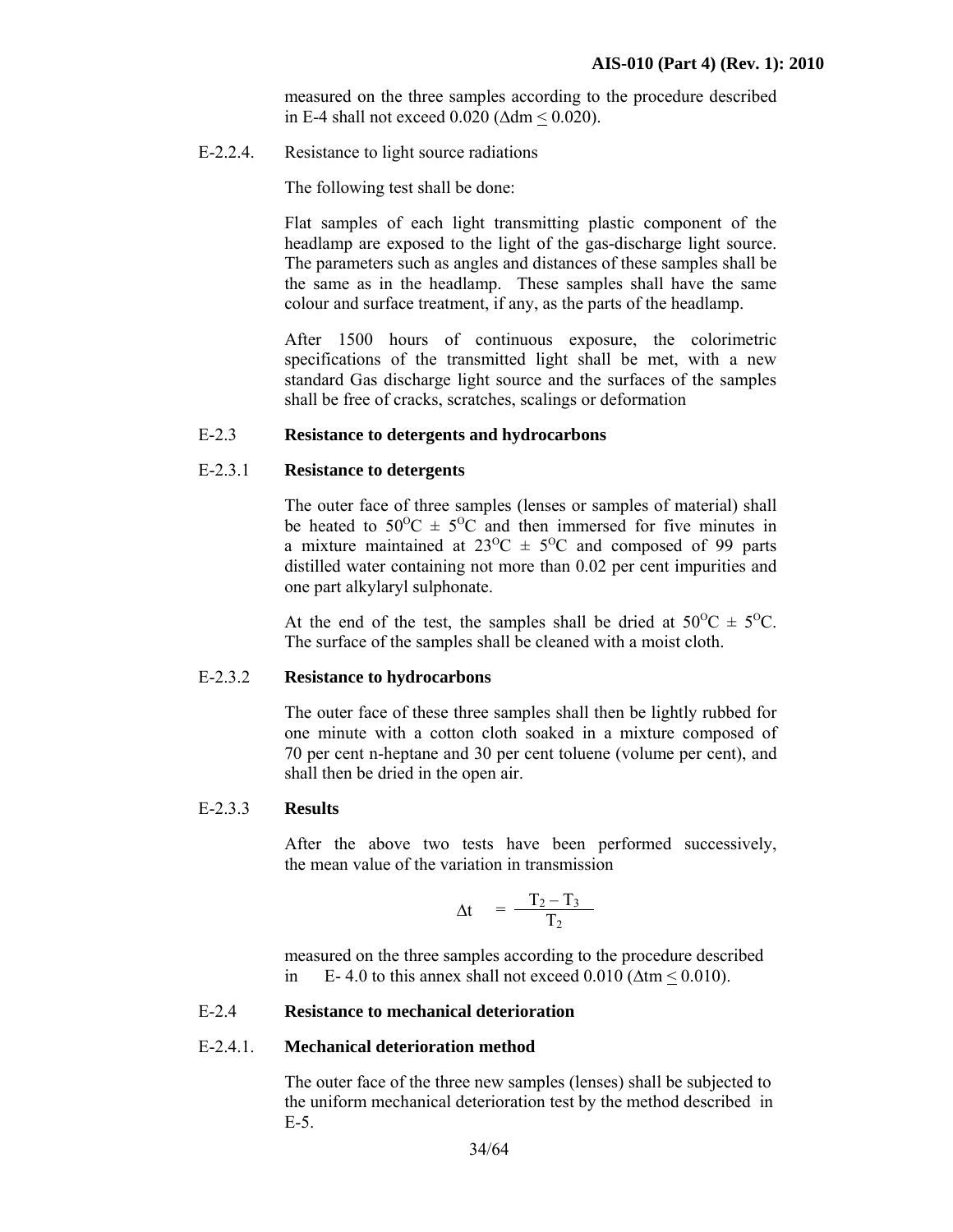#### E-2.4.2 **Results**

After this test, the variations:

in transmission

$$
\Delta t = \frac{T_2 - T_3}{T_2}
$$

and in diffusion:

$$
\Delta d = \frac{T_5 - T_4}{T_2}
$$

 shall be measured according to the procedure described in E-4 in the area specified in E-2.2.4. The mean value of the three samples shall be such that:

$$
\Delta \text{tm} \leq 0.100;
$$

∆dm < 0.050

## E-2.5 **Test of adherence of coatings, if any**

## E-2.5.1 **Preparation of the sample**

 A surface of 20 mm x 20 mm in area of the coating of a lens shall be cut with a razor blade or a needle into a grid of squares approximately 2 mm x 2 mm. The pressure on the blade or needle shall be sufficient to cut at least the coating.

#### E-2.5.2 **Description of the test**

Use an adhesive tape with a force adhesion of 2 N/(cm of width)  $\pm$ 20% measured under the standardized conditions specified in E-6 of this annex. This adhesive tape, which shall be at least 25 mm wide, shall be pressed for at least five minutes to the surface prepared as prescribed in E-2.5.1

Then the end of the adhesive tape shall be loaded in such a way that the force of adhesion to the surface considered is balanced by a force perpendicular to that surface. At this stage, the tape shall be torn off at a constant speed of 1.5 m/s  $\pm$  0.2 m/s.

#### E-2.5.3 **Results**

 There shall be no appreciable impairment of the gridded area. Impairments at the intersections between squares or at the edges of the cuts shall be permitted, provided that the impaired area does not exceed 15 per cent of the gridded surface.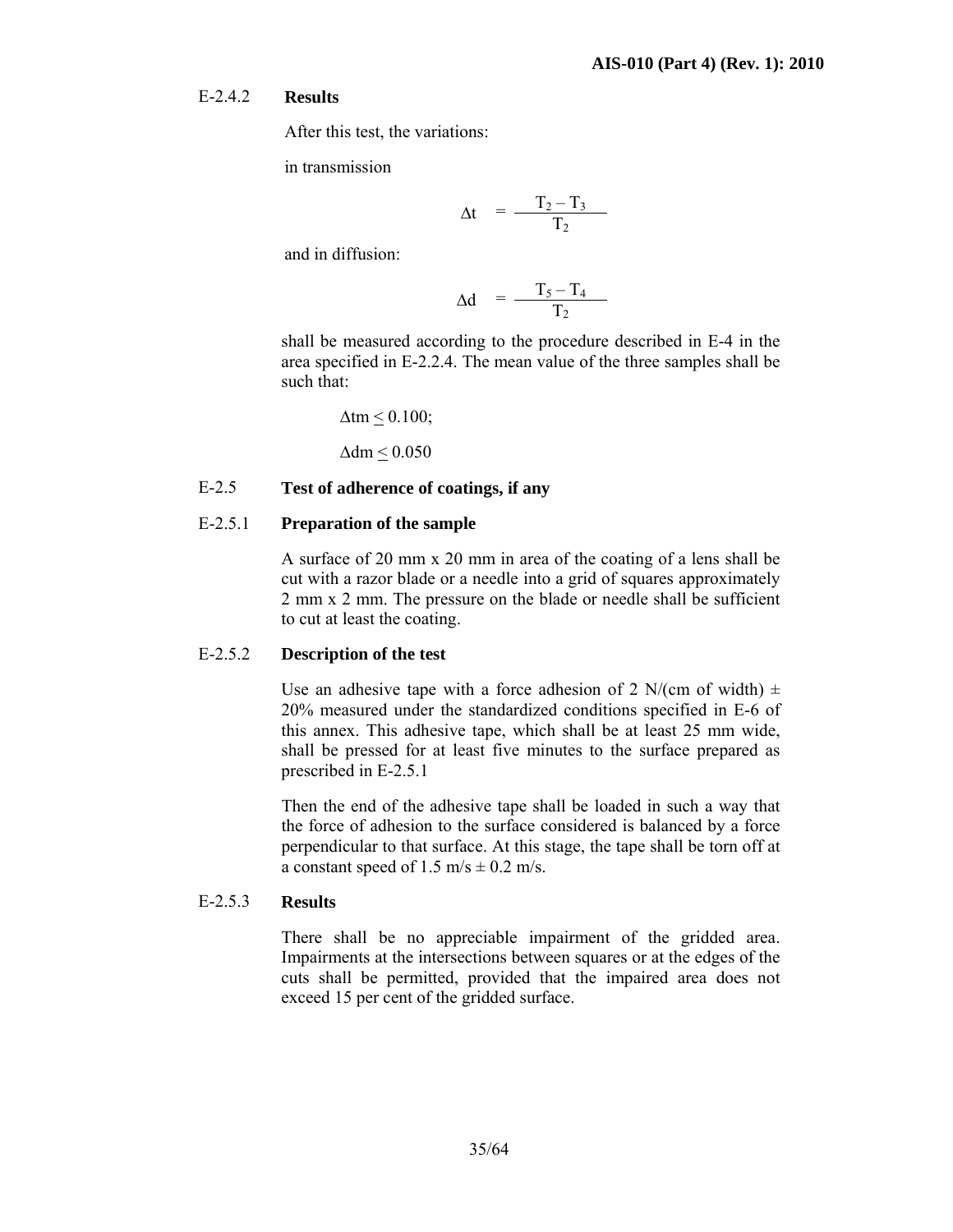## E-2.6 **Tests of the complete headlamp incorporating a lens of plastic material**

#### E-2.6.1 **Resistance to mechanical deterioration of the lens surface**

#### E-2.6.1.1 **Tests**

 The lens of headlamp sample No. 1 shall be subjected to the test described in E-2.4.1 above.

## E-2.6.1.2 **Results**

 After the test, the results of photometric measurements carried out on the headlamp in accordance with this standard shall not exceed by more than:

 30 per cent the maximum values prescribed at points B50R and HV and not be more than 10% below the minimum values prescribed at Point B 50 R. HV and 75L.

#### E-2.6.2 **Test of adherence of coatings, if any**

The lens of headlamp sample No. 2 shall be subjected to the test described in E-2.5 above.

## **E-4 Method of Measurement of the Diffusion and Transmission of Light**

#### E-4.1 **Equipment** (see **Figure E-1**)

The beam of a collimator K with a half divergence

$$
\beta/2 = 17.4 \text{ X } 10^{-4} \text{ rd}
$$

is limited by a diaphragm  $D<sub>T</sub>$  with an opening of 6 mm against which the sample stand is placed.

 A convergent achromatic lens L2 corrected for spherical aberrations, links the diaphragm  $D_T$  with the receiver R; the diameter of the lens  $L_2$ shall be such that it does not diaphragm the light diffused by the sample in a cone with a half top angle of

$$
\beta/2 = 14^{\circ}
$$

An annular diaphragm  $D_D$  with angles

$$
\frac{\alpha_{\text{O}}}{2} = 1^{\text{O}} \text{ and } \frac{\alpha_{\text{max}}}{2} = 12^{\text{O}}
$$

is placed in an image focal plane of the lens  $L<sub>2</sub>$ .

 The non-transparent central art of the diaphragm is necessary in order to eliminate the light arriving directly from the light source. It shall be possible to remove the central part of the diaphragm from the light beam in such a manner that it returns exactly to its original position.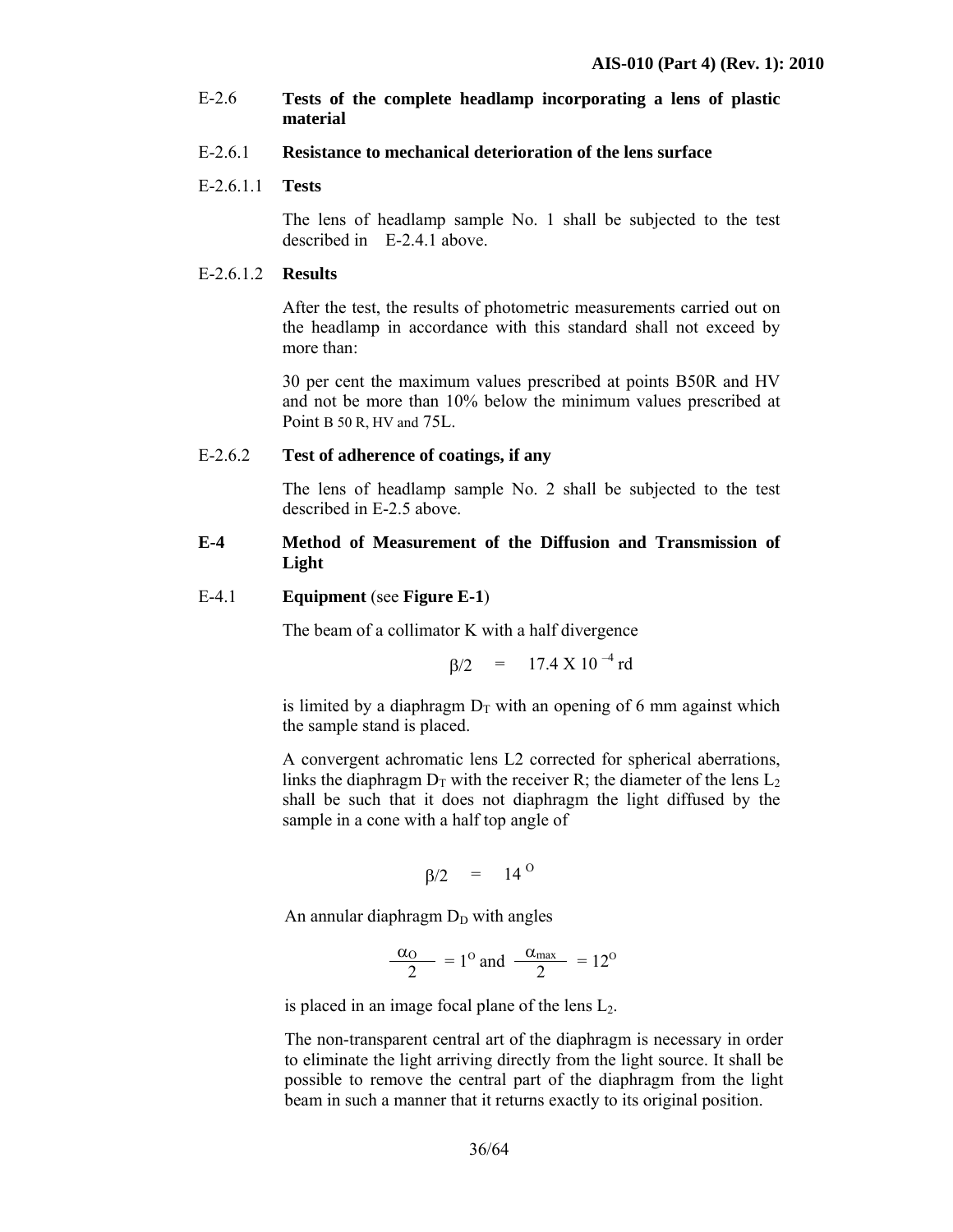The distance  $L_2$   $D_T$  and the focal length  $F_2$  (see note below) of the lens  $L_2$  shall be so chosen that the image of  $D_2$  completely covers the receiver R.

Note : For L<sub>2</sub> the use of a focal distance of about 80mm is recommended.

 When the initial incident flux is referred to 1000 units, the absolute precision of each reading shall be better than 1 unit.

## E-4.2 **Measurements**

The following readings shall be taken:

| Reading        | With sample       | With central<br>part of $D_D$ | Quantity represented                                                     |
|----------------|-------------------|-------------------------------|--------------------------------------------------------------------------|
| T <sub>1</sub> | no                | no                            | Incident flux in initial reading                                         |
| T <sub>2</sub> | Yes (before test) | no                            | Flux transmitted by the<br>new<br>material in a field of 24 <sup>o</sup> |
| T <sub>3</sub> | Yes (after test)  | no                            | Flux transmitted by the tested<br>material in a field of 24 <sup>o</sup> |
| T <sub>4</sub> | Yes (before test) | yes                           | Flux diffused by the new material                                        |
| $T_5$          | Yes (after test)  | yes                           | Flux diffused<br>tested<br>the<br>by<br>material                         |



**Figure E-1** 

**Optical Setup for Measurement of Variations in Diffusion and Transmission**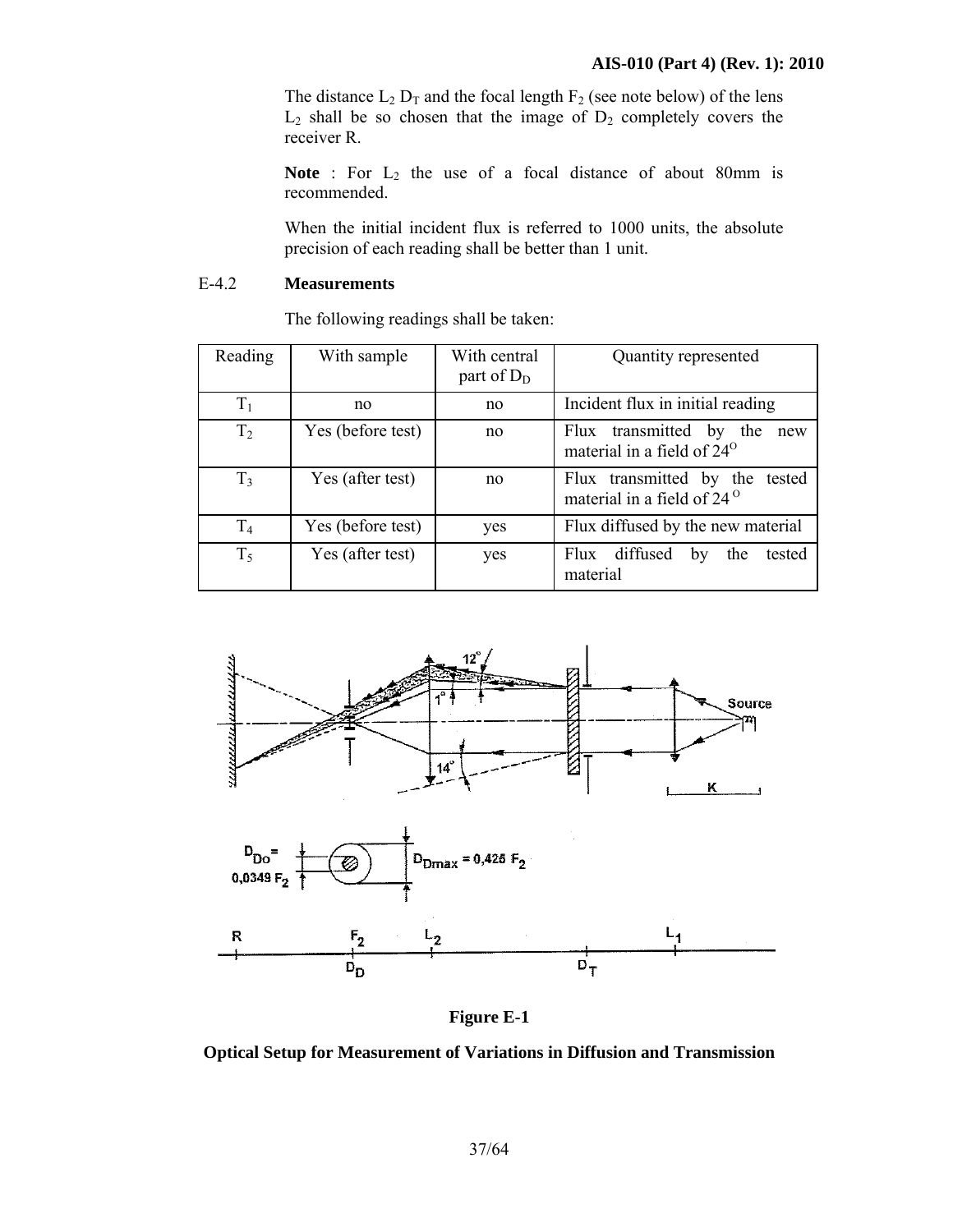**E-5 Spray testing method** 

## E-5.1. **Test equipment**

## E-5.1.1. **Spray gun**

 The spray gun used shall be equipped with a nozzle 1.3 mm in diameter allowing a liquid flow rate of  $0.24 \pm 0.02$  l/minute at an operating pressure of  $6.0$  bars  $-0/+0.5$  bar.

 Under these operation conditions the fan pattern obtained shall be 170 mm  $\pm$  50 mm in diameter on the surface exposed to deterioration, at a distance of 380 mm  $\pm$  10 mm from the nozzle.

## E-5.1.2. **Test mixture**

The test mixture shall be composed of:

 Silica sand of hardness 7 on the Mohr scale, with a grain size between 0 and 0.2 mm and an almost normal distribution, with an angular factor of 1.8 to 2;

Water of hardness not exceeding 205  $g/m<sup>3</sup>$  for a mixture comprising 25 g of sand per litre of water.

## E-5.2. **Test**

 The outer surface of the headlamp lenses shall be subjected once or more than once to the action of the sand jet produced as described above. The jet shall be sprayed almost perpendicular to the surface to be tested.

 The deterioration shall be checked by means of one or more samples of glass placed as a reference near the lenses to be tested. The mixture shall be sprayed until the variation in the diffusion of light on the sample or samples measured by the method described in **E-4,** is such that:

$$
\Delta d = \frac{T_5 - T_4}{T_2} = 0.0250 \pm 0.0025
$$

Several reference samples may be used to check that the whole surface to be tested has deteriorated homogeneously.

**E-6 Adhesive tape adherence test** 

## E-6.1. **Purpose**

 This method allows determining under standard conditions the linear force of adhesion of an adhesive tape to a glass plate.

## E-6.2. **Principle**

 Measurement of the force necessary to unstick an adhesive tape from a glass plate at an angle of  $90^\circ$ .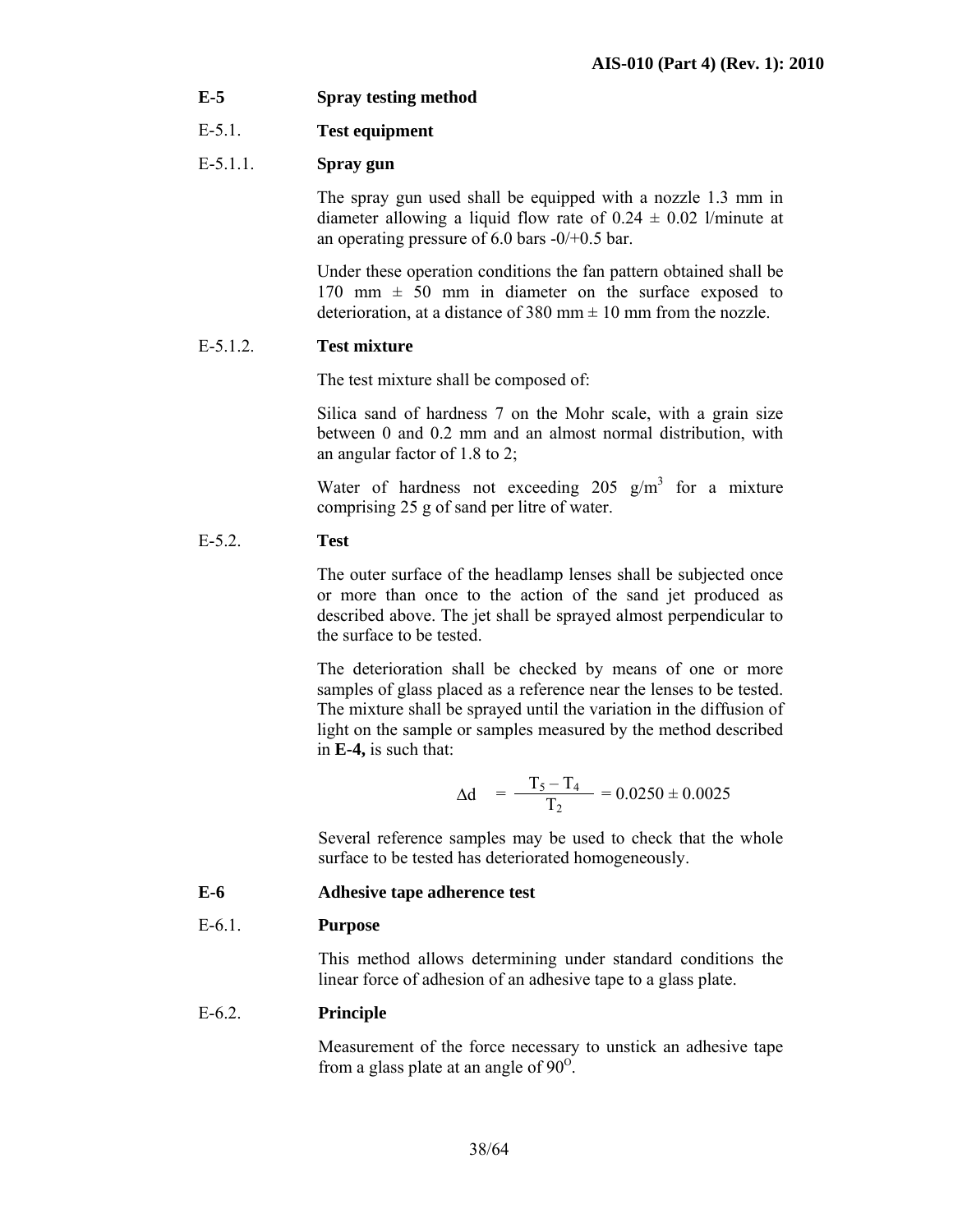## E-6.3. **Specified atmospheric conditions**

The ambient conditions shall be at  $23^{\circ}\text{C} \pm 5^{\circ}\text{C}$  and  $65 \pm 15$  per cent RH.

#### E-6.4. **test pieces**

Before the test, the sample roll of adhesive tape shall be conditioned for 24 hours in the specified atmosphere (see E-6.3 above).

Five test pieces each 400 mm long shall be tested from each roll. These test pieces shall be taken from the roll after the first three turns were discarded.

## E-6.5. **Procedure**

The test shall be under the ambient conditions specified in E-6.3.

 Take the five test pieces while unrolling the tape radially at a speed of approximately 300 mm/s, then apply them within 15 seconds in the following manner:

 Apply the tape to the glass plate progressively with a slight length-wise rubbing movement of the finger, without excessive pressure, in such a manner as to leave no air bubble between the tape and the glass plate.

 Leave the assembly in the specified atmospheric conditions for 10 minutes.

 Unstick about 25 mm of the test piece from the plate in a plane perpendicular to the axis of the test piece.

Fix the plate and fold back the free end of the tape at  $90^\circ$ . Apply force in such a manner that the separation line between the tape and the plate is perpendicular to this force and perpendicular to the plate.

Pull to unstick at a speed of 300 mm/s  $\pm$  30 mm/s and record the force required.

## E-6.6. **Results**

 The five values obtained shall be arranged in order and the median value taken as a result of the measurement. This value shall be expressed in Newton per centimetre of width of the tape.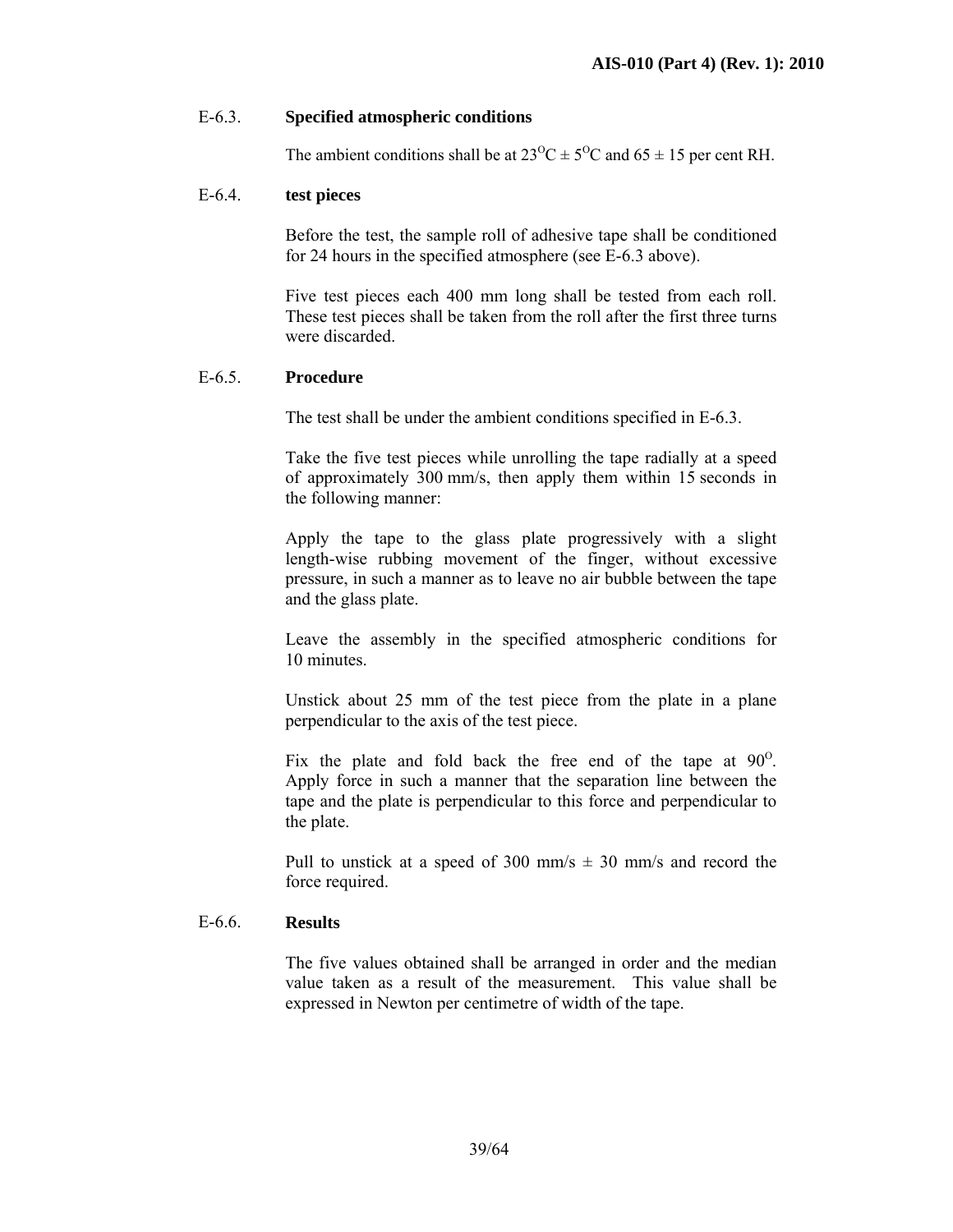## **Table E-1**  (See E-1.3 & E-1.4 )

# **CHRONOLOGICAL ORDER OF APPROVAL TESTS**

## **A. Tests on plastic materials (lenses or samples of material supplied pursuant to 2.2.4 of this standard.**

| Samples                                                          |              | Lenses or samples of material |             |                |             |             |                |   | Lenses |    |    |    |    |    |
|------------------------------------------------------------------|--------------|-------------------------------|-------------|----------------|-------------|-------------|----------------|---|--------|----|----|----|----|----|
| Tests                                                            | $\mathbf{1}$ | 2                             | 3           | $\overline{4}$ | 5           | 6           | $\overline{7}$ | 8 | 9      | 10 | 11 | 12 | 13 | 14 |
| Limited photometry (para. E-2.1.2)<br>1.1                        |              |                               |             |                |             |             |                |   |        |    | X  | X  | X  |    |
| 1.1.1 Temperature change (para. E-2.1.1)                         |              |                               |             |                |             |             |                |   |        |    | X  | X  | X  |    |
| Limited photometry (para E-2.1.2)<br>1.2                         |              |                               |             |                |             |             |                |   |        |    | X  | X  | X  |    |
| 1.2.1 Transmission measurement                                   | X            | X                             | X           | X              | X           | X           | X              | X | X      |    |    |    |    |    |
| 1.2.2 Diffusion measurement                                      | Χ            | X                             | X           |                |             |             | X              | X | Χ      |    |    |    |    |    |
| Atmospheric agents (para. E-2.2.1)<br>1.3                        | X            | X                             | X           |                |             |             |                |   |        |    |    |    |    |    |
| 1.3.1 Transmission measurement                                   | X            | X                             | X           |                |             |             |                |   |        |    |    |    |    |    |
| Chemical agents (para E-2.2.2)<br>1.4                            | X            | $\mathbf X$                   | X           |                |             |             |                |   |        |    |    |    |    |    |
| 1.4.1 Diffusion measurements                                     | Χ            | X                             | $\mathbf X$ |                |             |             |                |   |        |    |    |    |    |    |
| 1.5<br>Detergents (para E-2.3.1)                                 |              |                               |             | X              | X           | X           |                |   |        |    |    |    |    |    |
| Hydrocarbons para. E-2.3.2)<br>1.6                               |              |                               |             | X              | X           | X           |                |   |        |    |    |    |    |    |
| 1.6.1 Transmission measurement                                   |              |                               |             | X              | $\mathbf X$ | $\mathbf X$ |                |   |        |    |    |    |    |    |
| Deterioration (para. E-2.4.1)<br>1.7                             |              |                               |             |                |             |             | X              | X | X      |    |    |    |    |    |
| 1.7.1 Transmission measurement                                   |              |                               |             |                |             |             | X              | X | X      |    |    |    |    |    |
| 1.7.2 Diffusion measurement                                      |              |                               |             |                |             |             | X              | X | X      |    |    |    |    |    |
| 1.8<br>Adherence (para.E-2.5)                                    |              |                               |             |                |             |             |                |   |        |    |    |    |    | X  |
| Resistance to light source radiations<br>1.9<br>(para. E-2.2.4.) |              |                               |             |                |             |             |                |   |        | X  |    |    |    |    |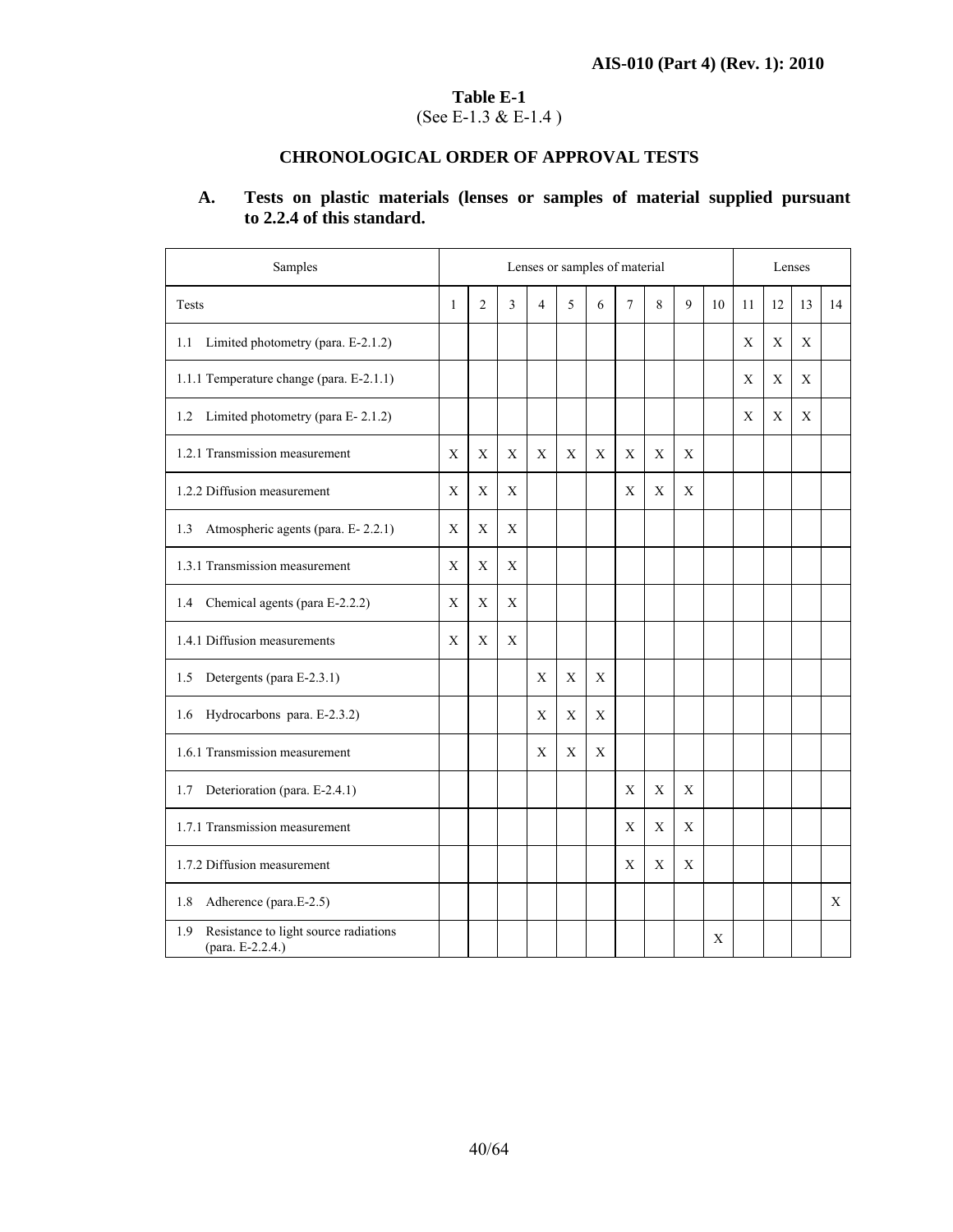## **AIS-010 (Part 4) (Rev. 1): 2010**

|                                     | Complete headlamp |   |
|-------------------------------------|-------------------|---|
| <b>Tests</b>                        | Sample No.        |   |
|                                     |                   | 2 |
| 2.1 Deterioration (para E-2.6.1.1)  | X                 |   |
| 2.2 Photometry (para $E-2.6.1.2$ .) | X                 |   |
| 2.3 Adherence (para $E-2.6.2$ .)    |                   | X |

# **B. Tests on complete headlamps (supplied pursuant to 2.2.3 of this standard)**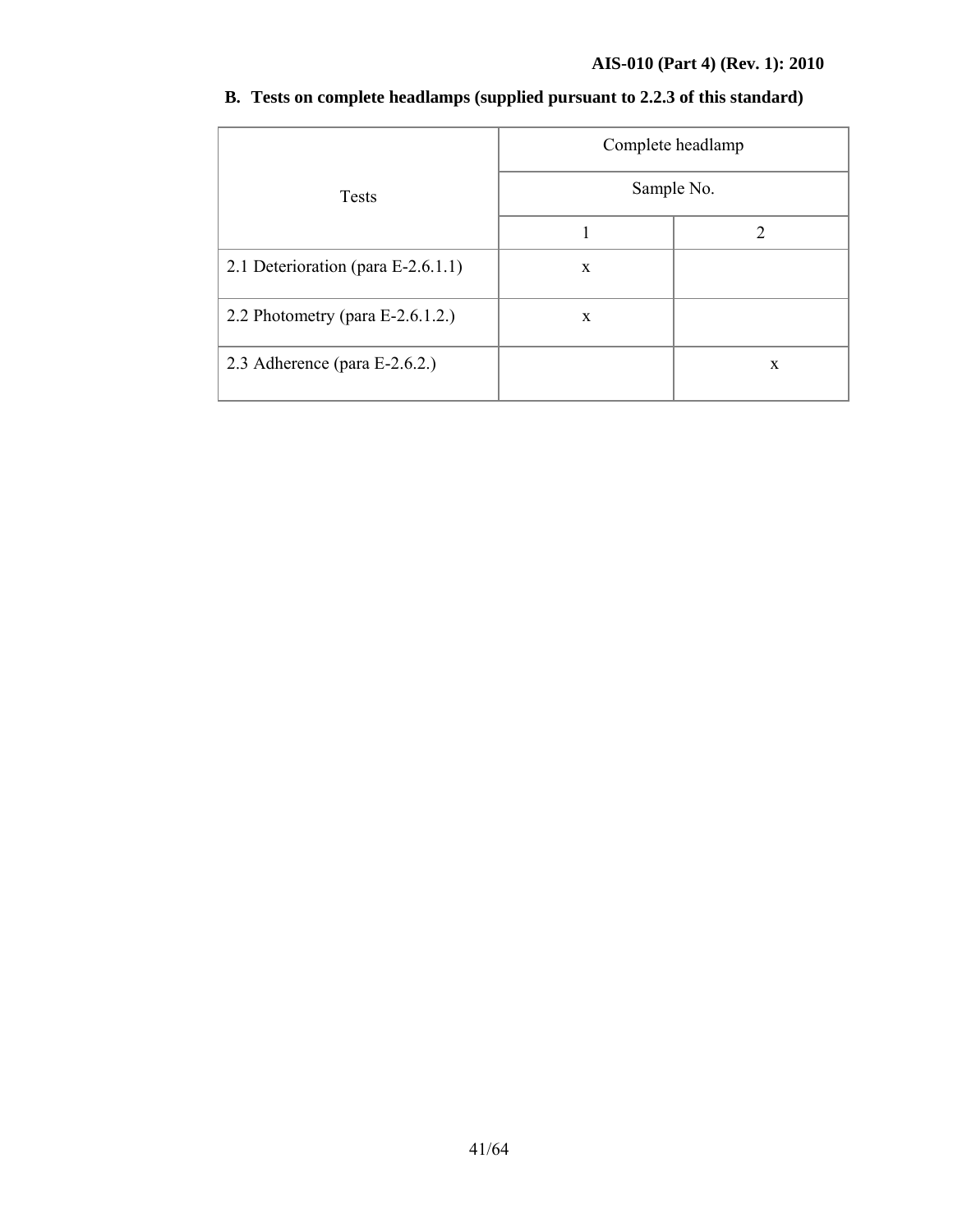## **ANNEX F**

(See 3.4)

#### **CENTRE OF REFERENCE**



 $a = 2$  mm min.

This optional mark of the centre of reference shall be positioned on the lens at its intersection with the reference axis of the passing beam, and also on the lenses of the driving beams when they are neither grouped nor combined nor reciprocally incorporated with a passing beam.

The above drawing represents the mark of the centre of reference as projected on a plane substantially tangent to the lens about the centre of the circle. The lines constituting this mark may either be solid or dotted.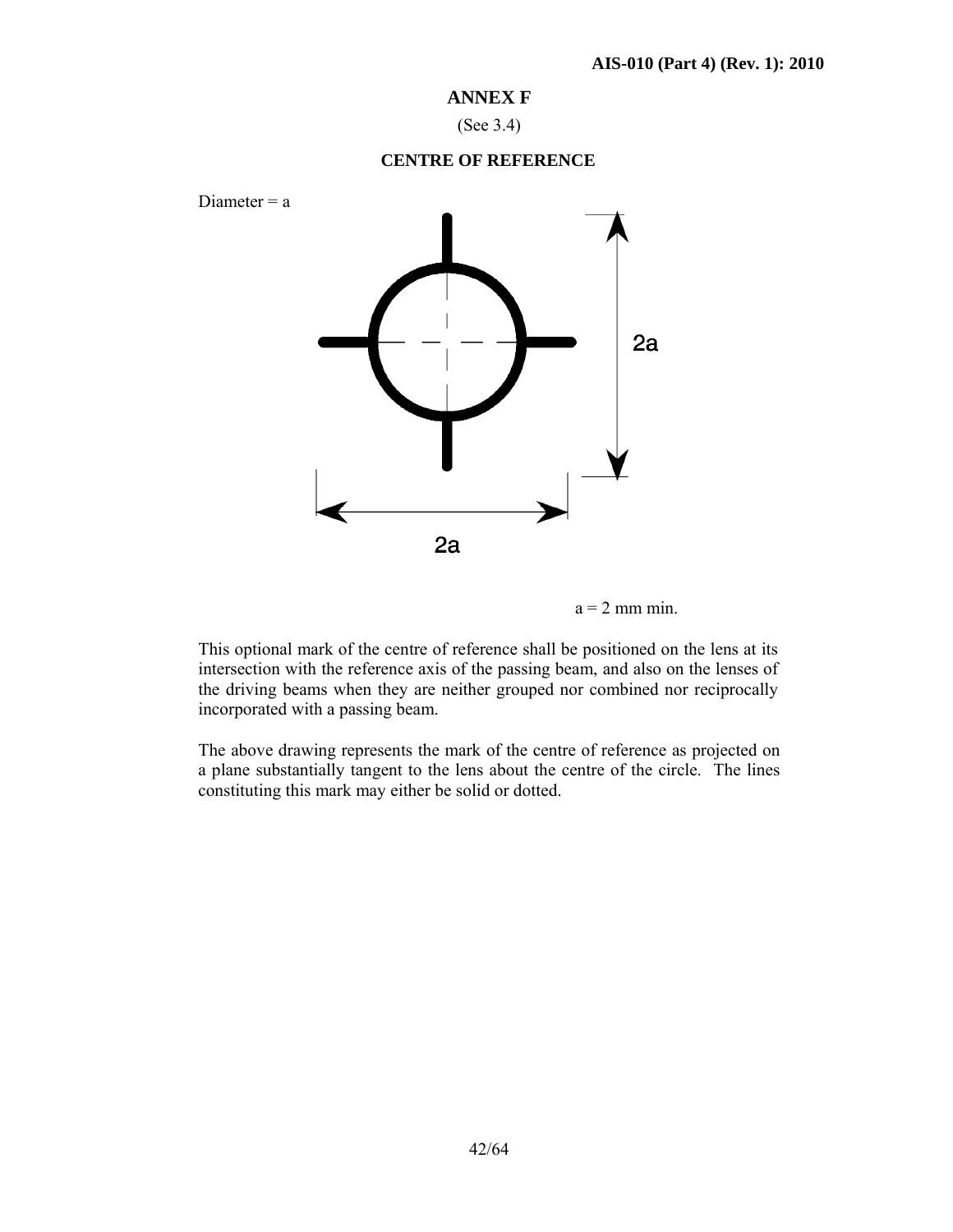## **ANNEX G**

(See 6.2.4.4)

## **VOLTAGE MARKINGS**



This marking must be placed on the main body of each headlamp containing only gas discharge light sources and ballast, and on each external part of the ballast.

The ballast(s) is(are) designed for a \*\* Volts network system.



 This marking must be placed on the main body of each headlamp containing at least one gas discharge light source and ballast.

The ballast(s) is(are) designed for a  $**$ Volts network system.

None of the filament lamps and/or LED module(s) which the headlamp contains is designed for a 24 Volts network system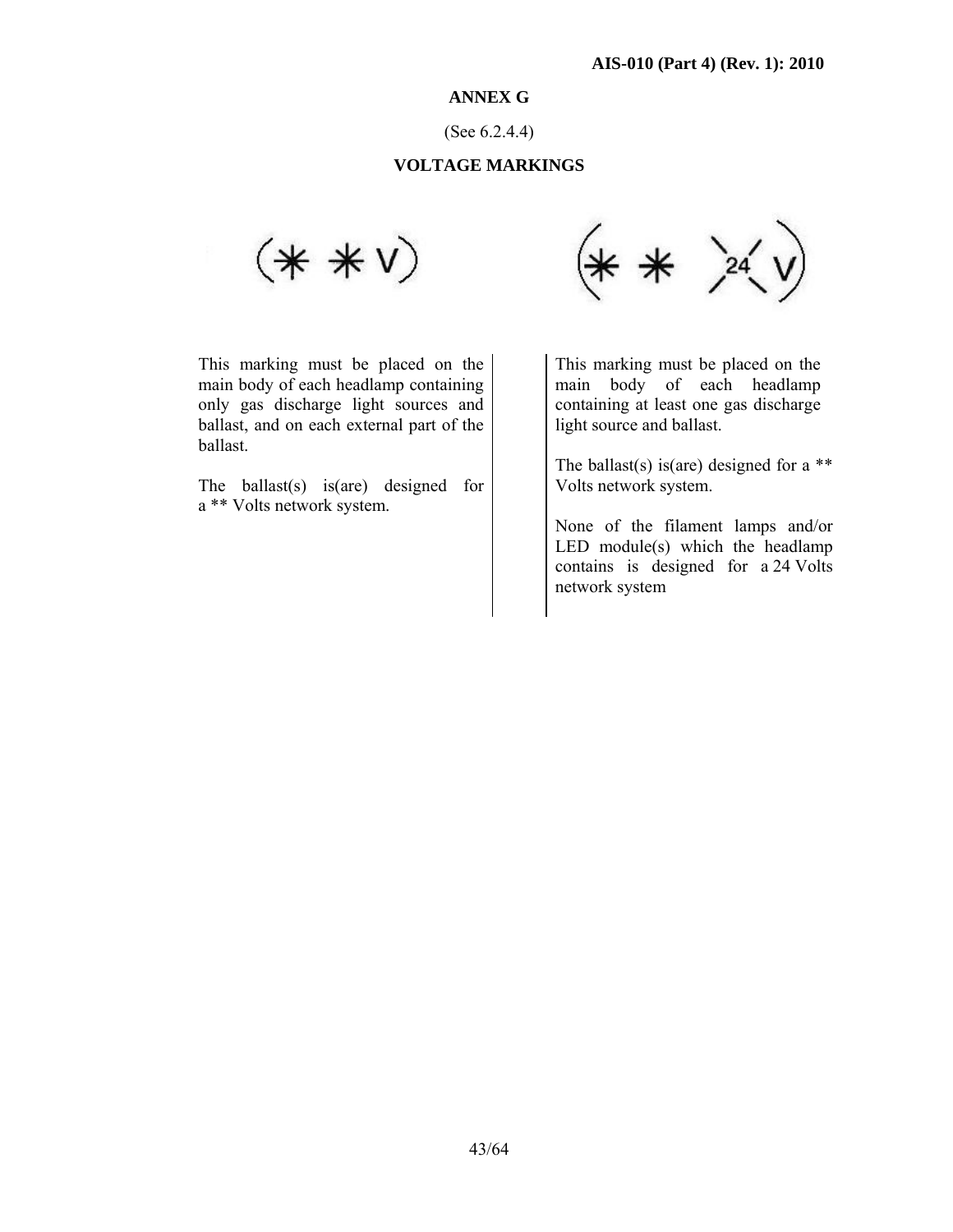## **ANNEX H**

#### (See 9.2)

## **MINIMUM REQUIREMENTS FOR CONFORMITY OF PRODUCTION CONTROL PROCEDURES**

#### **H-1. General**

- H-1.1. The conformity requirements shall be considered satisfied from a mechanical and a geometrical standpoint, if the differences do not exceed inevitable manufacturing deviations within the requirements of this standard..
- H-1.2. With respect to photometric performance, the conformity of mass-produced headlamps shall not be contested if, when testing photometric performance of any headlamp chosen at random and measured at 13.5 V  $\pm$  0.1 V or as otherwise specified and:

either

equipped with a removable standard gas-discharge light source according to 6.1.3. The luminous flux of this gas-discharge light source may differ from the reference luminous flux specified in AIS-034 (Part 2)(Rev. 1). In this case, the illuminances shall be corrected accordingly

or

equipped with the serial production gas-discharge light source and the serial ballast. The luminous flux of this light source may deviate from the nominal luminous flux due to light source and ballast tolerances as specified in AIS-034(Part 2)(Rev. 1) accordingly the measured illuminances may be corrected by 20 per cent in the favourable direction.

H-1.2.1 no illuminance value, if measured and corrected according to H-1.2. above, deviates unfavourably by more than 20 per cent from the values prescribed in this standard. For values B 50 R and on line H/H2 (or H/H3/H4) and above, the maximum unfavourable deviation may be respectively:

| B 50 R: | 0.2 lx equivalent 20 per cent                              |
|---------|------------------------------------------------------------|
|         | 0.3 lx equivalent 30 per cent                              |
|         | On line H/H2 or $\vert 0.3 \vert x$ equivalent 20 per cent |
|         | Line H/H3/H4 and   0.45 lx equivalent 30 per cent          |
| above   |                                                            |

#### H-1.2.2 or if

H-1.2.2.1 for the passing beam, the values prescribed in this standard are met at HV (with a tolerance of  $+$  0.2 lx) and related to that aiming at least one point of each area delimited on the measuring screen (at 25 m) by a circle 15 cm in radius around points B 50 R (with a tolerance of  $+$  0.1 lx), 75 L, 50 V, 25 R1, 25 L2, and on segment I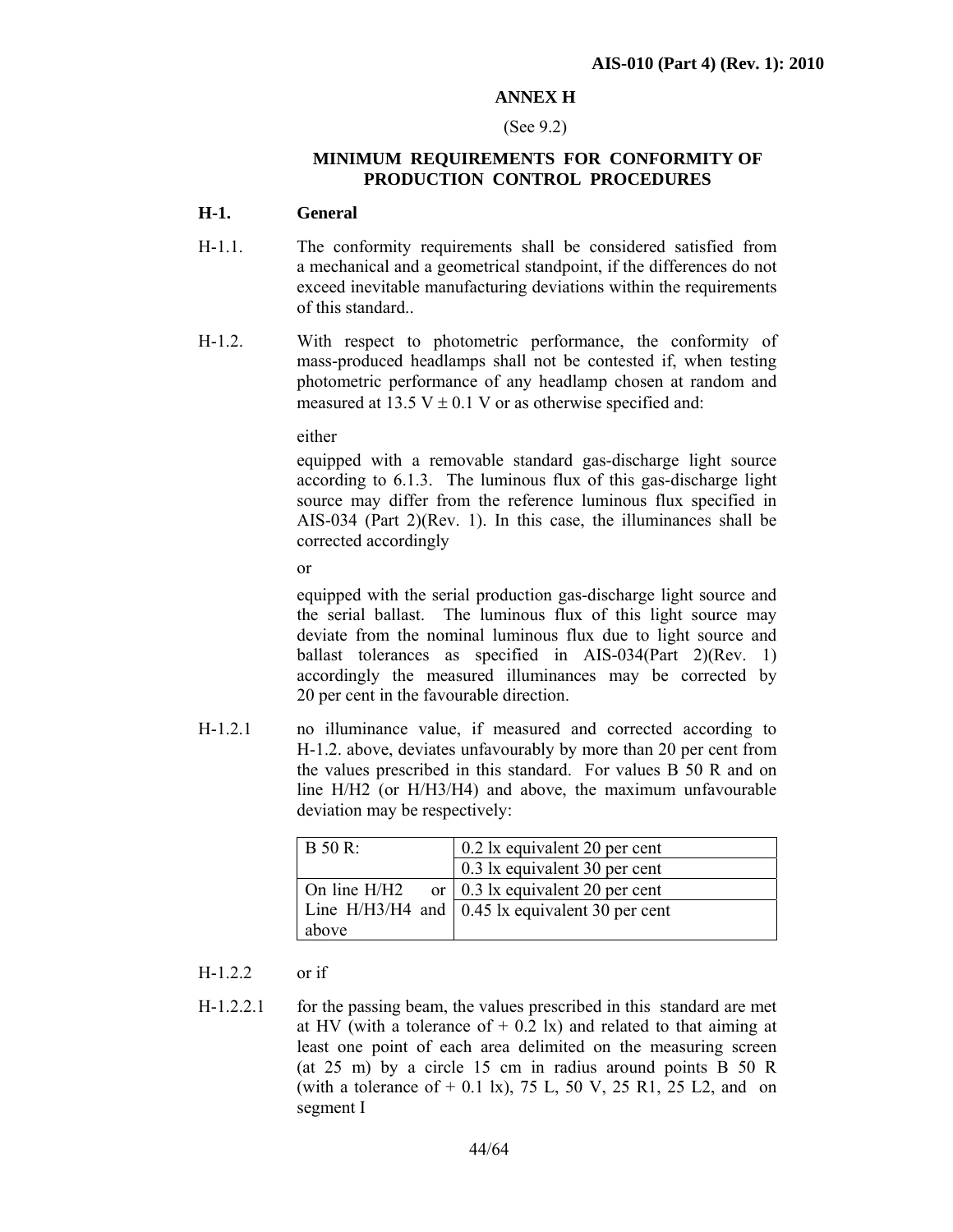- H-1.2.2.2. and if, for the driving beam, HV being situated within the isolux 0.75 Emax, a tolerance of  $+20$  per cent for maximum values and -20 per cent for minimum values is observed for the photometric values at any measuring point specified in 6.3. of this standard.
- H-1.2.3 if the results of the tests described above do not meet the requirements, the alignment of the headlamp may be changed, provided that the axis of the beam is not displaced laterally by more than 0.5° to the right or left and not by more than 0.2° up or down.
- H-1.2.4 If the results of the tests described above do not meet the requirements, tests on the headlamp shall be repeated using another standard gas-discharge light source or gas-discharge light source and ballast, whatever is applicable according to 1.2. above.
- H-1.3. With respect to the verification of the change in vertical position of the cut-off line under the influence of heat, the following procedure shall be applied.

 One of the sampled headlamps shall be tested according to the procedure described in D-2.1 of Annex D after being subjected three consecutive times to the cycle described in D-2.2.2 of Annex D.

The headlamp shall be considered as acceptable if ∆r (as defined in D-2.1 and D-2.2 of Annex D does not exceed 1.5 mrad.

 If this value exceeds 1.5 mrad but is not more than 2.0 mrad, a second headlamp shall be subjected to the test after which the mean of the absolute values recorded on both samples shall not exceed 1.5 mrad.

- H-1.4. The chromaticity coordinates shall be complied with
- H-1.5. If, however, vertical adjustment cannot be performed repeatedly to the required position within the tolerances described in 6.2.2.3. of this standard , one sample shall be tested according to the procedure described in K-2. and K-3. of Annex K.

#### **H-2. Minimum requirements for verification of conformity by the manufacturer**

For each type of headlamp the holder of the approval mark shall carry out at least the following tests, at appropriate intervals. The tests shall be carried out in accordance with the provision of this standard.

If any sampling shows non-conformity with regard to the type of test concerned, further samples shall be taken and tested. The manufacturer shall take steps to ensure the conformity of the production concerned.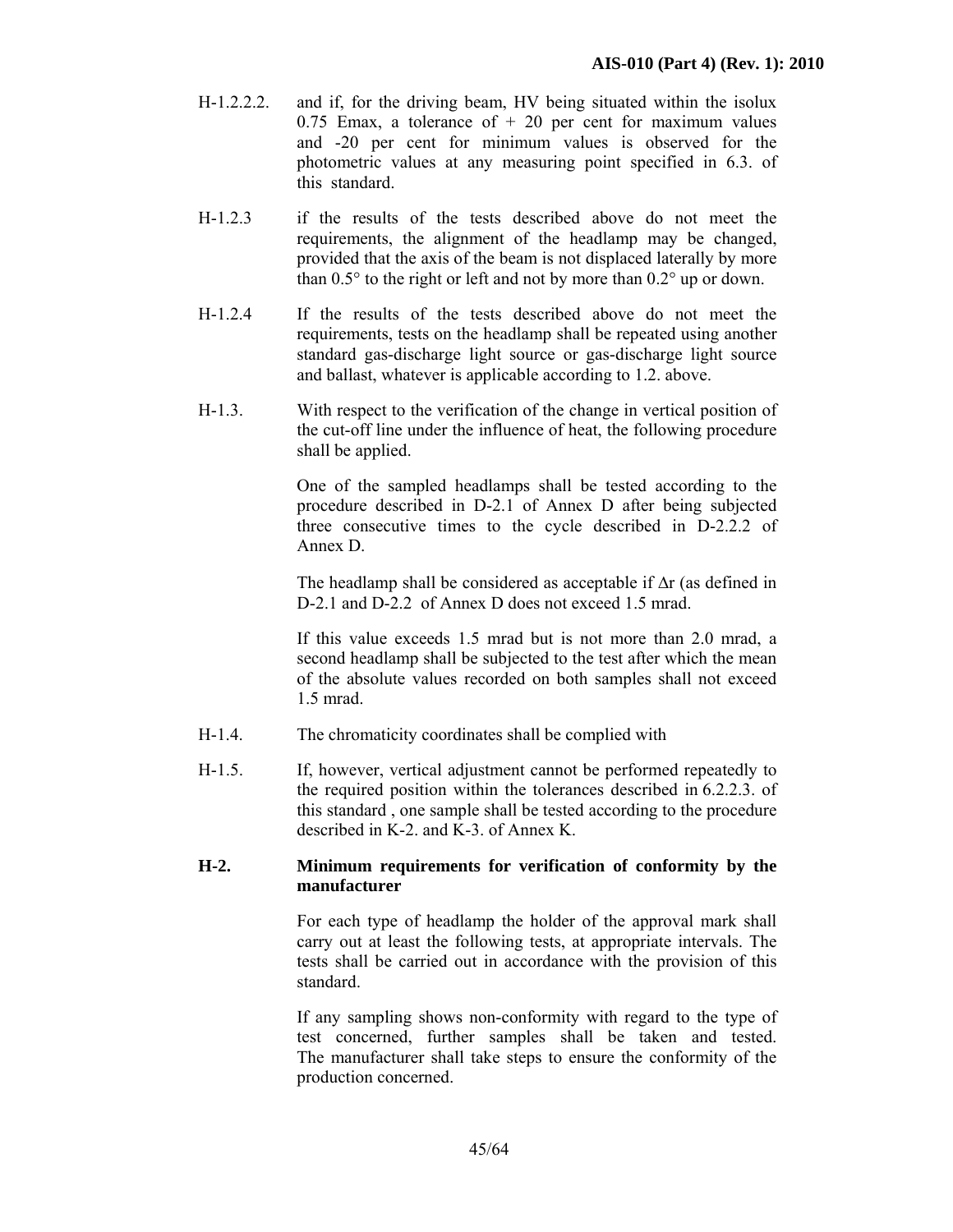## H-2.1. **Nature of tests**

 Tests of conformity in this standard shall cover the photometric characteristics and the verification of the change in vertical position of the cut-off line under influence of heat.

## H-2.2. **Methods used in tests**

- H-2.2.1. Tests shall generally be carried out in accordance with the methods set out in this standard.
- H-2.2.2. In any test of conformity carried out by the manufacturer, equivalent methods may be used with the consent of the testing agency responsible for approval tests. The manufacturer is responsible for proving that the applied methods are equivalent to those laid down in this standard.
- H-2.2.3. The application of H-2.2.1 and H-2.2.2 requires regular calibration of test apparatus and its correlation with measurement made by a testing agency.
- H-2.2.4. In all cases the reference methods shall be those of this standard, particular for the purpose of administrative verification and sampling.

## H-2.3. **Nature of sampling**

Samples of headlamps shall be selected at random from the production of a uniform batch. A uniform batch means a set of headlamps of the same type, defined according to the production methods of the manufacturer.

The assessment shall in general cover series production from individual factories. However, a manufacturer may group together records concerning the same type from several factories provided these operate under the same quality system and quality management.

H-2.4. Measured and recorded photometric characteristics

 The sampled headlamps shall be subjected to photometric measurements at the points provided for in the standard, the reading being limited at the points Emax, HV (See H-2.4.1) , HL, HR (See H-2.4.2) in the case of a driving beam, and to points B 50 R, HV, 50 V, 75 L and 25R2 in the case of the passing beam (see Figure in Annex C).

- H-2.4.1 When the driving beam is reciprocally incorporated with the passing beam, HV in the case of driving beam shall be same measuring point as in the case of passing beam
- H-2.4.2 HL and HR : points "hh" located at 1.125 m to the left and to the right of point HV respectively.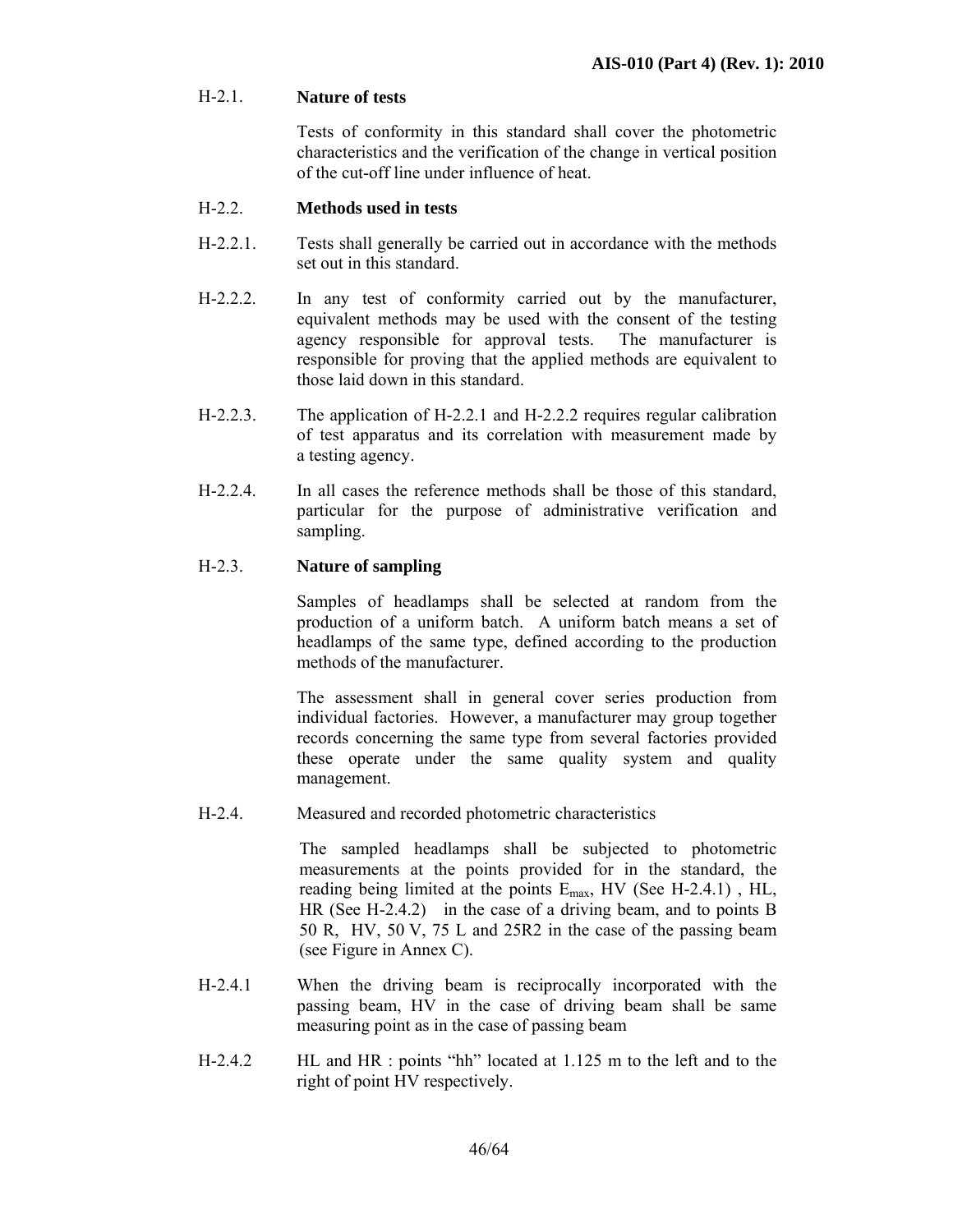## H-2.5. **Criteria governing acceptability**

The manufacturer is responsible for carrying out a statistical study of the test results and for defining, in agreement with the testing agency, criteria governing acceptability of his products in order to meet the specification laid down for verification of conformity of products in 9.1 of this standard.

The criteria governing acceptability shall be such that, with a confidence level of 95 per cent, the minimum probability of passing a spot check in accordance with Annex J (first sampling) would be 0.95.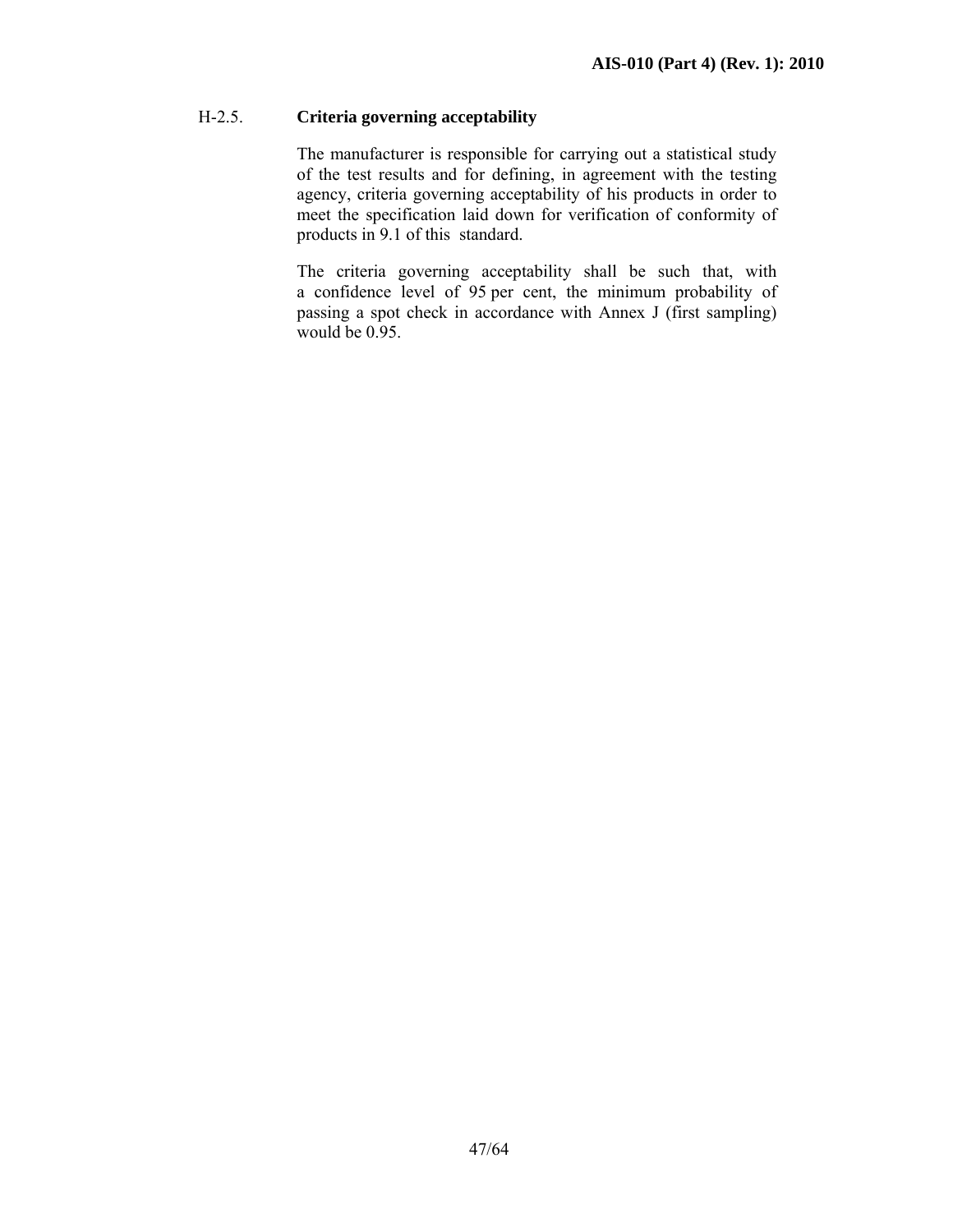## **ANNEX J**

#### See (9.3)

#### **MINIMUM REQUIREMENTS FOR SAMPLING BY TESTING AGENCY**

#### **J-1. General**

- J-1.1. The conformity requirements shall be considered satisfied from a mechanical and a geometrical standpoint in accordance with the requirements of this standard, if any, if the differences do not exceed inevitable manufacturing deviations.
- J-1.2. With respect to photometric performance, the conformity of massproduced headlamps shall not be contested if, when testing photometric performance of any headlamp chosen at random and measured at 13.5 V  $\pm$  0.1 V or as otherwise specified and:

either

equipped with a removable standard gas-discharge light source according to 6.1.3. The luminous flux of this gas-discharge light source may differ from the reference luminous flux specified in AIS-034 (Part 2)(Rev. 1). In this case, the illuminances shall be corrected accordingly.

or

equipped with the serial production gas-discharge light source and the serial ballast. The luminous flux of this light source may deviate from the nominal luminous flux due to light source and ballast tolerances as specified in AIS-034 (Part 2)(Rev. 1), accordingly the measured illuminances may be corrected by 20 per cent in the favourable direction.

J-1.2.1. no measured value deviates unfavourably by more than 20 per cent frothe values prescribed in this standard.

In the glare zone the maximum deviation may be respectively:

| B <sub>50</sub> R | 0.2 lx equivalent 20 per cent  |  |
|-------------------|--------------------------------|--|
|                   | 0.3 lx equivalent 30 per cent  |  |
| On line H/H2      | 0.3 lx equivalent 20 per cent  |  |
| Or line           | 0.45 lx equivalent 30 per cent |  |
| $H/H3/H4$ ) and   |                                |  |
| above:            |                                |  |

J-1.2.2. or if

J-1.2.2.1. for the passing beam, the values prescribed in this standard are met at HV (with a tolerance of  $+$  0.2 lx) and related to that aiming at one point of each area delimited on the measuring screen (at 25 m) by a circle of 15 cm in radius around points B 50 L R (with a tolerance of 0.1 lx),  $75L$ ,  $50 V$ ,  $25 R1$ ,  $25 L2$ , and on segment I;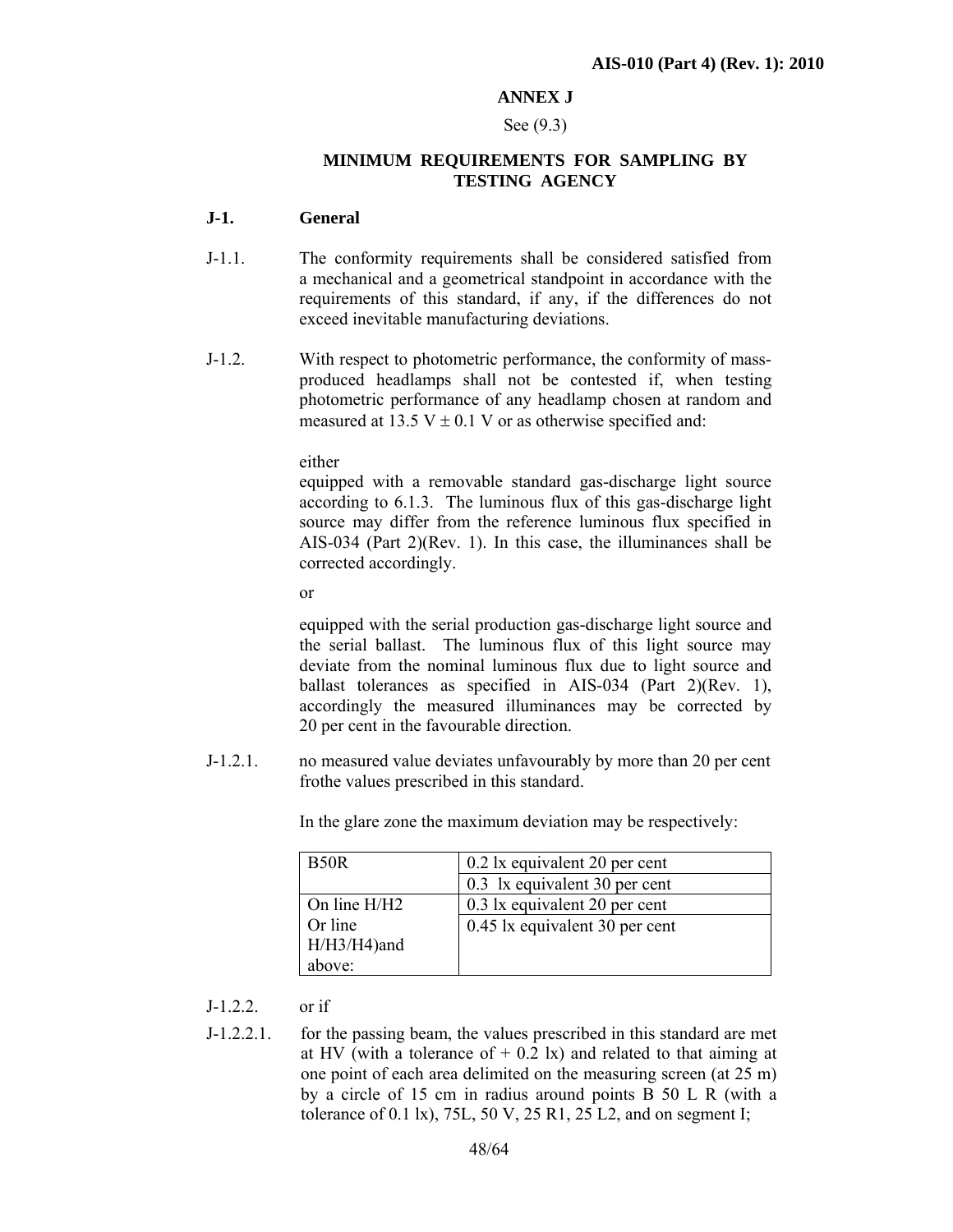- J-1.2.2.2. and if, for the driving beam, HV being situated within the isolux 0.75  $E_{\text{max}}$ , a tolerance of + 20 per cent for maximum values and -20 per cent for minimum values is observed for the photometric values at any measuring point specified in 6.3. of this standard. The reference mark is disregarded.
- J-1.2.3. if the results of the test described above do not meet the requirements, the alignment of the headlamp may be changed, provided that the axis of the beam is not displaced laterally by more than 0.5° to the right or left and not by more than 0.2° up or down.
- J-1.2.4. If the results of the tests described above do not meet the requirements, tests on the headlamp shall be repeated using another standard gas-discharge light source or gas-discharge light source and ballast, whatever is applicable according to J-1.2. above.
- J-1.3 With respect to the verification of the change in vertical position of the cut-off line under the influence of heat, the following procedure shall be applied:

 One of the sampled headlamps shall be tested according to the procedure described in D-2.1. of Annex D after being subjected three consecutive times to the cycle described in D-2.2.2. of Annex D.

The headlamp shall be considered acceptable if ∆r (as defined in D-2.1. and D-2.2. of Annex D) does not exceed 1.5 mrad.

 If this value exceeds 1.5 mrad but is not more than 2.0 mrad, a second headlamp shall be subjected to the test after which the mean of the absolute values recorded on both samples shall not exceed 1.5 mrad.

- J-1.4 The chromaticity coordinates shall be complied with.
- J-1.5 If, however, vertical adjustment cannot be performed repeatedly to the required position within the tolerances described in 6.2.2.3. of this standard, one sample shall be tested according to the procedure described in K-2. and K-3. of Annex K

## **J-2. First sampling**

In the first sampling four headlamps are selected at random. The first sample of two is marked A, the second sample of two is marked B.

J-2.1. The conformity is not contested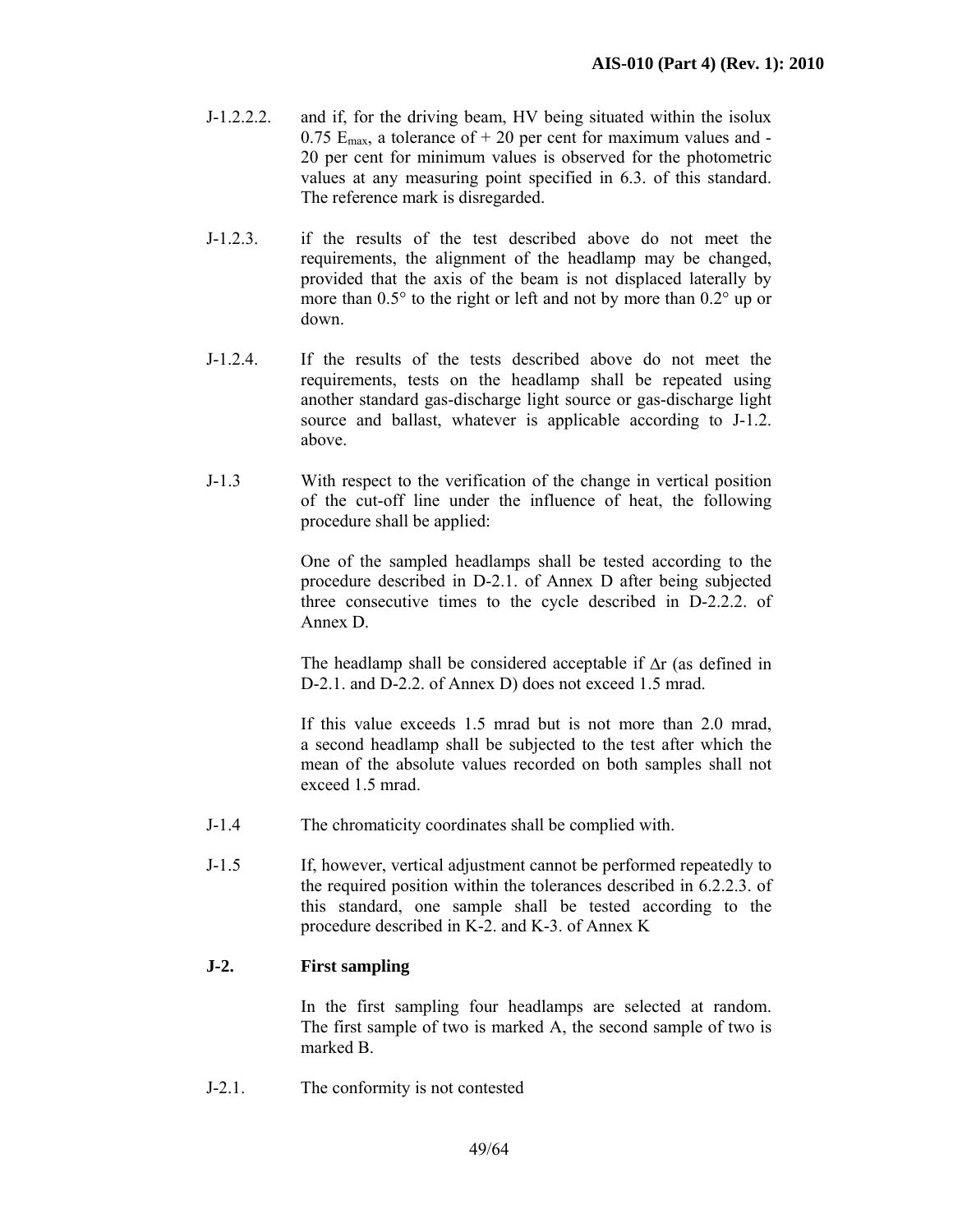J-2.1.1. Following the sampling procedure shown in Figure J-1 of this annex the conformity of mass-produced headlamps shall not be contested if the deviations of the measured values of the headlamps in the unfavourable directions are:

| $J-2.1.1.1$ . sample A |  |
|------------------------|--|
|------------------------|--|

| A1: | one headlamp   |               | 0 per cent  |
|-----|----------------|---------------|-------------|
|     | one headlamp   | not more than | 20 per cent |
| A2  | both headlamps | more than     | 0 per cent  |
|     | but            | not more than | 20 per cent |

go to sample B

J-2.1.1.2. sample B

| $B1$ : | Both the headlamps | 0 per cent |
|--------|--------------------|------------|
|        |                    |            |

J-2.1.2 or if the conditions of J-1.2.2 for sample A are fulfilled

#### J-2.2. **The conformity is contested**

- J-2.2.1. Following the sampling procedure shown in Figure J-1 of this annex the conformity of mass-produced headlamps shall be contested and the manufacturer requested to make his production meet the requirements (alignment) if the deviations of the measured values of the headlamps are:
- J-2.2.1.1 sample A

| $A3$ : | one headlamp | not more than | 20 per cent |
|--------|--------------|---------------|-------------|
|        | one headlamp | more than     | 20 per cent |
|        | <b>But</b>   | not more than | 30 per cent |

#### J-2.2.1.2 **sample B**

| B <sub>2</sub> | in the case of A2                       |               |             |
|----------------|-----------------------------------------|---------------|-------------|
|                | one headlamp<br>more than<br>0 per cent |               |             |
|                | But                                     | not more than | 20 per cent |
|                | one headlamp                            | not more than | 20 per cent |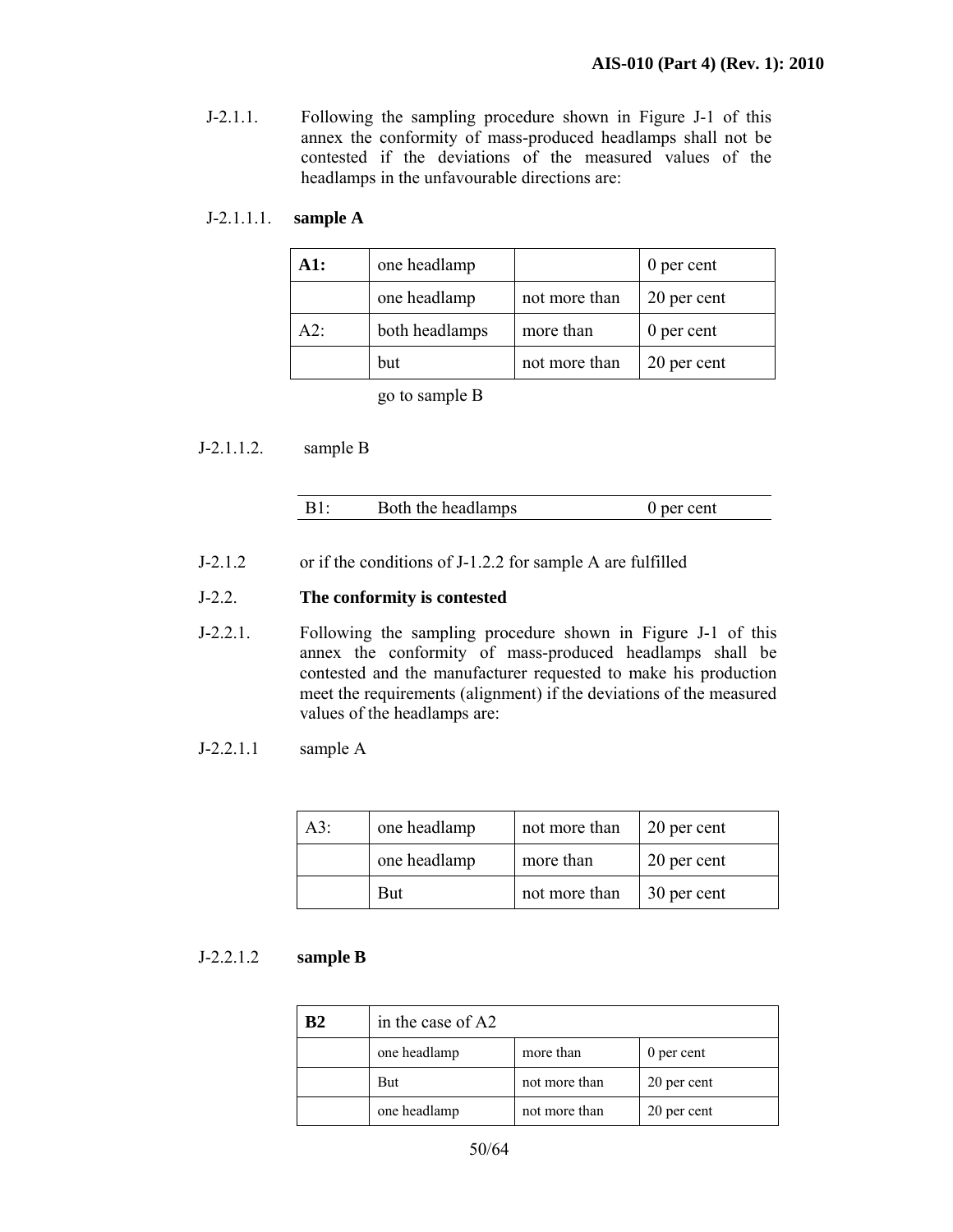| B3 | in the case of A2          |               |             |
|----|----------------------------|---------------|-------------|
|    | one headlamp<br>0 per cent |               |             |
|    | one headlamp               | not more than | 20 per cent |
|    | but                        | not more than | 30 per cent |

## J-2.2.2. or if the conditions of J-1.2.2 for sample A are not fulfilled.

#### J-2.3. **Non conformity established**

 Conformity shall be contested and 10 of this standard applied if, following the sampling procedure shown in Figure J-1 of this annex, the deviations of the measured values of the headlamps are:

## J-2.3.1. sample A

| $A4$ : | one headlamp   | not more than | 20 per cent |
|--------|----------------|---------------|-------------|
|        | one headlamp   | more than     | 30 per cent |
| $A5$ : | both headlamps | more than     | 20 per cent |

#### J-2.3.2**. sample B**

| <b>B4</b> | in the case of A2                       |               |             |
|-----------|-----------------------------------------|---------------|-------------|
|           | one headlamp<br>more than<br>0 per cent |               |             |
|           | but                                     | not more than | 20 per cent |
|           | one headlamp                            | more than     | 20 per cent |

| B. | in the case of A2 |           |             |
|----|-------------------|-----------|-------------|
|    | both headlamps    | more than | 20 per cent |

| B6 | in the case of A2 |           |             |  |
|----|-------------------|-----------|-------------|--|
|    | one headlamp      |           | 0 per cent  |  |
|    | one headlamp      | more than | 30 per cent |  |

J-2.3.3. or if the conditions of J-1.2.2 for samples A and B are not fulfilled.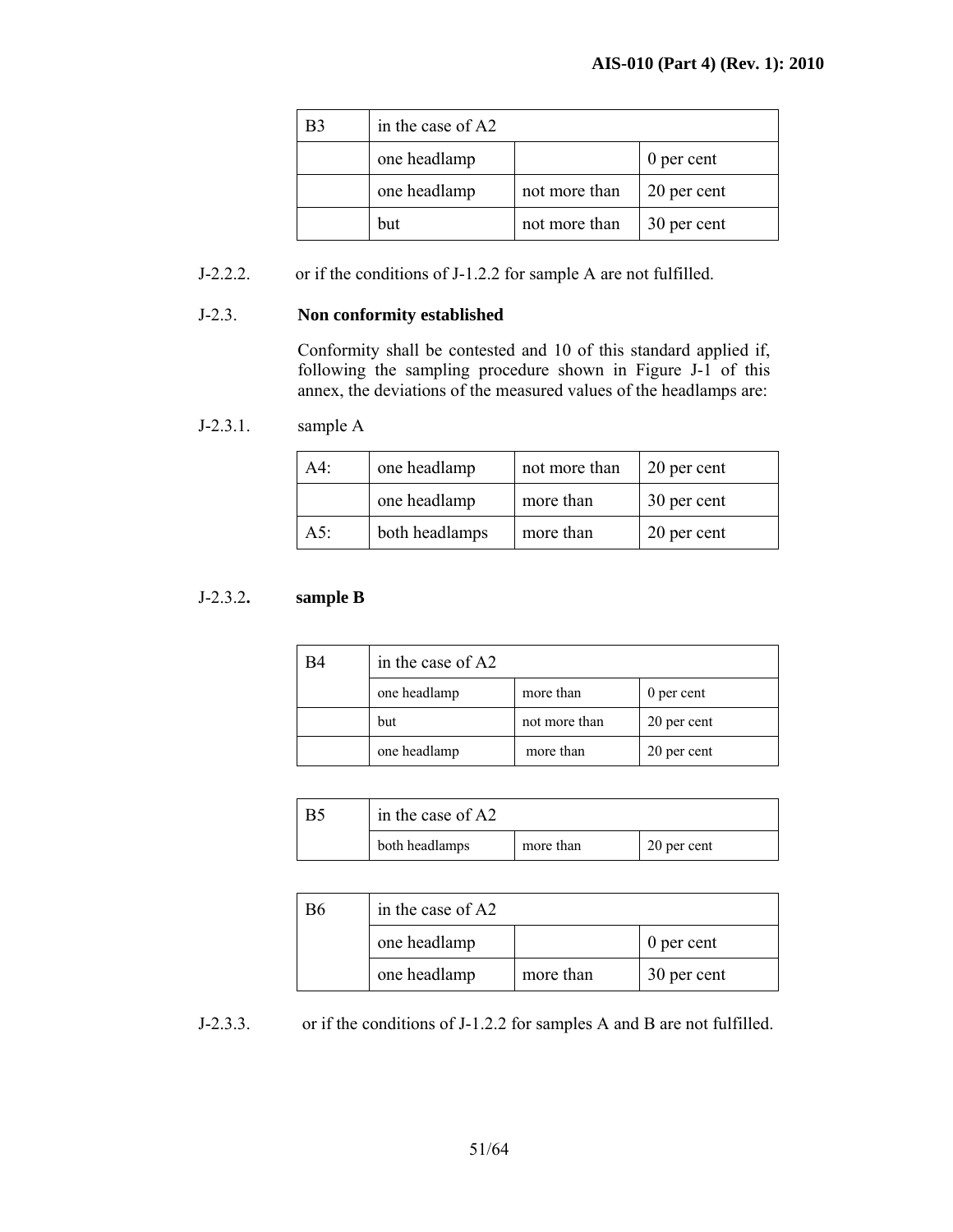## **J-3. Repeated sampling**

In the case of A3, B2, B3 a repeated sampling, third sample C of two headlamps, selected from stock manufactured after alignment, is necessary within two months' time after the notification.

## J-3.1. **The conformity is not contested**

J-3.1.1. Following the sampling procedure shown in Figure J-1 of this annex the conformity of mass-produced headlamps shall not be contested if the deviations of the measured values of the headlamps are:

## J-3.1.1.1. sample C

|                    | one headlamp   |               | 0 per cent  |
|--------------------|----------------|---------------|-------------|
|                    | one headlamp   | not more than | 20 per cent |
| $C2^{\mathcal{L}}$ | both headlamps | more than     | 0 per cent  |
|                    | but            | not more than | 20 per cent |
|                    | go to sample D |               |             |

## J-3.1.1.2. sample D

| in the case of $C2$ |  |            |
|---------------------|--|------------|
| both headlamps      |  | 0 per cent |

J-3.1.2. or if the conditions of J-1.2.2 for sample C are fulfilled.

## J-3.2. **The conformity is contested**

J-3.2.1. Following the sampling procedure shown in Figure J-1 of this annex the conformity of mass-produced headlamps shall be contested and the manufacturer requested to make his production meet the requirements (alignment) if the deviations of the measured values of the headlamps are:

## J-3.2.1.1. sample D

| in the case of C <sub>2</sub> |               |             |
|-------------------------------|---------------|-------------|
| One headlamps                 | more than     | 0 per cent  |
| but                           | Not more than | 20 per cent |
| one headlamp                  | Not more than | 20 per cent |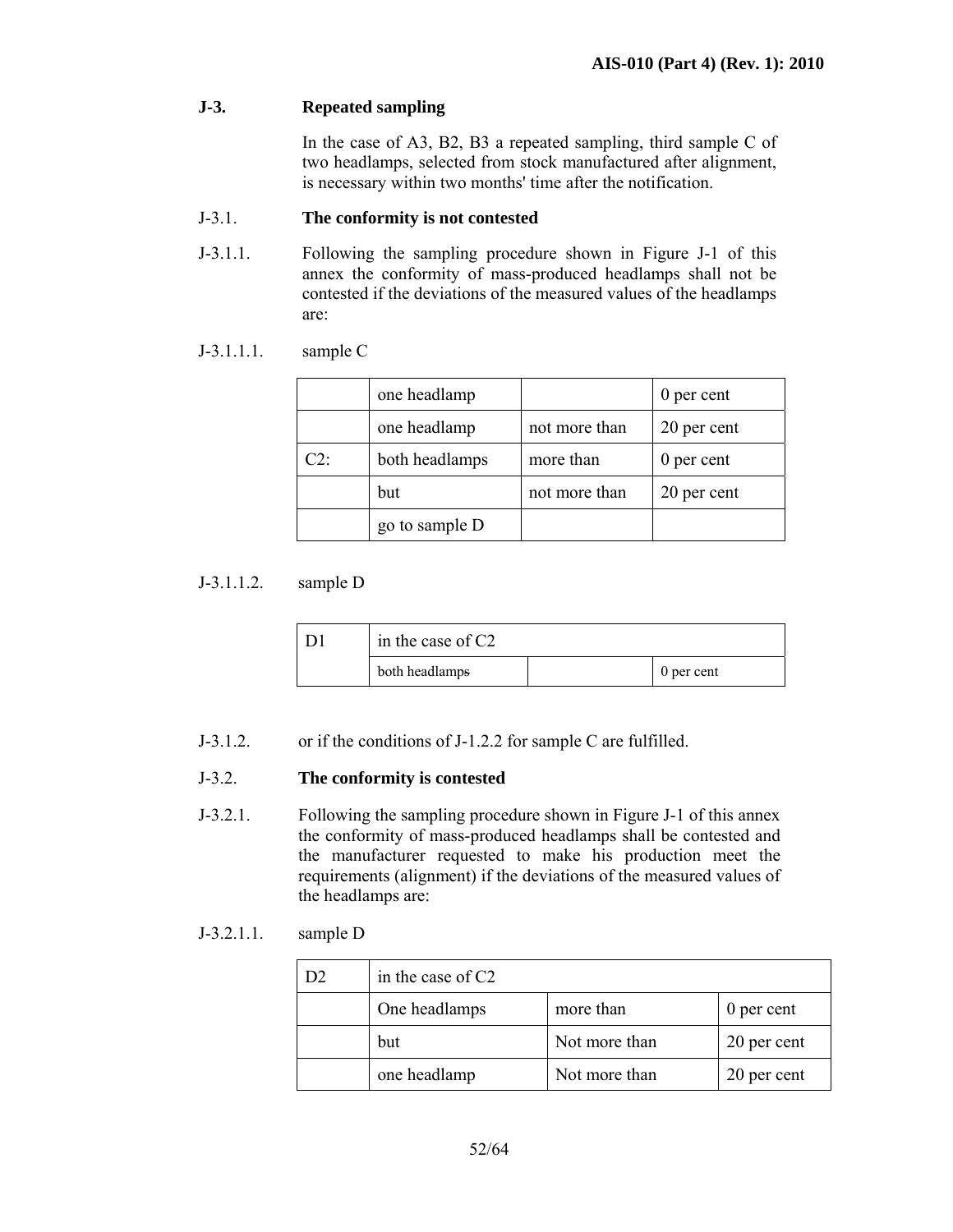J-3.2.1.2 or if the conditions of J-1.2.2 for sample C are not fulfilled.

#### J-3.3. **Non Conformity Established.**

 Conformity shall be contested and 10 of this standard applied if, following the sampling procedure shown in Figure J-1 of this annex, the deviations of the measured values of the headlamps are

#### J-3.3.1. **sample C**

| $C3$ : | one headlamp   | not more than | 20 per cent |
|--------|----------------|---------------|-------------|
|        | one headlamp   | more than     | 20 per cent |
| C4:    | both headlamps | more than     | 20 per cent |

#### J-3.3.2. **sample D**

| D <sub>3</sub> | in the case of $C2$ |                |             |
|----------------|---------------------|----------------|-------------|
|                | One headlamp        | 0 or more than | 0 per cent  |
|                | one headlamp        | more than      | 20 per cent |

J-3.3.3 or if the conditions of J-1.2.2 for samples C and D are not fulfilled.

#### **J-4. Change of the vertical position of the cut-off line**

 With respect to the verification of the change in vertical position of the cut-off line under the influence of heat, the following procedure shall be applied:

 One of the headlamps of sample A after sampling procedure in Figure J-1 of this annex shall be tested according to the procedure described in D-2.1 of Annex D after being subjected three consecutive times to the cycle described in D-2.2.2 of Annex D.

The headlamp shall be considered as acceptable if ∆r does not exceed 1.5 mrad.

 If this value exceeds 1.5 mrad but is not more than 2.0 mrad, the second headlamp of sample A shall be subjected to the test after which the mean of the absolute values recorded on both samples shall not exceed 1.5 mrad.

 However, if this value of 1.5 mrad on sample A is not complied with, the two headlamps of sample B shall be subjected to the same procedure and the value of ∆r for each of them shall not exceed 1.5 mrad.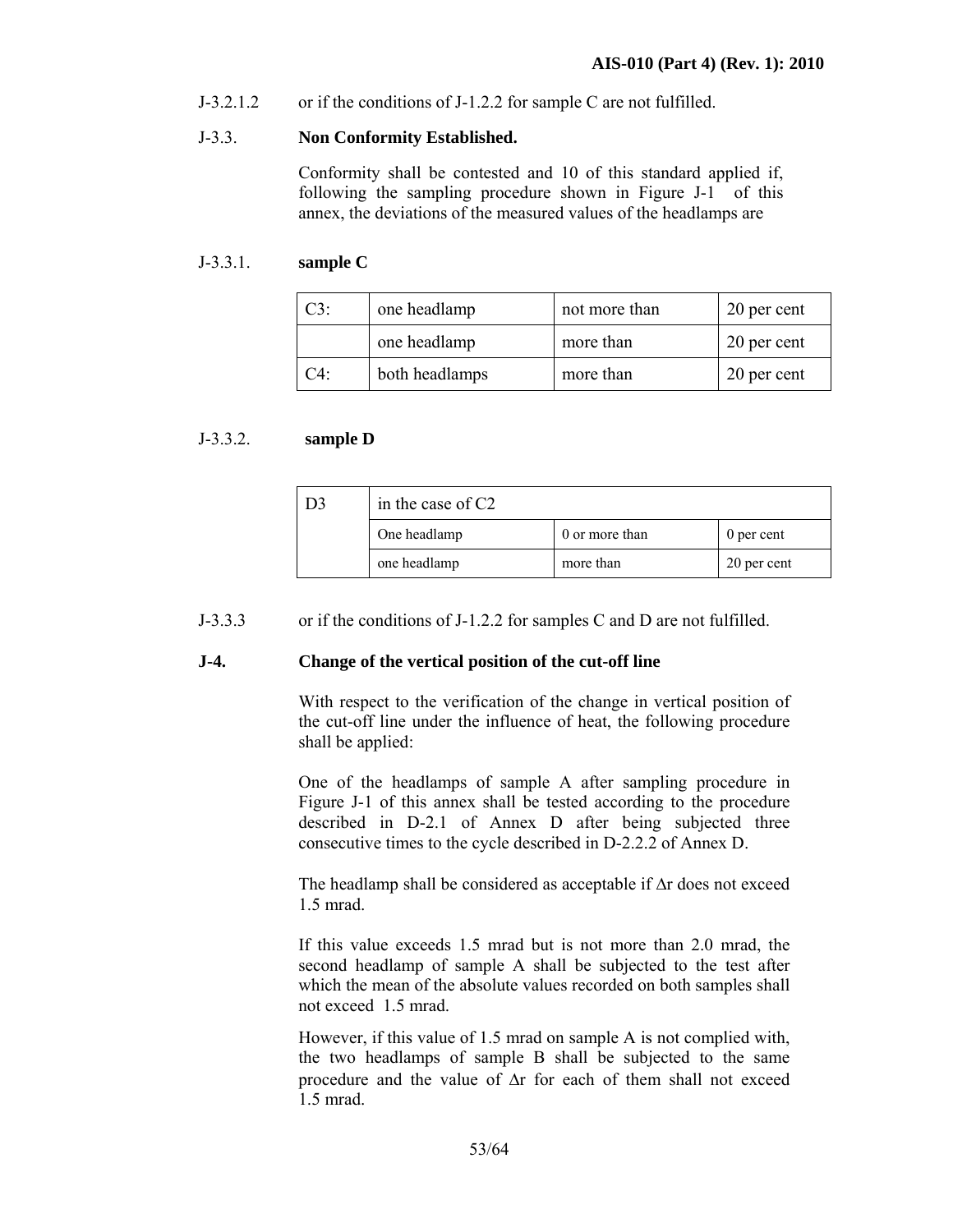

**Figure J-1**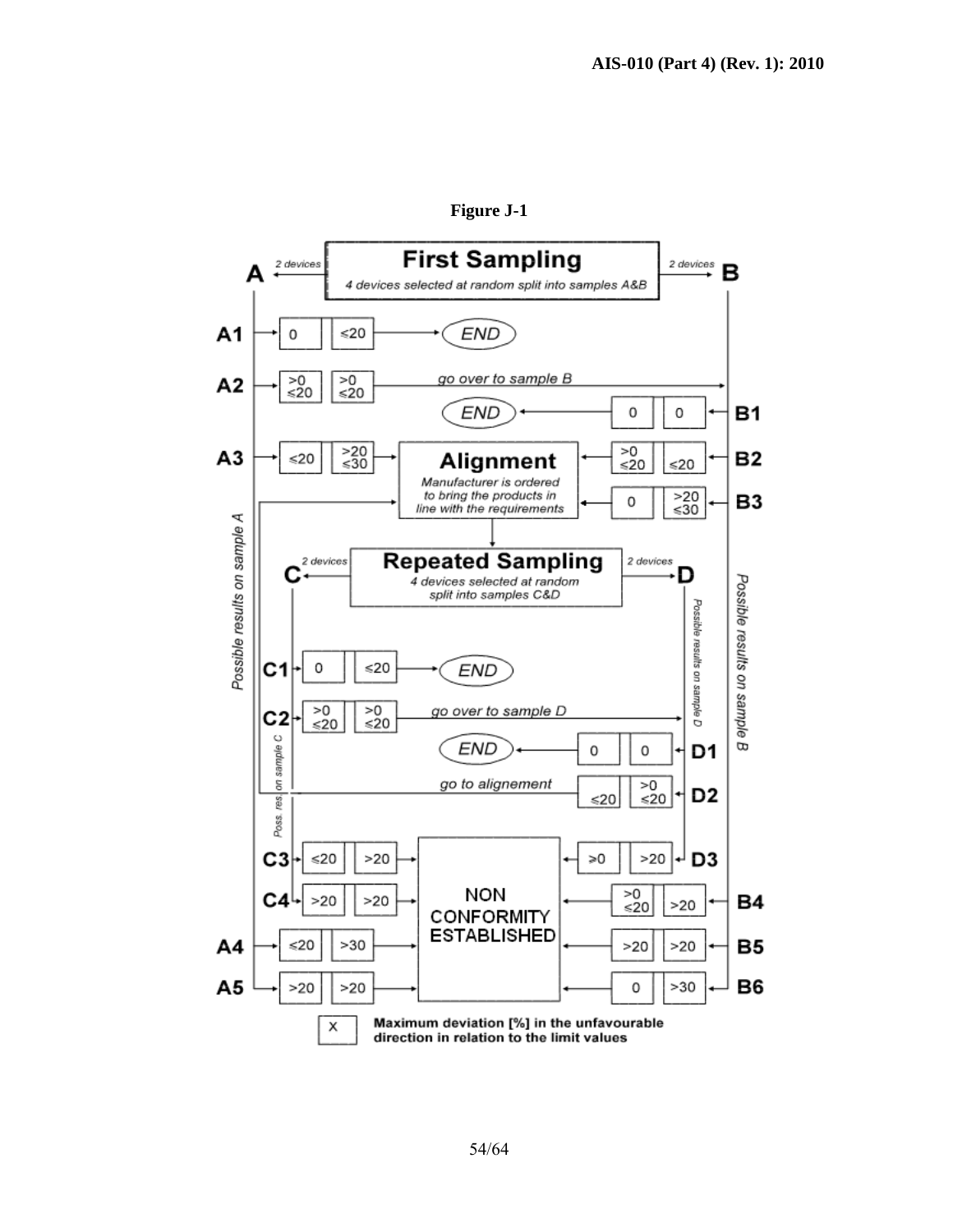#### **ANNEX K** (See 6.2.2.4.)

## **INSTRUMENTAL VERIFICATION OF THE "CUT-OFF" FOR PASSING BEAM HEADLAMPS**

#### **K-1. GENERAL**

In the case where 6.2.2.4 of this standard applies, the quality of the "cut-off" shall be tested according to the requirements set out in K-2 below and the instrumental vertical and horizontal adjustment of the beam shall be performed according to the requirements set out in K-3. below.

Before carrying out the measurement of the quality of "cut-off" and the instrumental aiming procedure, a visual pre-aim in accordance with 6.2.2.1 and 6.2.2.2 of this standard is required.

#### **K-2 MEASUREMENT OF THE QUALITY OF THE "CUT-OFF"**

To determine the minimum sharpness, measurements shall be performed by vertically scanning through the horizontal part of the "cut-off" in angular steps of 0.05° at either a measurement distance of:

- (a) 10 m with a detector having a diameter of approximately 10 mm or
- (b) 25 m with a detector having a diameter of approximately 30 mm.

The measuring distance at which the test was carried out shall be recorded in the test report.

To determine the maximum sharpness, measurements shall be performed by vertically scanning through the horizontal part of the "cut-off" in angular steps of 0.05° exclusively at a measurement distance of 25 m and with a detector having a diameter of approximately 30 mm.

The "cut-off" quality shall be considered acceptable if the requirements of K-2.1 to K-2.3 below comply with at least one set of measurements.

- K-2.1. Not more than one "cut-off" shall be visible.
- K-2.2. Sharpness of "cut-off"

The sharpness factor G is determined by scanning vertically through the horizontal part of the "cut-off" at 2.5° from the V-V where:

G = (log  $E_8$  - log  $E_{(8 + 0.1^{\circ})}$ ) where  $\beta$  = the vertical position in degrees.

The value of G shall not be less than 0.13 (minimum sharpness) and not greater than 0.40 (maximum sharpness).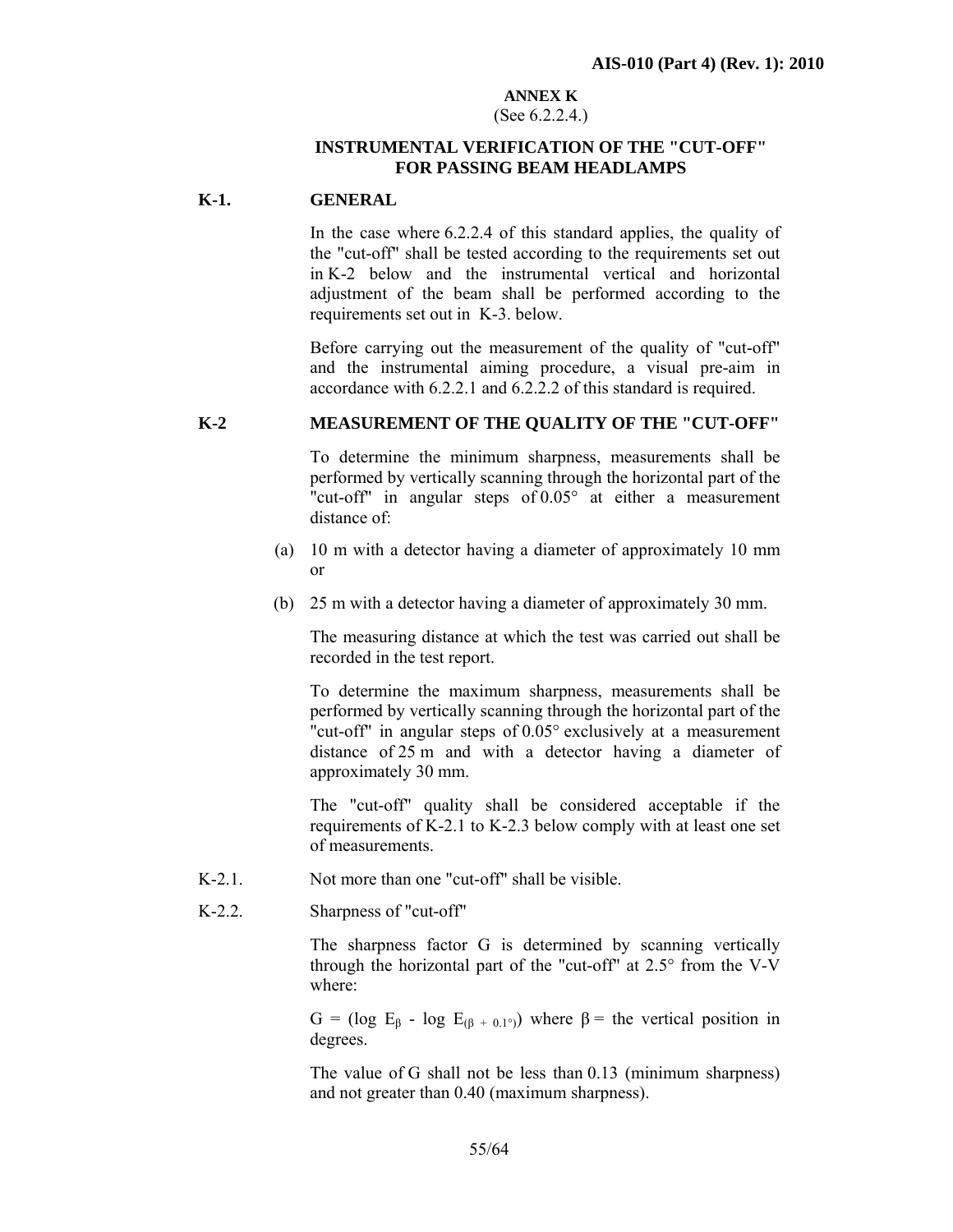## K-2.3. **Linearity**

 The part of the horizontal "cut-off" that serves for vertical adjustment shall be horizontal between 1.5° and 3.5° from the V-V line (see Figure K-1).

(a) The inflection points of the "cut-off" gradient at the vertical lines at 1.5°, 2.5° and 3.5° shall be determined by the equation:

 $(d^2 (\log E) / d\beta^2 = 0).$ 

(b) The maximum vertical distance between the inflection points determined shall not exceed 0.2 °.

#### **K-3. Vertical and horizontal adjustment**

If the "cut-off" complies with the quality requirements of K-2 of this annex, the beam adjustment may be performed instrumentally



Note: The scales are different for vertical and horizontal lines.

**Figure K-1 Measurement of "cut-off" quality**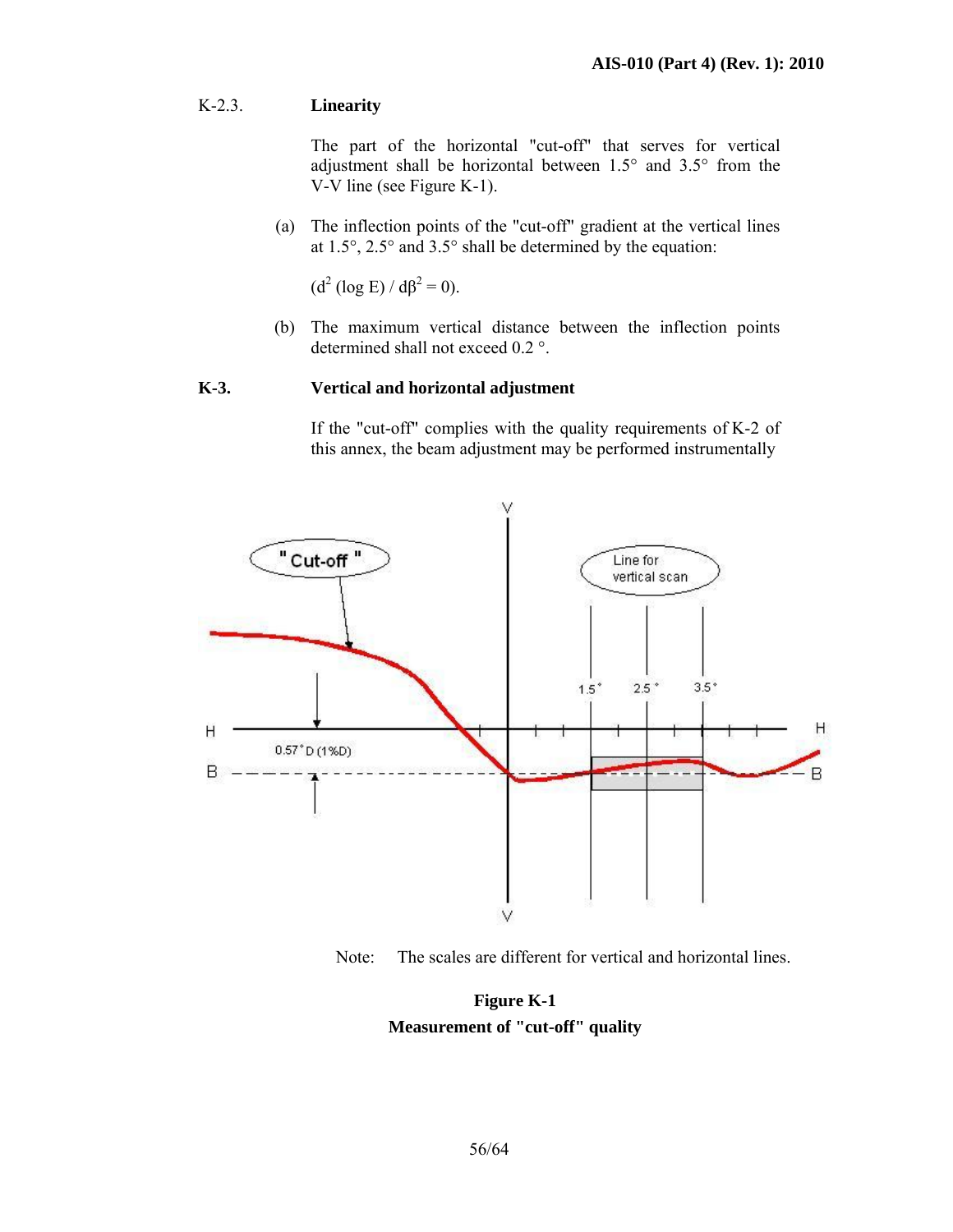## **K-3.1. Vertical adjustment**

Moving upward from below the line B (see Figure K-2 below), a vertical scan is carried out through the horizontal part of the "cut-off" at 2.5° from V-V. The inflection point (where  $d^2$  (log E)  $/ dv<sup>2</sup> = 0$ ) is determined and positioned on the line B situated one per cent below H-H.

## **K-3.2. Horizontal adjustment**

The applicant shall specify one of the following horizontal aim methods

**(a)** The "0.2 D line" method (see Figure K-2 below).

A single horizontal line at  $0.2^{\circ}$  D shall be scanned from  $5^{\circ}$  left to 5° right after the lamp has been aimed vertically. The maximum gradient "G" determined using the formula G = (log  $E_\beta$  - log  $E_{(\beta + 0.1^{\circ})}$ ) where  $\beta$  is the horizontal position in degrees, shall not be less than 0.08

The inflection point found on the 0.2 D line shall be positioned on the line A.



Note: The scales are different for vertical and horizontal lines.

## **Figure K-2**

#### **Instrumental vertical and horizontal adjustment- horizontal line scan method**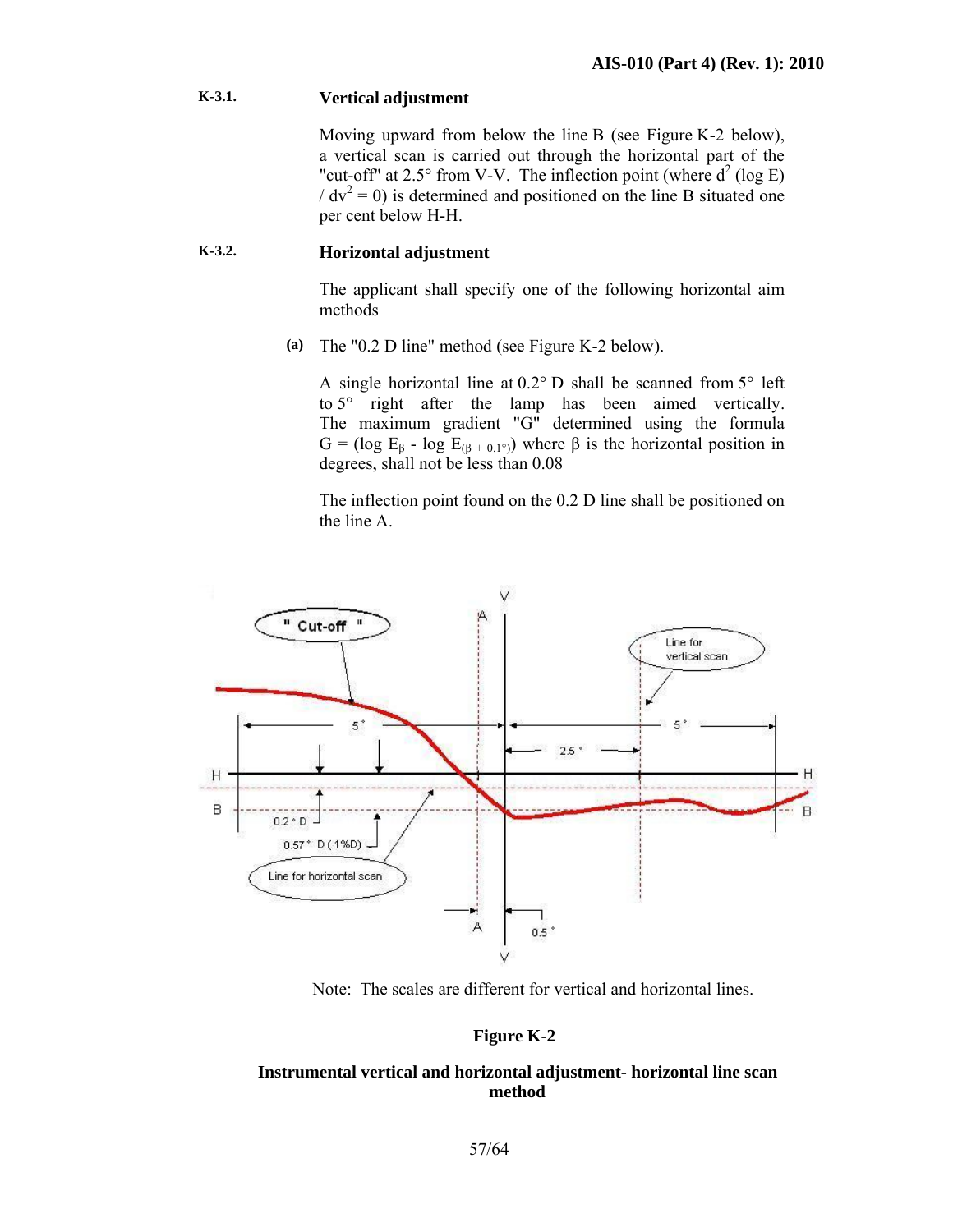(b) The "3 line" method (see Figure K-3)

Three vertical lines shall be scanned from  $2^{\circ}$  D to  $2^{\circ}$  U at  $1^{\circ}$  L,  $2^{\circ}$ L, and 3° L after the lamp has been aimed vertically. The respective maximum gradients "G" determined using the formula:

$$
G = (\log E_{\beta} - \log E_{(\beta + 0.1^{\circ})})
$$

where  $\beta$  is the vertical position in degrees, shall not be less than 0.08. The inflection points found on the three lines shall be used to derive a straight line. The intersection of this line and the line B found while performing vertical aim shall be placed on the V line.



Note: The scales are different for vertical and horizontal lines

#### **Figure K-3 :**

**Instrumental vertical and horizontal adjustment-three line scan method**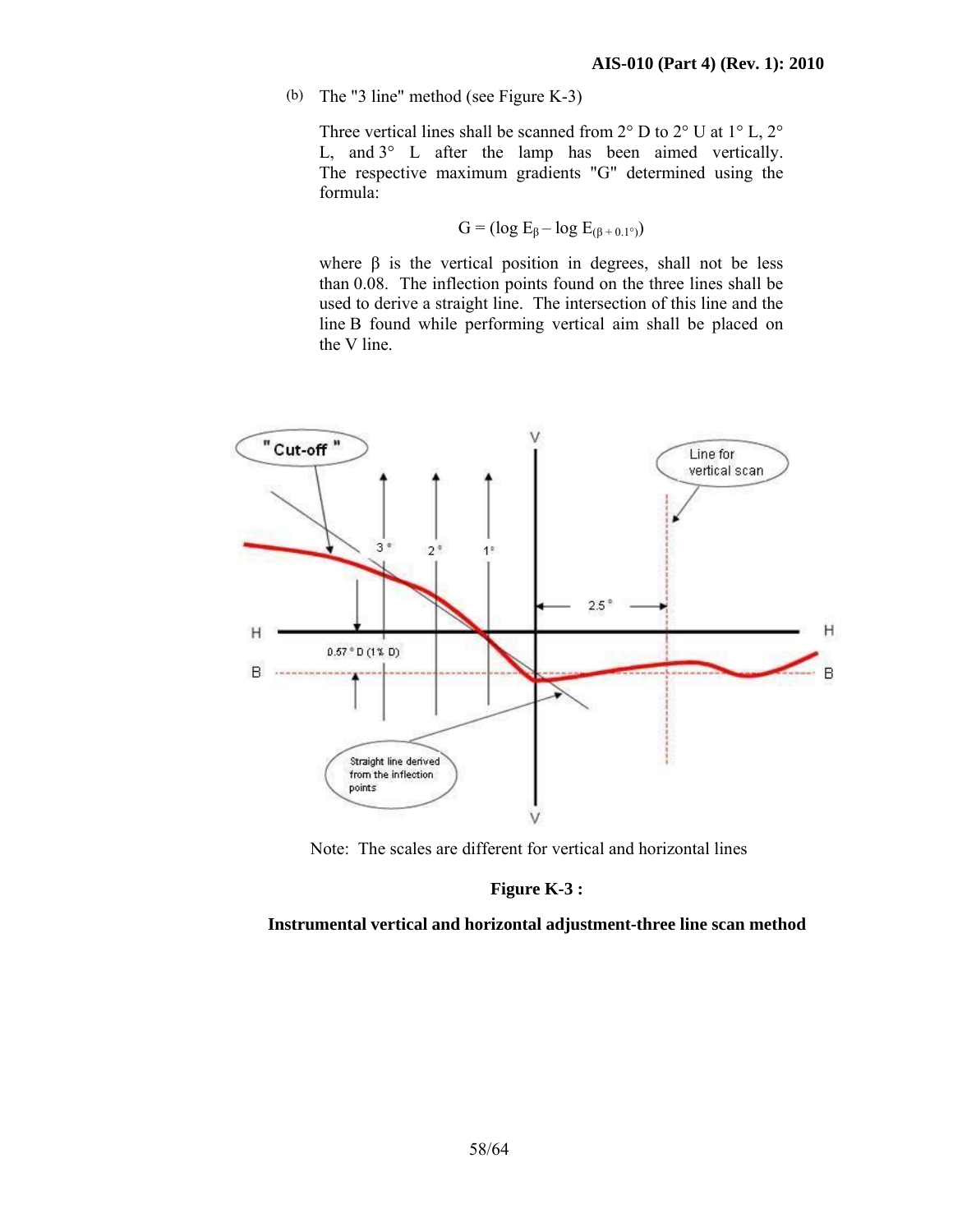## **ANNEX L**

#### (See 5.13)

#### **REQUIREMENTS FOR LED MODULES AND HEADLAMPS INCLUDING LED MODULES**

#### **L-1. General specifications**

- L-1.1. Each LED module sample submitted shall conform to the relevant specifications of this standard when tested with the supplied electronic light source control-gear(s), if any.
- L-1.2. LED module(s) shall be so designed as to be and to remain in good working order when in normal use. They shall moreover exhibit no fault in design or manufacture.
- L-1.3. LED module(s) shall be tamperproof.
- L-1.4. The design of removable LED module(s) shall be such that:
- L-1.4.1 when the LED module is removed and replaced by another module provided by the applicant and bearing the same light source module identification code, the photometric specifications of the headlamp shall be met;
- L-1.4.2. LED modules with different light source module identification codes within the same lamp housing, shall not be interchangeable.
- L-1.5 Electronic light source control gear(s) may be part of the LED module(s).

#### **L-2. Manufacture**

- $L-2.1$ . The  $LED(s)$  on the LED module shall be equipped with suitable fixation elements.
- L-2.2. The fixation elements shall be strong and firmly secured to the LED(s) and the LED module.

#### **L-3. Test conditions**

- L-3.1. Application
- L-3.1.1. All samples shall be tested as specified in L-4 below.
- L-3.1.2. The kind of light sources on a LED module shall be light-emitting diodes (LED) as defined in 2.7.1.1.6 of AIS-008, in particular with regard to the element of visible radiation. Other kinds of light sources are not permitted.
- L-3.2. Operating conditions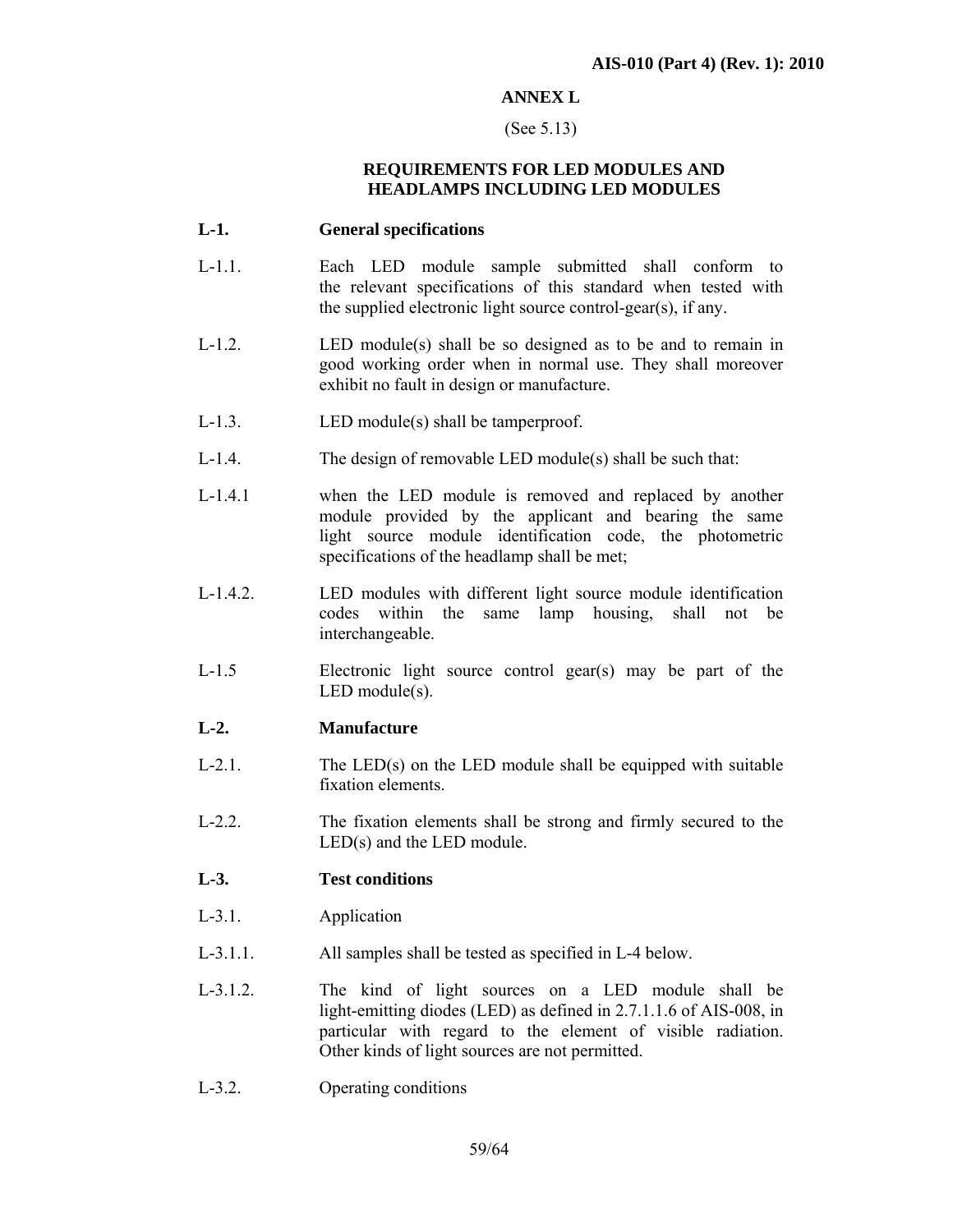L-3.2.1 LED module operating conditions

 All samples shall be tested under the conditions as specified in 6.2.4.4. of this standard. If not specified differently in this annex LED modules shall be tested inside the headlamp as submitted by the manufacturer.

L-3.2.2. Ambient temperature

 For the measurement of electrical and photometric characteristics, the headlamp shall be operated in a dry and still atmosphere at an ambient temperature of 23 °C  $\pm$  5 °C.

#### L-3.3. Ageing

 Upon the request of the applicant the LED module shall be operated for 15 h and cooled down to ambient temperature before starting the tests as specified in this standard

## **L-4. Specific requirements and tests**

- L-4.1. Colour rendering
- L-4.1.1. Red content

In addition to measurements as described in 6.1.6 of this standard.

The minimum red content of the light of a LED module or headlamp incorporating LED module(s) tested at 50 V shall be such that:

$$
k_{\text{red}} = \frac{\int_{\lambda=610 \text{ nm}}^{780 \text{ nm}} E_e(\lambda) V(\lambda) d\lambda}{\int_{\lambda=380 \text{ nm}}^{80 \text{ nm}} E_e(\lambda) V(\lambda) d\lambda} \ge 0.05
$$

where:

| $E_e(\lambda)$ | (unit: W)  | is the spectral distribution of the<br>irradiance; |
|----------------|------------|----------------------------------------------------|
| $V(\lambda)$   | (unit: 1)  | is the spectral luminous efficiency;               |
| $(\lambda)$    | (unit: nm) | is the wavelength                                  |

This value shall be calculated using intervals of one nanometer.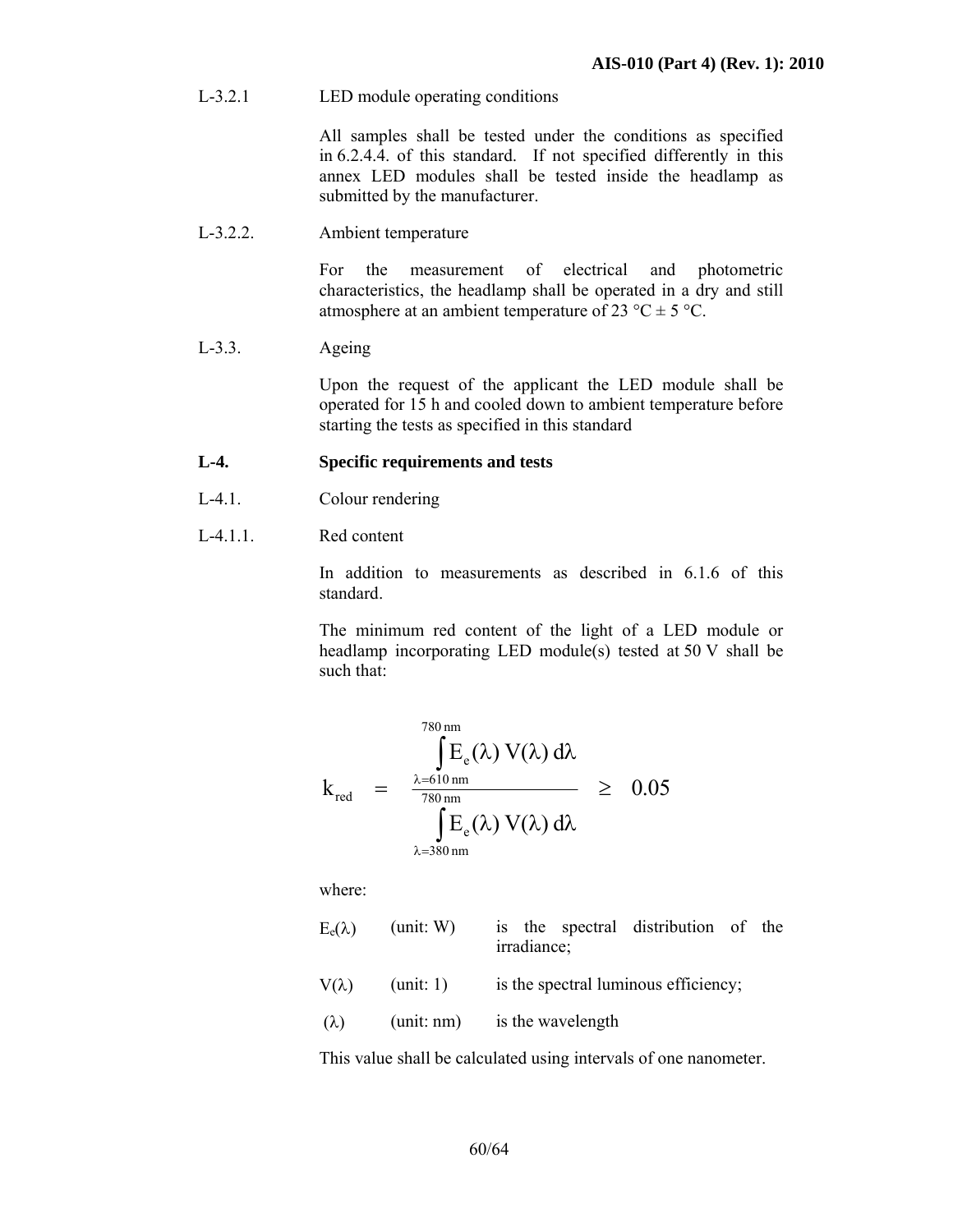L-4.2. UV-radiation

The UV-radiation of a low-UV-type LED module shall be such that:

$$
k_{UV} = \frac{\int_{\lambda=250\,\mathrm{nm}}^{400\,\mathrm{nm}} E_e(\lambda) S(\lambda) d\lambda}{k_{m} \int_{\lambda=380\,\mathrm{nm}}^{780\,\mathrm{nm}} E_e(\lambda) V(\lambda) d\lambda} \le 10^{-5} \,\mathrm{W/Im}
$$

 $S(\lambda)$ (unit: 1) is the spectral weighting function;

 $k_m = 683$  lm/W is the maximum value of the luminous efficacy of radiation.

(For definitions of the other symbols see L-4.1.1 above).

This value shall be calculated using intervals of one nanometer. The UV-radiation shall be weighted according to the values as indicated in the Table UV below:

| λ   | $S(\lambda)$ | λ   | $S(\lambda)$ | λ   | $S(\lambda)$ |
|-----|--------------|-----|--------------|-----|--------------|
| 250 | 0.430        | 305 | 0.060        | 355 | 0.00016      |
| 255 | 0.520        | 310 | 0.015        | 360 | 0.000 13     |
| 260 | 0.650        | 315 | 0.003        | 365 | 0.000 11     |
| 265 | 0.810        | 320 | 0.001        | 370 | 0.000 09     |
| 270 | 1.000        | 325 | 0.00050      | 375 | 0.000 077    |
| 275 | 0.960        | 330 | 0.00041      | 380 | 0.000 064    |
| 280 | 0.880        | 335 | 0.000 34     | 385 | 0.000 530    |
| 285 | 0.770        | 340 | 0.00028      | 390 | 0.000 044    |
| 290 | 0.640        | 345 | 0.000 24     | 395 | 0.000 036    |
| 295 | 0.540        | 350 | 0.00020      | 400 | 0.000 030    |
| 300 | 0.300        |     |              |     |              |

Table UV:

Values according to "IRPA/INIRC Guidelines on limits of exposure to ultraviolet radiation". Wavelengths (in nanometres) chosen are representative; other values should be interpolated.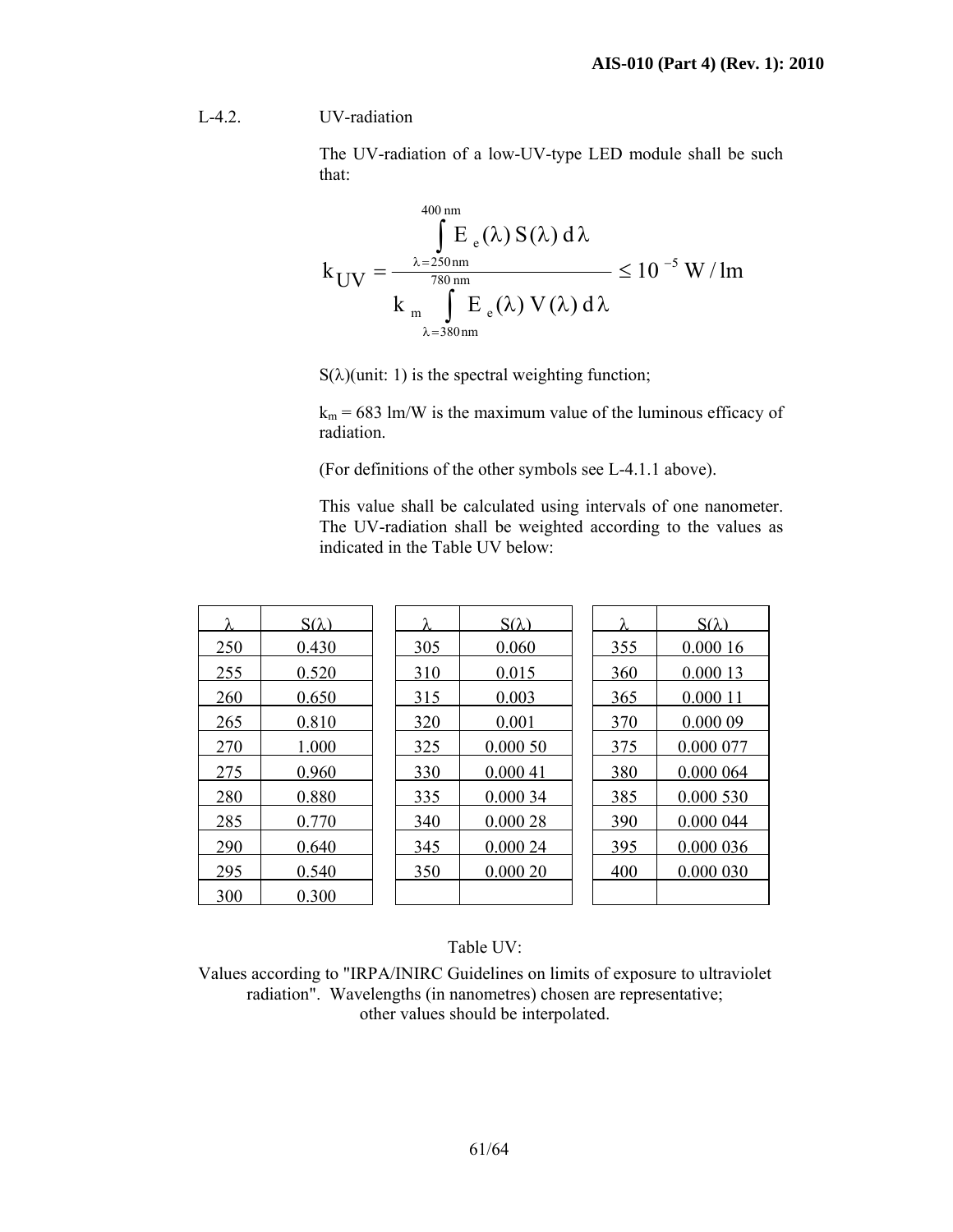## **ANNEX M**

## (See Introduction)

## **COMPOSITION OF AISC PANEL ON LIGHTING AND LIGHT SIGNALLING DEVICES\***

| Convener              |                                                                                        |
|-----------------------|----------------------------------------------------------------------------------------|
| Mr. T. M. Balaraman   | Bajaj Auto Ltd., (SIAM)                                                                |
| <b>Members</b>        | <b>Representing</b>                                                                    |
| Mr. A. S. Bhale       | The Automotive Research Association of India (ARAI)                                    |
| Mr. B. V. Shamsundara | The Automotive Research Association of India (ARAI)                                    |
| Mr. D. P. Saste       | Central Institute of Road Transport (CIRT)                                             |
| Mr. V. D. Chavan      | Central Institute of Road Transport (CIRT)                                             |
| Dr. Madhusudan Joshi  | International Centre for Automotive Technology (ICAT)                                  |
| Mr. G.R.M. Rao        | Vehicle Research & Dev. Estt. (VRDE)                                                   |
| Dr. N. Karuppaiah     | National Automotive Testing and R&D Infrastructure Project<br>(NATRIP)                 |
| Mr. K. K. Gandhi      | Society of Indian Automobile Manufacturers (SIAM)                                      |
| Mr. G. K. Binani      | Society of Indian Automobile Manufacturers (SIAM)<br>(Tata Motors Ltd)                 |
| Mr. P. K. Banerjee    | Society of Indian Automobile Manufacturers (SIAM)<br>(Tata Motors Ltd)                 |
| Mr. R. M. Kanitkar    | Society of Indian Automobile Manufacturers (SIAM)<br>(Force Motors Ltd.)               |
| Mr. Z. A. Mujawar     | Society of Indian Automobile Manufacturers (SIAM)<br>(Mahindra and Mahindra Ltd)       |
| Mr. Nagendra H. V.    | Society of Indian Automobile Manufacturers (SIAM)<br>(Toyota Kirloskar Motor Pvt. Ltd) |
| Mr. Prakash Vemali    | Society of Indian Automobile Manufacturers (SIAM)<br>(Mercedes Benz India Ltd.)        |
| Mr. Jitendra Malhotra | Society of Indian Automobile Manufacturers (SIAM)<br>(Maruti Suzuki India Ltd)         |
| Mr. Sumit Sharma      | Society of Indian Automobile Manufacturers (SIAM)<br>(Volkswagen India Private Ltd.)   |
| Mr. Harjeet Singh     | Society of Indian Automobile Manufacturers (SIAM)<br>(Hero Honda Motors Ltd)           |
| Mr. Harsh Agrawal     | Society of Indian Automobile Manufacturers (SIAM)<br>(Hero Honda Motors Ltd)           |
| Mr. S Ramiah          | Society of Indian Automobile Manufacturers (SIAM)<br>(TVS Motor Company Limited)       |
| Mr. T.C. Gopalan,     | Tractor Manufacturers Association (TMA)                                                |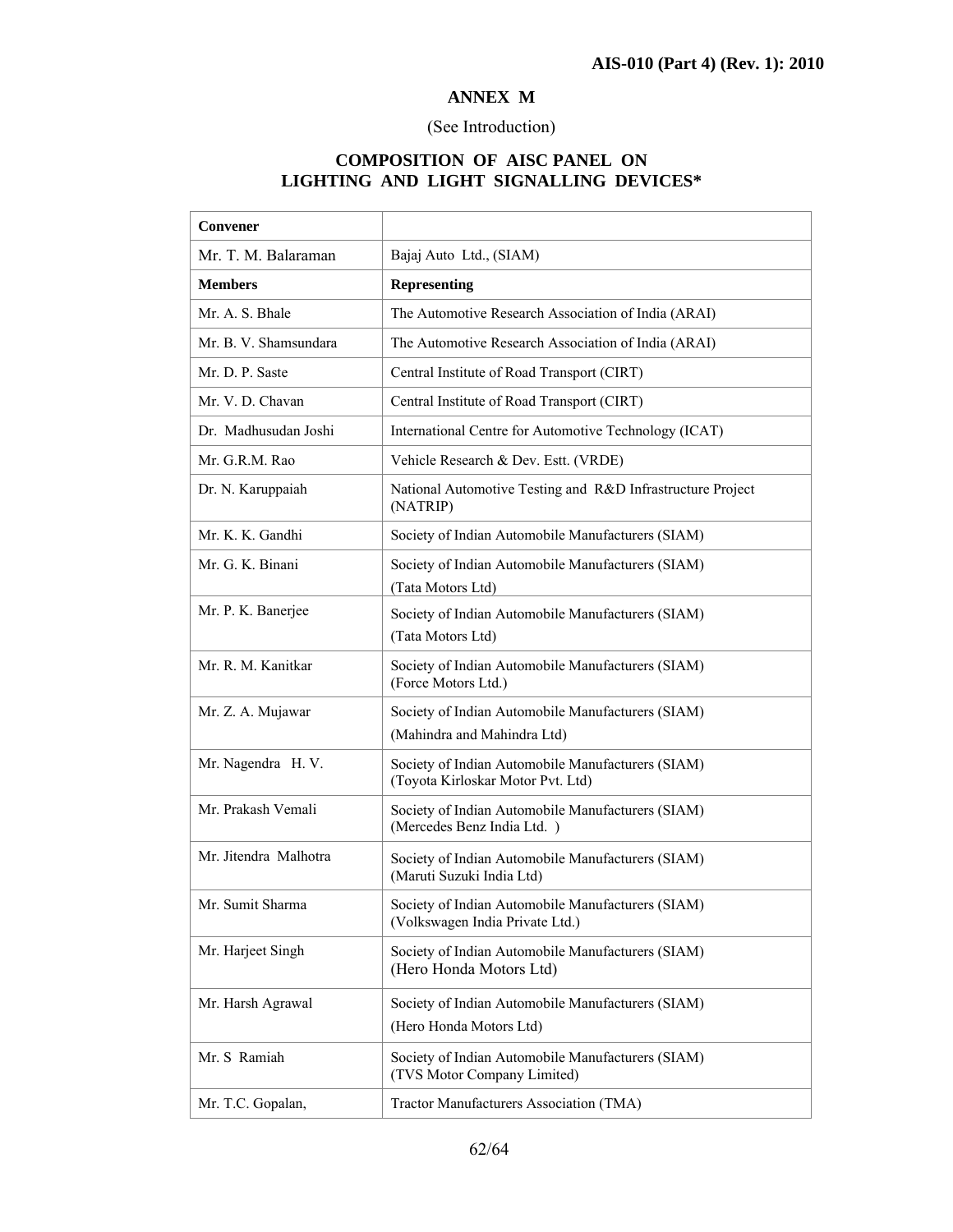| Mr. K. N. D. Nambudiripad | Automotive Component Manufacturers Association (ACMA)                |
|---------------------------|----------------------------------------------------------------------|
| Mr. G. V. George          | FIEM Industries Ltd. (ACMA)                                          |
| Mr. Rajagopalan           | FIEM Industries Ltd. (ACMA)                                          |
| Mr. Virendra Sachdev      | Lumax Industries Ltd. (ACMA)                                         |
| Mr. Sagar Kulkarni        | Rinder India Pvt. Ltd. (ACMA)                                        |
| Mr. T. V. Singh           | Bureau of Indian Standards (BIS)                                     |
| Mr. Rajiv Agarwal         | All India Auto $\&$ Miniature Bulbs $\&$ Component Mfrs. Association |
| Mr. C. K. Choudhari       | All India Auto $\&$ Miniature Bulbs $\&$ Component Mfrs. Association |

\* At the time of approval of this Automotive Industry Standard (AIS)